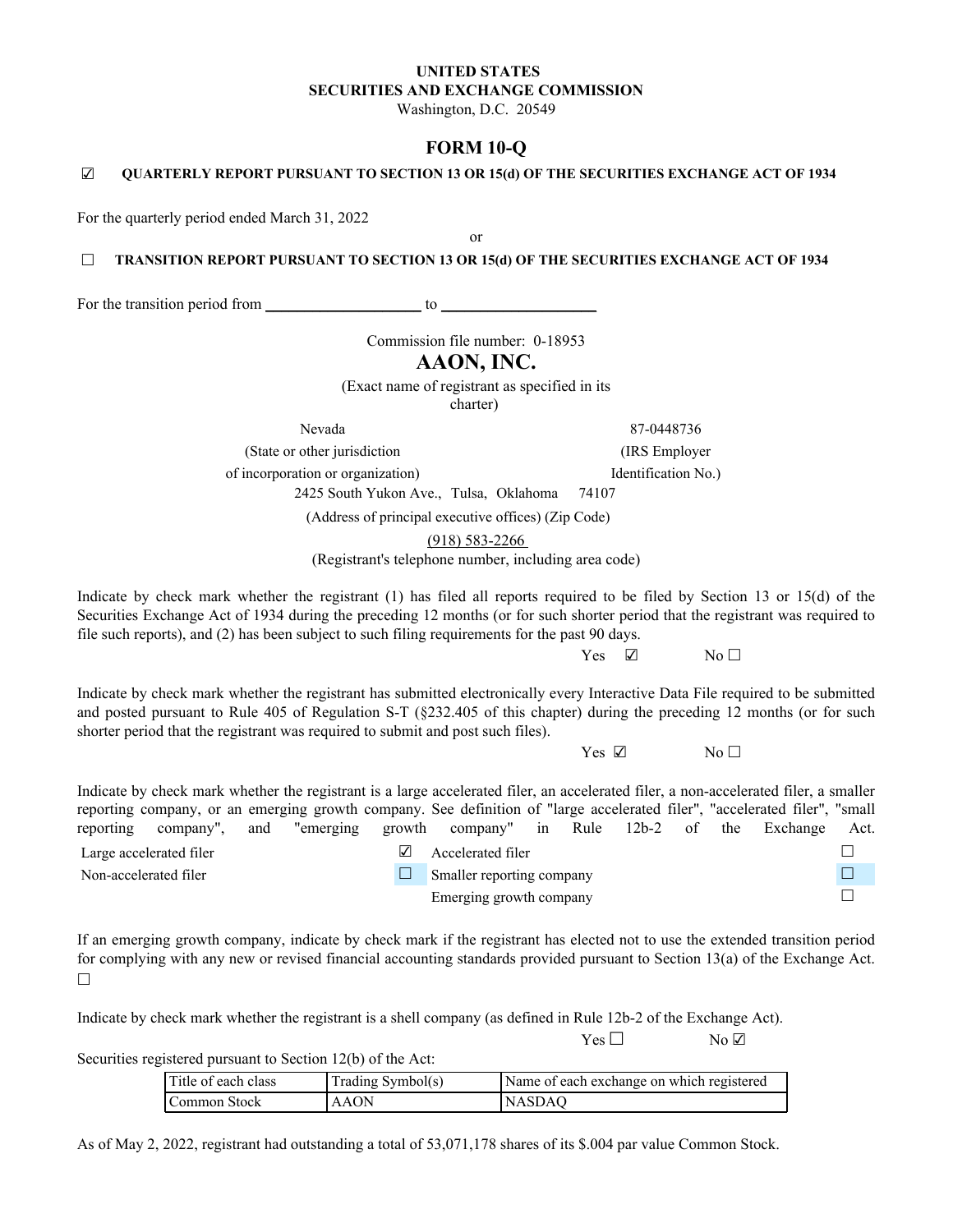# **PART I – FINANCIAL INFORMATION**

#### **Item 1. Financial Statements.**

# **AAON, Inc. and Subsidiaries Consolidated Balance Sheets (Unaudited)**

|                                                                                             |               | March 31, 2022                                  |               | December 31, 2021 |
|---------------------------------------------------------------------------------------------|---------------|-------------------------------------------------|---------------|-------------------|
| <b>Assets</b>                                                                               |               | (in thousands, except share and per share data) |               |                   |
| Current assets:                                                                             |               |                                                 |               |                   |
| Cash and cash equivalents                                                                   | $\,$          | 5,633                                           | $\mathcal{S}$ | 2,859             |
| Restricted cash                                                                             |               | 595                                             |               | 628               |
| Accounts receivable, net of allowance for credit losses of \$837 and \$549,<br>respectively |               | 113,736                                         |               | 70,780            |
| Income tax receivable                                                                       |               | 2,092                                           |               | 5,723             |
| Inventories, net                                                                            |               | 146,091                                         |               | 130,270           |
| Contract assets                                                                             |               | 10,001                                          |               | 5,749             |
| Prepaid expenses and other                                                                  |               | 5,548                                           |               | 2,071             |
| Total current assets                                                                        |               | 283,696                                         |               | 218,080           |
| Property, plant and equipment:                                                              |               |                                                 |               |                   |
| Land                                                                                        |               | 5,016                                           |               | 5,016             |
| <b>Buildings</b>                                                                            |               | 139,089                                         |               | 135,861           |
| Machinery and equipment                                                                     |               | 326,306                                         |               | 318,259           |
| Furniture and fixtures                                                                      |               | 23,817                                          |               | 23,072            |
| Total property, plant and equipment                                                         |               | 494,228                                         |               | 482,208           |
| Less: Accumulated depreciation                                                              |               | 227,858                                         |               | 224,146           |
| Property, plant and equipment, net                                                          |               | 266,370                                         |               | 258,062           |
| Intangible assets, net                                                                      |               | 67,310                                          |               | 70,121            |
| Goodwill                                                                                    |               | 81,892                                          |               | 85,727            |
| Right of use assets                                                                         |               | 16,862                                          |               | 16,974            |
| Other long-term assets                                                                      |               | 1,328                                           |               | 1,216             |
| <b>Total assets</b>                                                                         | $\mathcal{S}$ | 717,458                                         | - \$          | 650,180           |
| <b>Liabilities and Stockholders' Equity</b>                                                 |               |                                                 |               |                   |
| Current liabilities:                                                                        |               |                                                 |               |                   |
| Accounts payable                                                                            | $\$$          | 35,796 \$                                       |               | 29,020            |
| <b>Accrued liabilities</b>                                                                  |               | 52,890                                          |               | 50,206            |
| Contract lighilities                                                                        |               | 25.540                                          |               | 7512              |

| Accrued habilities                                                                                                                                                          | 52,890  | 50,200  |
|-----------------------------------------------------------------------------------------------------------------------------------------------------------------------------|---------|---------|
| Contract liabilities                                                                                                                                                        | 25,540  | 7,542   |
| Total current liabilities                                                                                                                                                   | 114,226 | 86,768  |
| Revolving credit facility, long-term                                                                                                                                        | 65,000  | 40,000  |
| Deferred tax liabilities                                                                                                                                                    | 32,966  | 31,993  |
| Other long-term liabilities                                                                                                                                                 | 18,693  | 18,843  |
| New market tax credit obligation (a)                                                                                                                                        | 6,417   | 6,406   |
| Commitments and contingencies                                                                                                                                               |         |         |
| Stockholders' equity:                                                                                                                                                       |         |         |
| Preferred stock, \$.001 par value, 5,000,000 shares authorized, no shares issued                                                                                            |         |         |
| Common stock, \$.004 par value, 100,000,000 shares authorized, 53,065,081 and<br>52,527,985 issued and outstanding at March 31, 2022 and December 31, 2021,<br>respectively | 212     | 210     |
| Additional paid-in capital                                                                                                                                                  | 77,574  | 81,654  |
| Retained earnings                                                                                                                                                           | 402,370 | 384,306 |
| Total stockholders' equity                                                                                                                                                  | 480,156 | 466,170 |
| Total liabilities and stockholders' equity                                                                                                                                  | 717,458 | 650,180 |
| (a) Held by variable interest entities (Note 17)                                                                                                                            |         |         |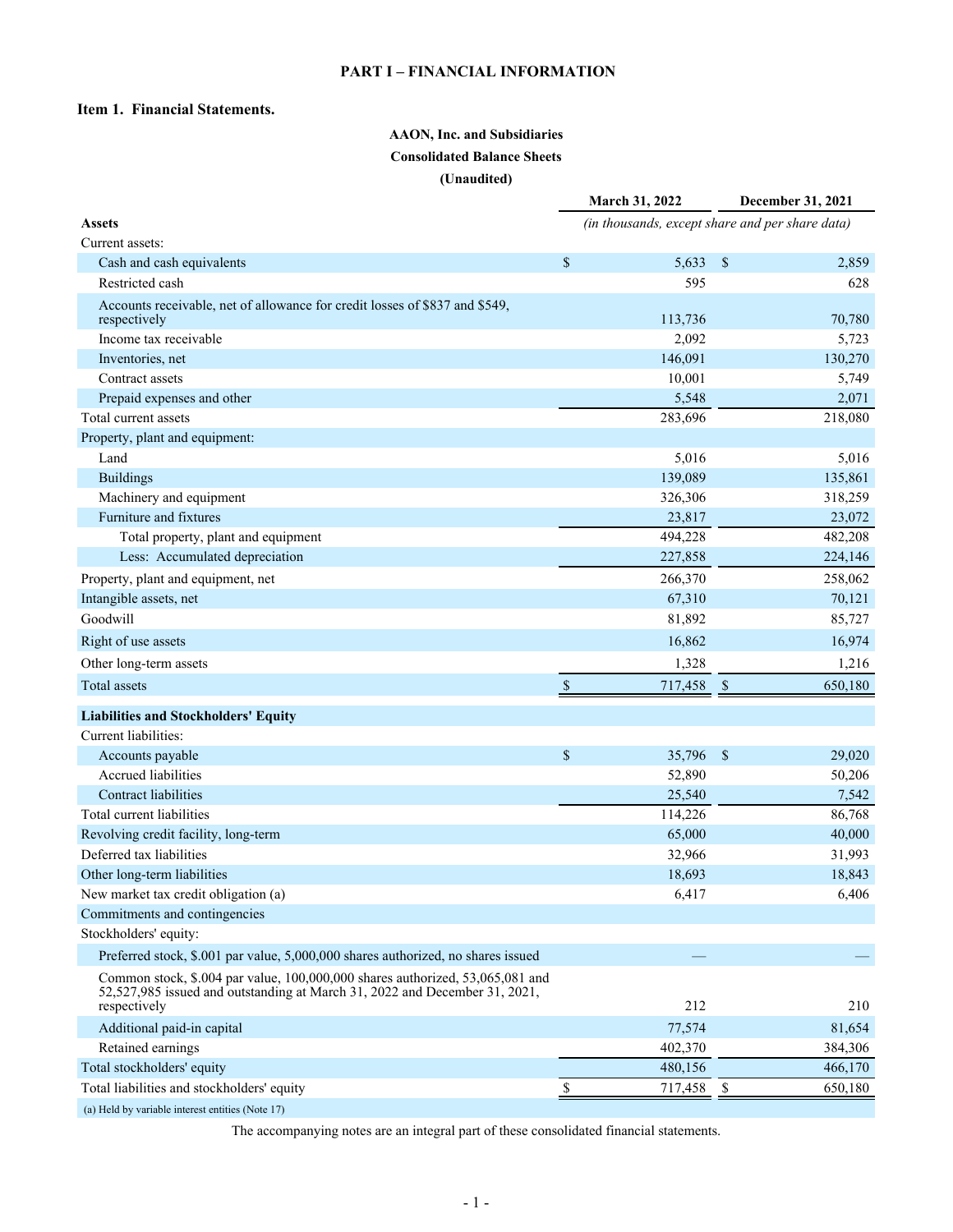# **AAON, Inc. and Subsidiaries Consolidated Statements of Income (Unaudited)**

|                                              |             | <b>Three Months Ended</b><br>March 31,             |               |            |  |  |  |
|----------------------------------------------|-------------|----------------------------------------------------|---------------|------------|--|--|--|
|                                              |             | 2022                                               | 2021          |            |  |  |  |
|                                              |             | (in thousands, except share and per<br>share data) |               |            |  |  |  |
| Net sales                                    | $\mathbf S$ | 182,771                                            | $\mathcal{S}$ | 115,788    |  |  |  |
| Cost of sales                                |             | 136,707                                            |               | 82,631     |  |  |  |
| Gross profit                                 |             | 46,064                                             |               | 33,157     |  |  |  |
| Selling, general and administrative expenses |             | 23,056                                             |               | 14,696     |  |  |  |
| Gain on disposal of assets                   |             | (2)                                                |               |            |  |  |  |
| Income from operations                       |             | 23,010                                             |               | 18,461     |  |  |  |
| Interest (expense) income, net               |             | (190)                                              |               | 3          |  |  |  |
| Other income, net                            |             | 21                                                 |               | 17         |  |  |  |
| Income before taxes                          |             | 22,841                                             |               | 18,481     |  |  |  |
| Income tax provision                         |             | 4,782                                              |               | 2,105      |  |  |  |
| Net income                                   | \$          | 18,059                                             | \$            | 16,376     |  |  |  |
| Earnings per share:                          |             |                                                    |               |            |  |  |  |
| <b>Basic</b>                                 |             | 0.34                                               |               | 0.31       |  |  |  |
| Diluted                                      | S           | 0.33                                               | <sup>\$</sup> | 0.30       |  |  |  |
| Weighted average shares outstanding:         |             |                                                    |               |            |  |  |  |
| Basic                                        |             | 52,613,232                                         |               | 52,293,464 |  |  |  |
| Diluted                                      |             | 53,950,995                                         |               | 53,814,644 |  |  |  |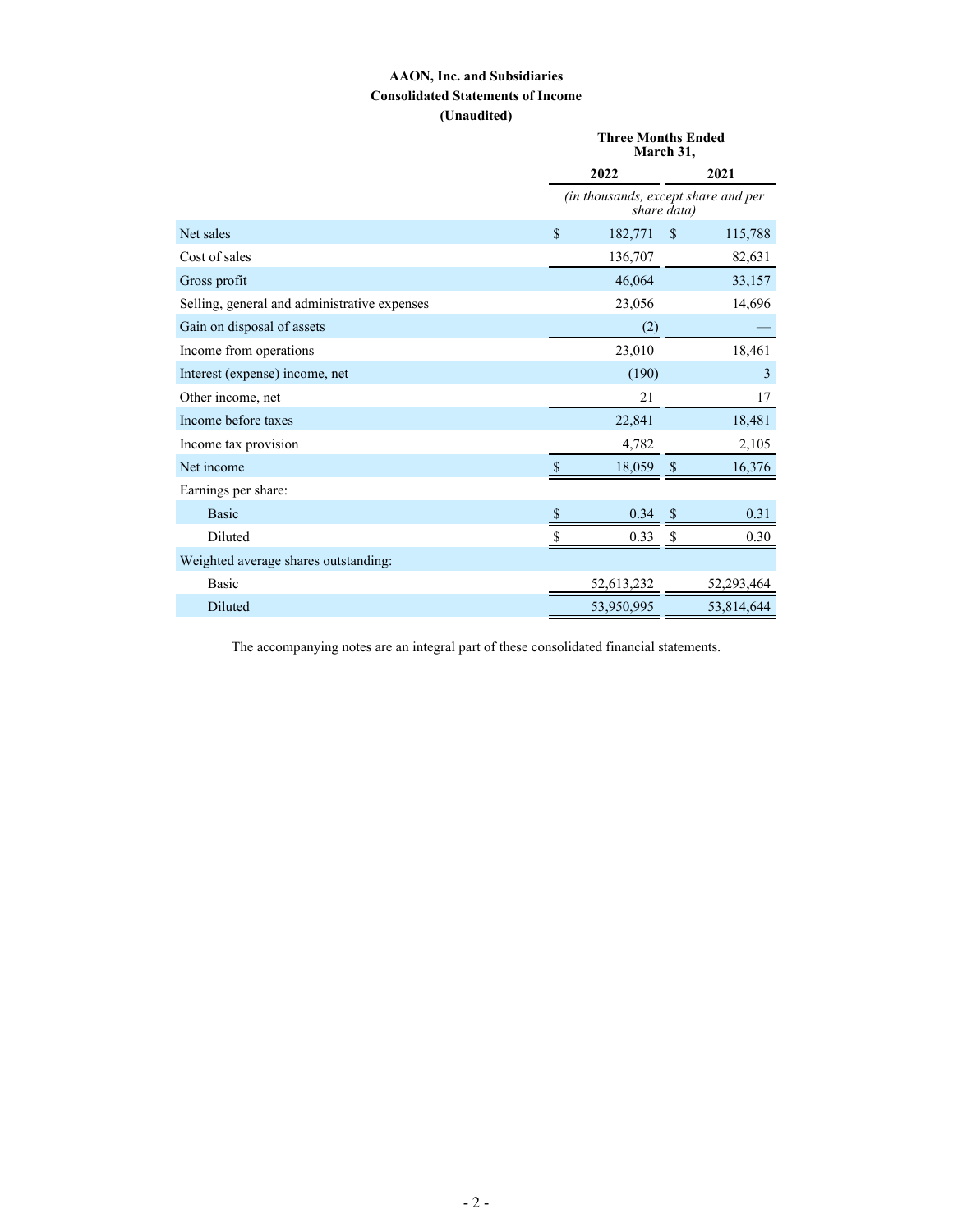# **AAON, Inc. and Subsidiaries Consolidated Statements of Stockholders' Equity**

**(Unaudited)**

|                                                  | Three Months Ended March 31, 2022 |          |        |         |                |                 |         |    |              |
|--------------------------------------------------|-----------------------------------|----------|--------|---------|----------------|-----------------|---------|----|--------------|
|                                                  | <b>Common Stock</b>               |          |        | Paid-in |                | <b>Retained</b> |         |    |              |
|                                                  | <b>Shares</b>                     |          | Amount | Capital |                | Earnings        |         |    | <b>Total</b> |
|                                                  |                                   |          |        |         | (in thousands) |                 |         |    |              |
| Balances at December 31, 2021                    | 52,528                            | <b>S</b> | 210    | S       | 81,654         | S.              | 384,306 | S. | 466,170      |
| Net income                                       |                                   |          |        |         |                |                 | 18,059  |    | 18,059       |
| Stock options exercised, restricted stock awards | 605                               |          | 2      |         | 2,890          |                 |         |    | 2,892        |
| granted, and contingent shares issued (Note 16)  |                                   |          |        |         |                |                 |         |    |              |
| Share-based compensation                         |                                   |          |        |         | 3,112          |                 |         |    | 3,112        |
| Stock repurchased and retired                    | (68)                              |          |        |         | (4,082)        |                 |         |    | (4,082)      |
| Contingent consideration (Note 3)                |                                   |          |        |         | (6,000)        |                 |         |    | (6,000)      |
| Refund for cancelled cash dividends              |                                   |          |        |         |                |                 | 5       |    |              |
| Balances at March 31, 2022                       | 53,065                            |          | 212    |         | 77,574         | S.              | 402,370 |    | 480,156      |

|                                        | Three Months Ended March 31, 2021 |  |                   |         |                |                 |         |  |         |  |  |  |  |  |  |  |  |  |  |  |  |  |  |  |  |  |  |  |  |  |          |  |  |  |              |
|----------------------------------------|-----------------------------------|--|-------------------|---------|----------------|-----------------|---------|--|---------|--|--|--|--|--|--|--|--|--|--|--|--|--|--|--|--|--|--|--|--|--|----------|--|--|--|--------------|
|                                        | <b>Common Stock</b>               |  |                   | Paid-in |                | <b>Retained</b> |         |  |         |  |  |  |  |  |  |  |  |  |  |  |  |  |  |  |  |  |  |  |  |  |          |  |  |  |              |
|                                        | <b>Shares</b>                     |  | Capital<br>Amount |         |                |                 |         |  |         |  |  |  |  |  |  |  |  |  |  |  |  |  |  |  |  |  |  |  |  |  | Earnings |  |  |  | <b>Total</b> |
|                                        |                                   |  |                   |         | (in thousands) |                 |         |  |         |  |  |  |  |  |  |  |  |  |  |  |  |  |  |  |  |  |  |  |  |  |          |  |  |  |              |
| Balances at December 31, 2020          | 52,225                            |  | 209               | S       | 5,161          | \$.             | 345,495 |  | 350,865 |  |  |  |  |  |  |  |  |  |  |  |  |  |  |  |  |  |  |  |  |  |          |  |  |  |              |
| Net income                             |                                   |  |                   |         |                |                 | 16,376  |  | 16,376  |  |  |  |  |  |  |  |  |  |  |  |  |  |  |  |  |  |  |  |  |  |          |  |  |  |              |
| Stock options exercised and restricted | 286                               |  | $\overline{c}$    |         | 9,436          |                 |         |  | 9,438   |  |  |  |  |  |  |  |  |  |  |  |  |  |  |  |  |  |  |  |  |  |          |  |  |  |              |
| stock awards granted                   |                                   |  |                   |         |                |                 |         |  |         |  |  |  |  |  |  |  |  |  |  |  |  |  |  |  |  |  |  |  |  |  |          |  |  |  |              |
| Share-based compensation               |                                   |  |                   |         | 2,761          |                 |         |  | 2,761   |  |  |  |  |  |  |  |  |  |  |  |  |  |  |  |  |  |  |  |  |  |          |  |  |  |              |
| Stock repurchased and retired          | (87)                              |  | (1)               |         | (6,401)        |                 |         |  | (6,402) |  |  |  |  |  |  |  |  |  |  |  |  |  |  |  |  |  |  |  |  |  |          |  |  |  |              |
| Balances at March 31, 2021             | 52,424                            |  | 210               |         | 10,957         |                 | 361,871 |  | 373,038 |  |  |  |  |  |  |  |  |  |  |  |  |  |  |  |  |  |  |  |  |  |          |  |  |  |              |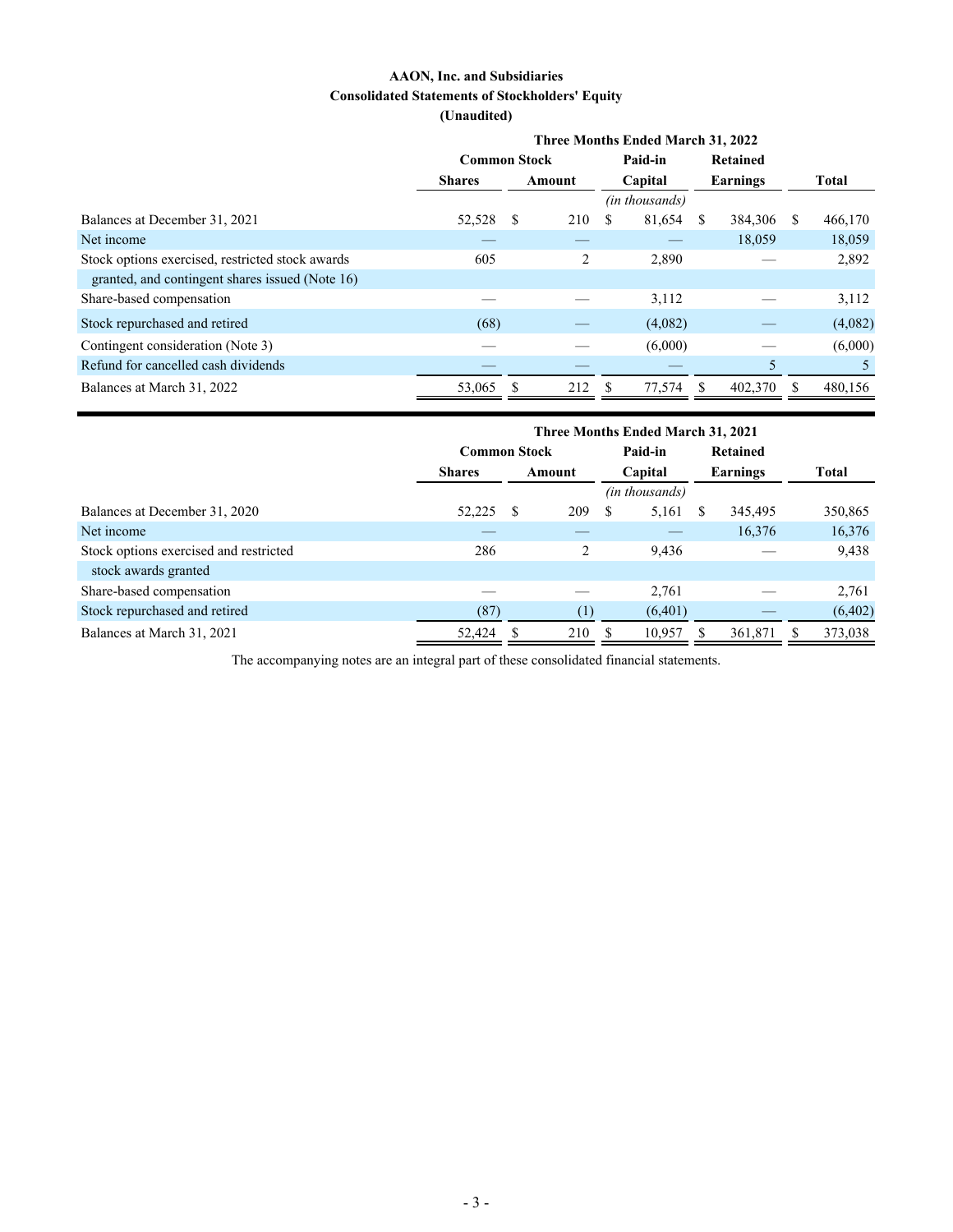# **AAON, Inc. and Subsidiaries Consolidated Statements of Cash Flows (Unaudited)**

|                                                                                                | <b>Three Months Ended</b><br>March 31, |                       |           |  |
|------------------------------------------------------------------------------------------------|----------------------------------------|-----------------------|-----------|--|
|                                                                                                |                                        | 2022                  | 2021      |  |
| <b>Operating Activities</b>                                                                    |                                        | (in thousands)        |           |  |
| Net income                                                                                     | \$                                     | 18,059 \$             | 16,376    |  |
| Adjustments to reconcile net income to net cash (used in) provided by operating<br>activities: |                                        |                       |           |  |
| Depreciation and amortization                                                                  |                                        | 7,076                 | 7,398     |  |
| Amortization of debt issuance cost                                                             |                                        | 11                    | 10        |  |
| Amortization of right of use assets                                                            |                                        | 67                    |           |  |
| Provision for (recovery of) credit losses on accounts receivable, net of adjustments           |                                        | 288                   | (13)      |  |
| Provision for (recovery of) excess and obsolete inventories                                    |                                        | 220                   | (194)     |  |
| Share-based compensation                                                                       |                                        | 3,112                 | 2,761     |  |
| Gain on disposition of assets                                                                  |                                        | (2)                   |           |  |
| Foreign currency transaction gain                                                              |                                        | (9)                   | (8)       |  |
| Interest income on note receivable                                                             |                                        | (6)                   | (6)       |  |
| Deferred income taxes                                                                          |                                        | 973                   | 4,658     |  |
| Changes in assets and liabilities:                                                             |                                        |                       |           |  |
| Accounts receivable                                                                            |                                        | (43, 244)             | (5,179)   |  |
| Income tax receivable                                                                          |                                        | 3,631                 | (2,766)   |  |
| Inventories                                                                                    |                                        | (16, 041)             | (1,627)   |  |
| Contract assets                                                                                |                                        | (4,252)               |           |  |
| Prepaid expenses and other                                                                     |                                        | (3,588)               | 108       |  |
| Accounts payable                                                                               |                                        | 6,325                 | 4,904     |  |
| Contract liabilities                                                                           |                                        | 17,998                |           |  |
| Deferred revenue                                                                               |                                        | 68                    | 2,358     |  |
| <b>Accrued liabilities</b>                                                                     |                                        | 2,511                 | 58        |  |
| Net cash (used in) provided by operating activities                                            |                                        | (6, 803)              | 28,838    |  |
| <b>Investing Activities</b>                                                                    |                                        |                       |           |  |
| Capital expenditures                                                                           |                                        | (14, 031)             | (16, 404) |  |
| Cash paid in business combination, net of cash acquired                                        |                                        | (249)                 |           |  |
| Proceeds from sale of property, plant and equipment                                            |                                        | $\overline{2}$        |           |  |
| Principal payments from note receivable                                                        |                                        | 14                    | 14        |  |
| Net cash used in investing activities                                                          |                                        | (14,264)              | (16,390)  |  |
| <b>Financing Activities</b>                                                                    |                                        |                       |           |  |
| Borrowings under revolving credit facility                                                     |                                        | 25,000                |           |  |
| Stock options exercised                                                                        |                                        | 2,890                 | 9,438     |  |
| Repurchase of stock                                                                            |                                        | (3,278)               | (5,185)   |  |
| Employee taxes paid by withholding shares                                                      |                                        | (804)                 | (1, 217)  |  |
| Net cash provided by financing activities                                                      |                                        | 23,808                | 3,036     |  |
| Net increase in cash, cash equivalents and restricted cash                                     |                                        | 2,741                 | 15,484    |  |
| Cash, cash equivalents and restricted cash, beginning of period                                |                                        | 3,487                 | 82,288    |  |
| Cash, cash equivalents and restricted cash, end of period                                      | $\$$                                   | $\mathbb{S}$<br>6,228 | 97,772    |  |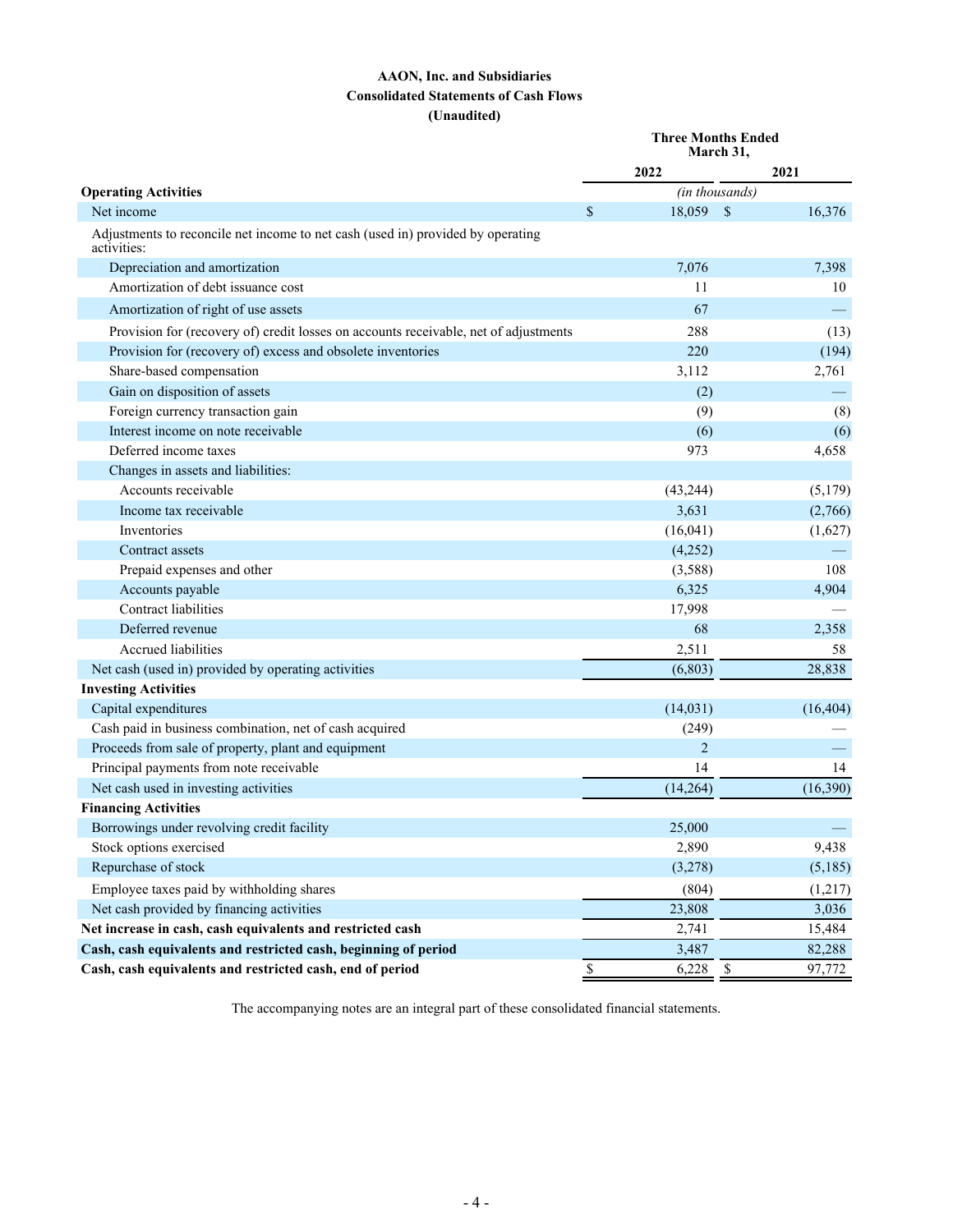## **AAON, Inc. and Subsidiaries Notes to the Consolidated Financial Statements (Unaudited)**

#### **1. General**

#### *Basis of Presentation*

AAON, Inc. is a Nevada corporation which was incorporated on August 18, 1987. Our operating subsidiaries include AAON, Inc., an Oklahoma corporation, AAON Coil Products, Inc., a Texas corporation, and BasX, Inc. (dba BasX Solutions), an Oregon corporation (collectively, the "Company"). The accompanying unaudited consolidated financial statements of AAON, Inc. and our operating subsidiaries, all of which are wholly-owned, have been prepared in accordance with U.S. generally accepted accounting principles ("U.S. GAAP") for interim financial information and with the rules and regulations of the Securities and Exchange Commission ("SEC").

On December 10, 2021, we closed on the acquisition of all of the issued and outstanding equity ownership of BasX, LLC, doing business as BasX Solutions ("BasX") (Note 3). We began including the results of BasX's operations in our consolidated financial statements on December 11, 2021. On December 29, 2021, BasX, LLC converted to a C-Corporation, BasX, Inc., and is subject to income tax.

Our financial statements consolidate all of our affiliated entities in which we have a controlling financial interest. Because we hold certain rights that give us the power to direct the activities of two variable interest entities ("VIEs") (Note 17) that most significantly impact the VIEs economic performance, combined with a variable interest that gives us the right to receive potentially significant benefits or the obligation to absorb potentially significant losses, we have a controlling financial interest in those VIEs.

These financial statements have not been audited by the Company's independent registered public accounting firm, except that the consolidated balance sheet at December 31, 2021 is derived from audited consolidated financial statements. Accordingly, they do not include all of the information and notes required by U.S. GAAP for complete financial statements. The financial statements reflect all adjustments (all of which are of a normal recurring nature) which are, in the opinion of management, necessary for a fair statement of the results for the interim periods presented. Interim results are not necessarily indicative of the results that may be expected for a full year. Certain disclosures have been condensed in or omitted from these consolidated financial statements. The accompanying unaudited financial statements should be read in conjunction with the consolidated financial statements and notes thereto included in the Company's Annual Report on Form 10-K for the year ended December 31, 2021. All intercompany balances and transactions have been eliminated in consolidation.

We are engaged in the engineering, manufacturing, marketing, and sale of premium air conditioning and heating equipment consisting of standard, semi-custom, and custom rooftop units, data centers cooling solutions, cleanroom systems, chillers, packaged outdoor mechanical rooms, air handling units, makeup air units, energy recovery units, condensing units, geothermal/ water-source heat pumps, coils, and controls.

## *Use of Estimates*

The preparation of financial statements in conformity with U.S. GAAP requires management to make estimates and assumptions that affect the reported amounts of assets and liabilities and disclosures of contingent assets and liabilities at the date of the financial statements and the reported amounts of revenues and expenses during the reporting period. Because these estimates and assumptions require significant judgment, actual results could differ from those estimates and could have a significant impact on our results of operations, financial position and cash flows. We reevaluate our estimates and assumptions as needed, but at a minimum on a quarterly basis. The most significant estimates include, but are not limited to, inventory reserves, warranty accrual, worker's compensation accrual, medical insurance accrual, income taxes, useful lives of property, plant, and equipment, and share-based compensation. Actual results could differ materially from those estimates.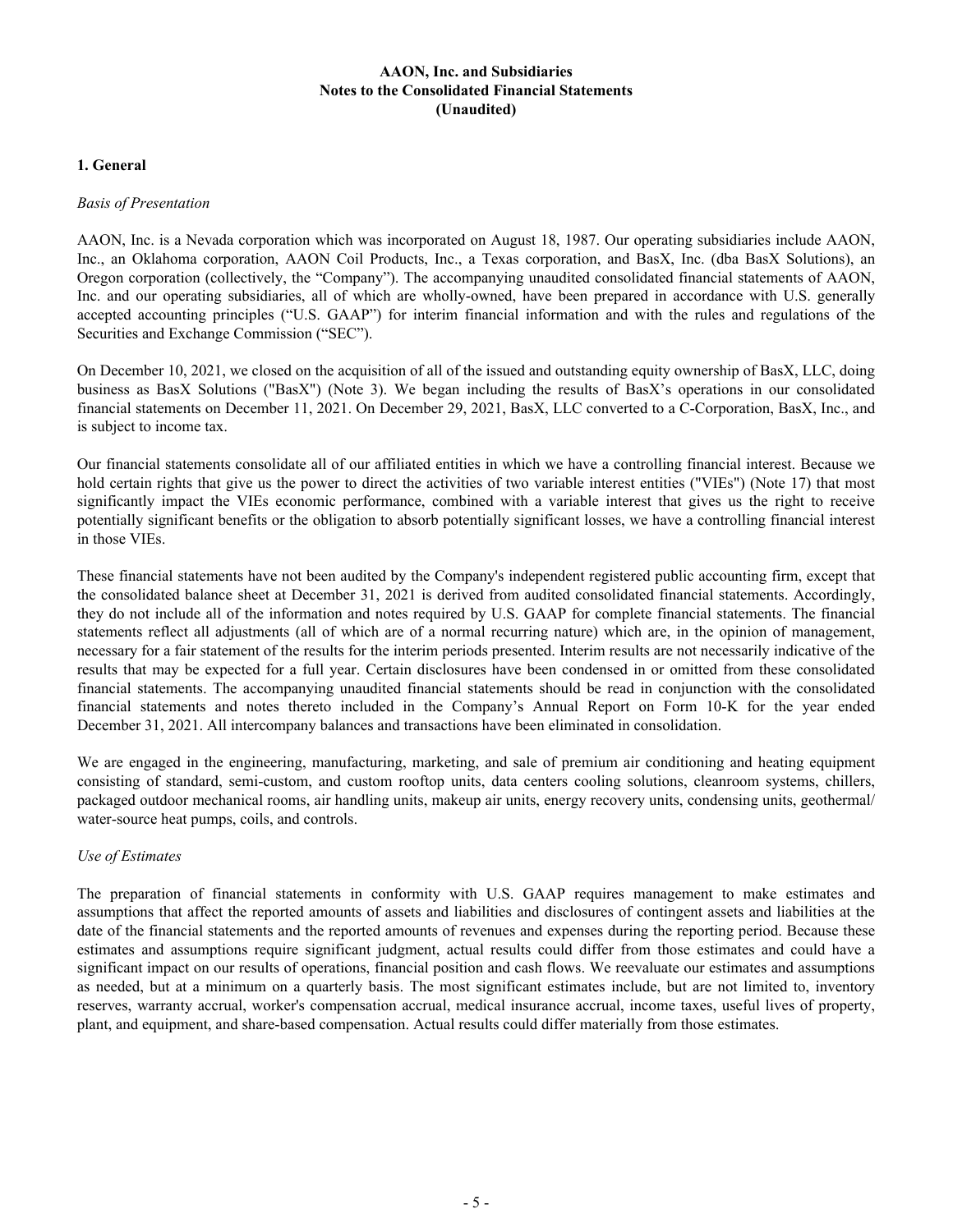#### *Change in Estimate*

During the first quarter of 2022, a review of the Company's useful lives for certain sheet metal manufacturing equipment at our Longview, Texas location resulted in a change in estimate that increased the useful lives from between ten and twelve years to fifteen years. This determination was based on recent and estimated future production levels as well as management's knowledge of the equipment and historical and future use of the equipment. The change in estimate was made prospectively and resulted in a decrease to depreciation expense within cost of sales on our consolidated statements of income of \$1.8 million during the three months ended March 31, 2022.

## *Impact of COVID-19 Pandemic*

The magnitude of the impact of COVID-19 remains unpredictable and we, therefore, continue to anticipate potential supply chain disruptions, employee absenteeism, and additional health and safety costs related to the COVID-19 pandemic that could unfavorably impact our business.

We had continuous operations during the three months ended March 31, 2022. Additional precautions have been taken to social distance workers that work in close environments and we have facilitated voluntary on-site COVID-19 vaccine clinics. The Company also utilizes sanitation stations and performs additional cleaning and sanitation throughout the day.

Although future disruptions and costs are expected to be temporary, there is significant uncertainty around the duration and overall impact to our business operations. We are continually monitoring the progression of the pandemic, including new COVID-19 variants, and its potential effect on our financial position, results of operations and cash flows.

## *Inflation and Labor Market*

We have witnessed increases of our raw material prices, especially in copper and steel, which appear to be a residual effect of COVID-19, and we continue to make strategic purchases of materials when we see opportunities. We have managed the increase in the cost of raw materials through price increases for our products. We have also experienced supply chain challenges related to specific manufacturing parts, which we have managed through our strong existing vendor relationships, expanding our list of vendors, and our favorable liquidity position.

Additionally, we continue to experience challenges in a tight labor market, especially the hiring of both skilled and unskilled production labor. In July 2021, we increased starting wages for our production workforce by 7.0%. We also put a cost of living increase of 3.5% in place in October 2021 for all employees below the Director level. In March 2022, we awarded annual merit raises resulting in a 3.0% increase in overall wages. We will continue to implement human resource initiatives to retain and attract labor to further improve productivity and production efficiencies.

Despite efforts to mitigate the impact of inflation, supply chain issues, and the tight labor market, future disruptions, while temporary, could negatively impact our financial position, results of operations and cash flows.

## *First Quarter 2021 Planned Maintenance and Adverse Weather*

During the fourth quarter of 2020, we made the strategic decision to shut down our Tulsa, OK and Longview, TX manufacturing facilities to perform planned and necessary maintenance during the last week of December 2020 as well several days in early January 2021.

In February 2021, record-breaking winter storms affected Oklahoma and Texas, causing sustained below freezing temperatures, hazardous driving conditions, rolling blackouts, water main breaks, and a host of other weather related issues. In addition to significant absenteeism as a result of employees being unable to travel to and from work due to inadequate transportation and/or hazardous road conditions, the Company made the decision to shut down the Tulsa, OK and Longview, TX plants for several days. This decision was based on the expected employee absenteeism as well as the expected rolling blackouts caused by the increased demand on the electrical and natural gas power grids.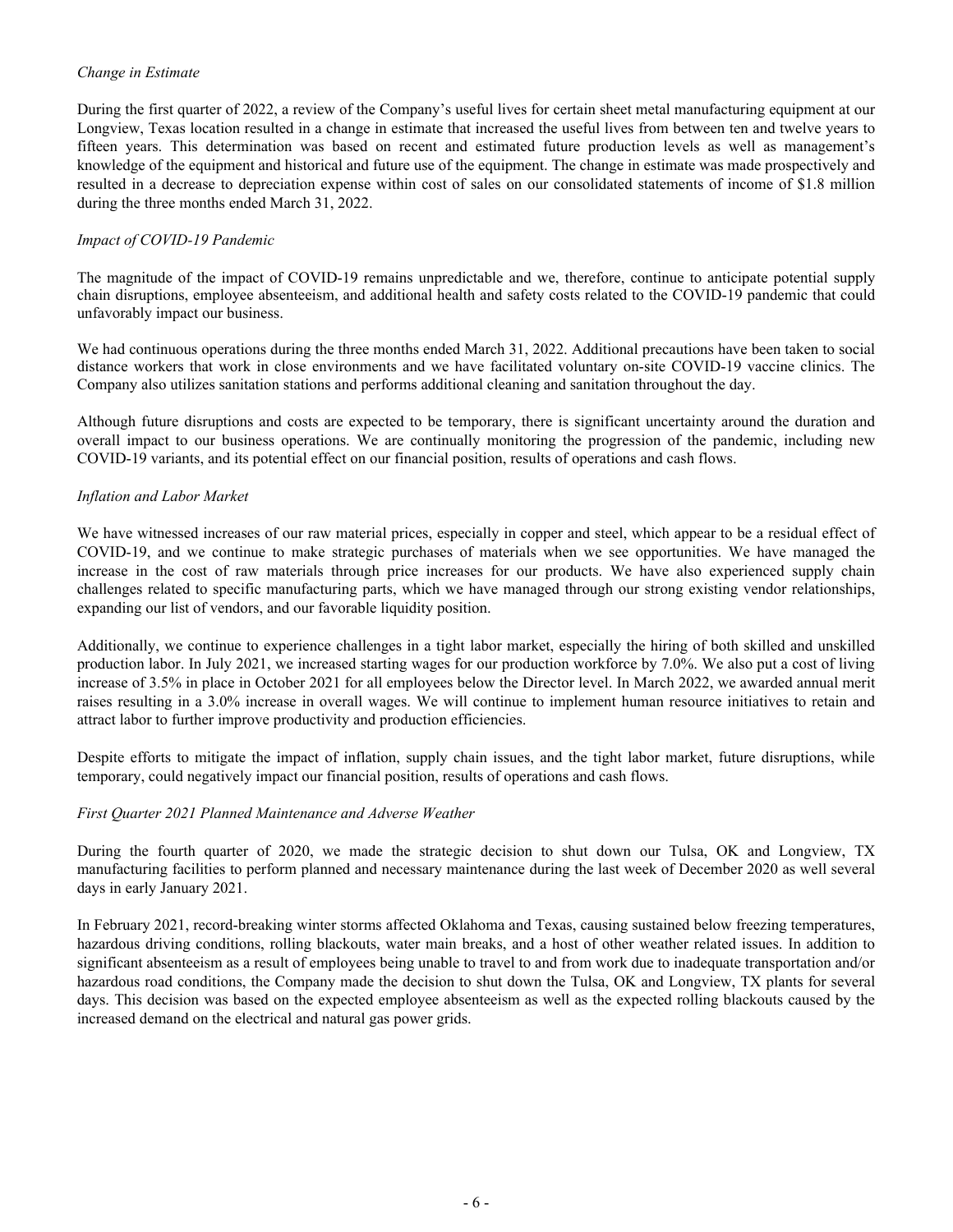#### *Accounting Policies*

A comprehensive discussion of our critical accounting policies and management estimates is included in Management's Discussion and Analysis of Financial Condition and Results of Operations in our Annual Report on Form 10-K for the year ended December 31, 2021.

#### *Fair Value Measurements*

The carrying amounts of cash and cash equivalents, receivables, accounts payable, and accrued liabilities approximate fair value because of the short-term maturity of the items. The carrying amount of the Company's revolving line of credit, and other payables, approximate their fair values either due to their short term nature, the variable rates associated with the debt, or based on current rates offered to the Company for debt with similar characteristics.

Fair value is defined as the price that would be received to sell an asset or paid to transfer a liability (an exit price) in an orderly transaction between market participants at the measurement date. Fair value is based upon assumptions that market participants would use when pricing an asset or liability. We use the following fair value hierarchy, which prioritizes valuation technique inputs used to measure fair value into three broad levels:

- Level 1: Quoted prices in active markets for identical assets and liabilities that we have the ability to access at the measurement date.
- Level 2: Inputs (other than quoted prices included within Level 1) that are either directly or indirectly observable for the asset or liability, including (i) quoted prices for similar assets or liabilities in active markets, (ii) quoted prices for identical or similar assets or liabilities in inactive markets, (iii) inputs other than quoted prices that are observable for the asset or liability, and (iv) inputs that are derived from observable market data by correlation or other means.
- Level 3: Unobservable inputs for the asset or liability including situations where there is little, if any, market activity for the asset or liability. Items categorized in Level 3 include the estimated fair values of property, plant and equipment, intangible assets, contingent consideration, and goodwill acquired in a business combination.

The fair value hierarchy gives the highest priority to quoted prices in active markets (Level 1) and the lowest priority to unobservable inputs (Level 3). In some cases, the inputs used to measure fair value might fall into different levels of the fair value hierarchy. The lowest level input that is significant to a fair value measurement determines the applicable level in the fair value hierarchy. Assessing the significance of a particular input to a fair value measurement requires judgment, considering factors specific to the asset or liability.

## *Definite-Lived Intangible Assets*

Our definite-lived intangible assets include various trademarks, service marks, and technical knowledge acquired in business combinations (Note 3). We evaluate the carrying value of our amortizable intangible assets for potential impairment when events and circumstances warrant such a review.

Amortization is computed using the straight-line method over the following estimated useful lives:

| Intellectual property  | 30 years |
|------------------------|----------|
| Customer relationships | 14 years |

## *Goodwill and Indefinite-Lived Intangible Assets*

Goodwill represents the excess of the consideration paid for the acquired businesses over the fair value of the individual assets acquired, net of liabilities assumed. At March 31, 2022 \$50.3 million of goodwill is deductible for income tax purposes. Our indefinite-lived intangible assets consist of trademark and trade names. Goodwill and indefinite-lived intangible assets are not amortized, but instead are evaluated for impairment at least annually. We perform our annual assessment of impairment during the fourth quarter of our fiscal year, and more frequently if circumstances warrant.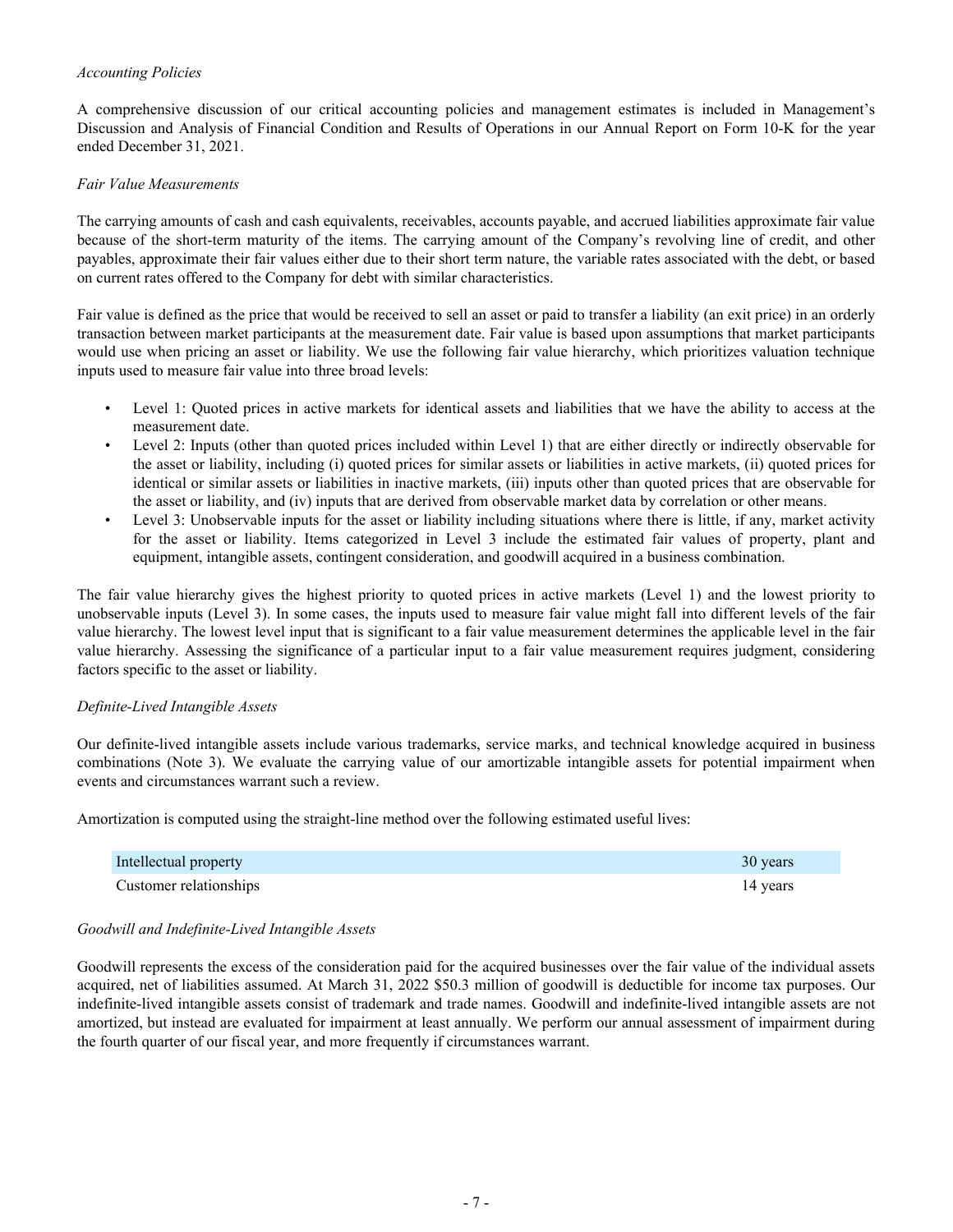#### *Recent Accounting Pronouncements*

Changes to U.S. GAAP are established by the Financial Accounting Standards Board ("FASB") in the form of Accounting Standards Updates ("ASUs") to the FASB's Accounting Standards Codification ("ASC"). We consider the applicability and impact of all ASUs. ASUs not listed or included within the Company's Annual Report on Form 10-K for the year ended December 31, 2021, were assessed and determined to be either not applicable or are expected to have minimal impact on our consolidated financial statements and notes thereto.

#### **2. Revenue Recognition**

The following tables show disaggregated net sales by reportable segment (see Note 20) by major source, net of intercompany sales eliminations. As the BasX segment was not applicable during the three months ended March 31, 2021, this segment has been excluded from the table for that period.

|                                 | <b>AAON</b><br>Oklahoma |               | <b>AAON Coil</b><br><b>Products</b><br>BasX |   |        | <b>Total</b> |         |
|---------------------------------|-------------------------|---------------|---------------------------------------------|---|--------|--------------|---------|
|                                 |                         |               | (in thousands)                              |   |        |              |         |
| Rooftop Units                   | \$<br>121,706           | <sup>\$</sup> |                                             | S |        | $\mathbb{S}$ | 121,706 |
| Condensing Units                | 242                     |               | 8,976                                       |   |        |              | 9,218   |
| Air Handlers                    |                         |               | 9,438                                       |   | 1,339  |              | 10,777  |
| <b>Outdoor Mechanical Rooms</b> | 554                     |               | 110                                         |   |        |              | 664     |
| <b>Cleanroom Systems</b>        |                         |               |                                             |   | 8,039  |              | 8,039   |
| Data Center Cooling Solutions   |                         |               |                                             |   | 10,868 |              | 10,868  |
| Water-Source Heat Pumps         | 2,986                   |               | 2,353                                       |   |        |              | 5,339   |
| Part Sales                      | 10,216                  |               |                                             |   |        |              | 10,216  |
| Other <sup>2</sup>              | 4,163                   |               | 1,058                                       |   | 723    |              | 5,944   |
|                                 | \$<br>139,867           | S             | 21,935                                      | S | 20,969 | S            | 182,771 |

|                                 | <b>AAON</b><br>Oklahoma | <b>AAON Coil</b><br><b>Products</b> |                | BasX <sup>1</sup> | Total         |
|---------------------------------|-------------------------|-------------------------------------|----------------|-------------------|---------------|
|                                 |                         |                                     | (in thousands) |                   |               |
| Rooftop Units                   | \$<br>87,425            | S                                   |                |                   | \$<br>87,425  |
| Condensing Units                | 249                     |                                     | 6,282          |                   | 6,531         |
| Air Handlers                    |                         |                                     | 6,414          |                   | 6,414         |
| <b>Outdoor Mechanical Rooms</b> | 63                      |                                     | 148            |                   | 211           |
| Water-Source Heat Pumps         | 2,388                   |                                     | 2,277          |                   | 4,665         |
| Part Sales                      | 7,506                   |                                     |                |                   | 7,506         |
| Other <sup>2</sup>              | 2,345                   |                                     | 691            |                   | 3,036         |
|                                 | \$<br>99,976            |                                     | 15,812         |                   | \$<br>115,788 |

#### **Three Months Ended March 31, 2021**

<sup>1</sup> BasX was acquired by the Company on December 10, 2021.

<sup>2</sup> Other sales include freight, extended warranties and miscellaneous revenue.

Due to the highly customized nature of many of the Company's products and each product not having an alternative use to the Company without significant costs to the Company, the Company recognizes revenue over time as progress is made toward satisfying the performance obligations of each contract. The Company has formal cancellation policies and generally does not accept returns on these units. As a result, many of the Company's products do not have an alternative use and therefore, for these products we recognize revenue over the time it takes to produce the unit. The Company measures a contract's progress on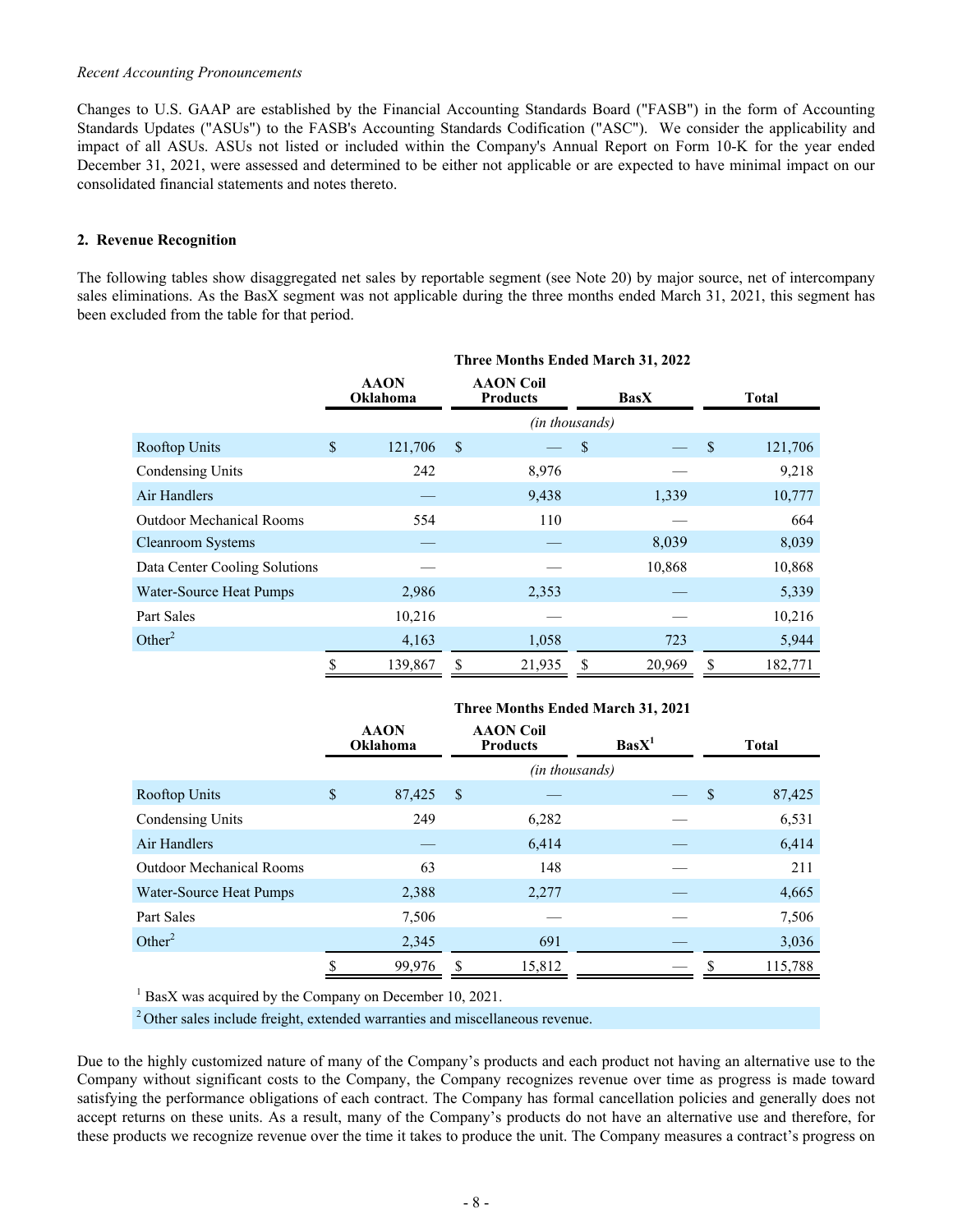the basis of the ratio that costs incurred bear to estimated total costs using the input method because, in the Company's view, such method best depicts the progress toward completion.

Contract costs include direct materials, direct labor, installation, freight and delivery, commissions and royalties. Other costs not related to contract performance, such as indirect labor and materials, small tools and supplies, operating expenses, field rework and back charges are charged to expense as incurred. Provisions for estimated losses on contracts in progress are made in the period in which such losses are determined. Changes in job performance, job conditions, and estimated profitability, including those arising from contract penalty provisions and final contract settlements, may result in revisions to costs and income, and are estimated and recognized by the Company throughout the life of the contract. The aggregate of costs incurred and income recognized on uncompleted contracts in excess of billings is shown as a contract asset within our consolidated balance sheets, and the aggregate of billings on uncompleted contracts in excess of related costs incurred and income recognized is shown as a contract liability within our consolidated balance sheets.

For all other products that are part sales or standardized units, the Company recognizes revenue, presented net of sales tax, when it satisfies the performance obligation in its contracts. As the primary performance obligation in such a contract is delivery of the requested manufactured equipment, we satisfy the performance obligation when the control is passed to the customer, generally at time of shipment. Final sales prices are fixed based on purchase orders.

Sales allowances and customer incentives are treated as reductions to sales and are provided for based on historical experiences and current estimates. Sales of our products are moderately seasonal with the peak period being May-October of each year.

#### *Product Warranties*

The Company also sells extended warranties on parts for various lengths of time ranging from six months to 10 years. Revenue for these separately priced warranties is deferred and recognized on a straight-line basis over the separately priced warranty period.

#### *Representatives and Third Party Products*

We are responsible for billings and collections resulting from all sales transactions, including those initiated by our independent manufacturer representatives ("Representatives"). Representatives are national companies that are in the business of providing HVAC units and other related products and services to customers. The end user customer orders a bundled group of products and services from the Representative and expects the Representative to fulfill the order. These additional products and services may include controls purchased from another manufacturer to operate the unit, start-up services, and curbs for supporting the unit ("Third Party Products"). All are associated with the purchase of a HVAC unit but may be provided by the Representative or another third party. Only after the specifications are agreed to by the Representative and the customer, and the decision is made to use an AAON HVAC unit, will we receive notice of the order. We establish the amount we must receive for our HVAC unit ("minimum sales price"), but do not control the total order price that is negotiated by the Representative with the end user customer. The Representatives submit the total order price to us for invoicing and collection. The total order price includes our minimum sales price and an additional amount which may include both the Representatives' fee and amounts due for additional products and services required by the customer. The Company is considered the principal for the equipment we design and manufacture and records that revenue. The Company has no control over the Third Party Products to the end customer and the Company is under no obligation related to the Third Party Products. Amounts related to Third Party Products are not recognized as revenue but are recorded as a liability and are included in accrued liabilities on the consolidated balance sheet.

The Representatives' fee and Third Party Products amounts ("Due to Representatives") are paid only after all amounts associated with the order are collected from the customer. The amount of payments to our Representatives were \$6.5 million and \$11.0 million for the three months ended March 31, 2022 and 2021, respectively.

#### **3. Business Combination**

On November 18, 2021, the Company entered into a membership interest purchase agreement (the "MIPA Agreement") to acquire of all of the issued and outstanding equity ownership of BasX, LLC, an Oregon limited liability company, doing business as BasX Solutions. We closed this transaction on December 10, 2021 for a purchase price of (i) \$100.0 million payable in cash (not including working capital adjustments), and (ii) up to \$80.0 million in the aggregate of contingent consideration payable in shares of the Company's stock, par value \$0.004 per share (the "Shares").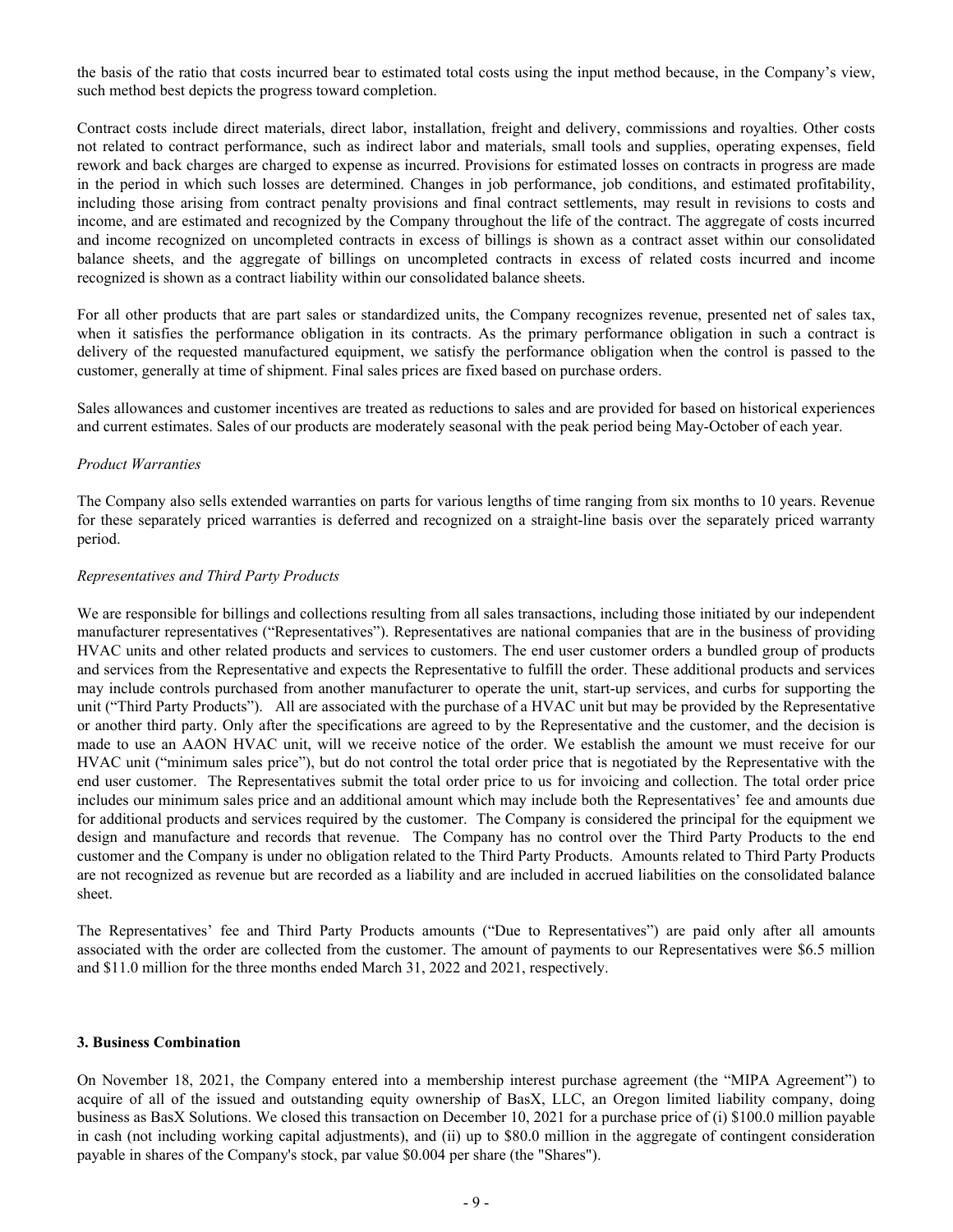The \$80.0 million of contingent consideration payable consists of \$78.0 million payable to the former owners of BasX and \$2.0 million payable to key employees of BasX whom are now employed by the Company. The potential future issuance of the Shares is contingent upon BasX meeting certain post-closing earn-out milestones during each of 2021, 2022, and 2023 under the terms of the MIPA Agreement. The Company funded the BasX acquisition cash portion of the purchase price and related transaction costs with cash on hand.

Additionally, as a condition to closing, the Company entered into a real estate purchase agreement with BasX Properties, LLC, an affiliate of BasX, to acquire the principal real property and improvements utilized by BasX for an additional \$22.0 million, subject to customary closing conditions and adjustments. The Company expects this real estate transaction to close by the end of the second quarter of 2022.

BasX specializes in the design, engineering and manufacturing of custom, energy efficient cooling solutions for the rapidly growing hyperscale data center market. BasX also designs and manufactures custom solutions for cleanroom environments for the bio-pharmaceutical, semiconductor, medical and agriculture markets, as well as custom, energy efficient air handlers and modular solutions for a vast array of markets. The acquisition of BasX brings the Company exposure to attractive end-markets into which the Company has historically had minimal exposure. The products BasX manufactures are highly engineered, customized products, fully complimenting AAON's existing business.

We applied pushdown accounting, allowable under ASC 805 "Business Combinations," to "pushdown" our stepped-up basis in the assets acquired and liabilities assumed to BasX's subsidiary financial statements. The decision to apply pushdown accounting is irrevocable. Goodwill was calculated and recognized consistent with acquisition accounting, resulting in the pushdown of \$78.7 million in goodwill.

The following table presents the revised allocation of the consideration paid to the assets acquired and liabilities assumed in the acquisition of BasX described above, which was still preliminary at December 31, 2021. The revisions indicated below were recorded during the three months ended March 31, 2022. The revisions were the results of updates to our preliminary estimates and third party valuation models. The impact of such revisions on net income for prior periods was not significant.

|                                                 | <b>Revised Allocation</b><br>as of<br>March 31, 2022 | <b>Estimated</b><br><b>Allocation as of</b><br>December 31, 2021 |    | <b>Revision</b> |
|-------------------------------------------------|------------------------------------------------------|------------------------------------------------------------------|----|-----------------|
|                                                 |                                                      | <i>(in thousands)</i>                                            |    |                 |
| Accounts receivable                             | \$<br>13,699                                         | \$<br>13,699                                                     | \$ |                 |
| Inventories                                     | 2,725                                                | 2,725                                                            |    |                 |
| Contract assets                                 | 7,635                                                | 7,635                                                            |    |                 |
| Prepaid expenses and other                      | 341                                                  | 341                                                              |    |                 |
| Property, plant and equipment                   | 13,169                                               | 13,169                                                           |    |                 |
| Right of use assets                             | 15,611                                               | 15,611                                                           |    |                 |
| Intangible assets                               | 68,413                                               | 70,329                                                           |    | (1,916)         |
| Goodwill                                        | 78,663                                               | 82,498                                                           |    | (3,835)         |
| Accounts payable                                | (9,388)                                              | (9,388)                                                          |    |                 |
| Accrued liabilities                             | (3,807)                                              | (3,807)                                                          |    |                 |
| Contract liabilities                            | (7, 771)                                             | (7, 771)                                                         |    |                 |
| Lease liabilities                               | (15,611)                                             | (15,611)                                                         |    |                 |
| Contingent Consideration - shares of AAON, Inc. | (60,000)                                             | (66,000)                                                         |    | 6,000           |
| Consideration paid                              | \$<br>103,679                                        | \$<br>103,430                                                    |    | 249             |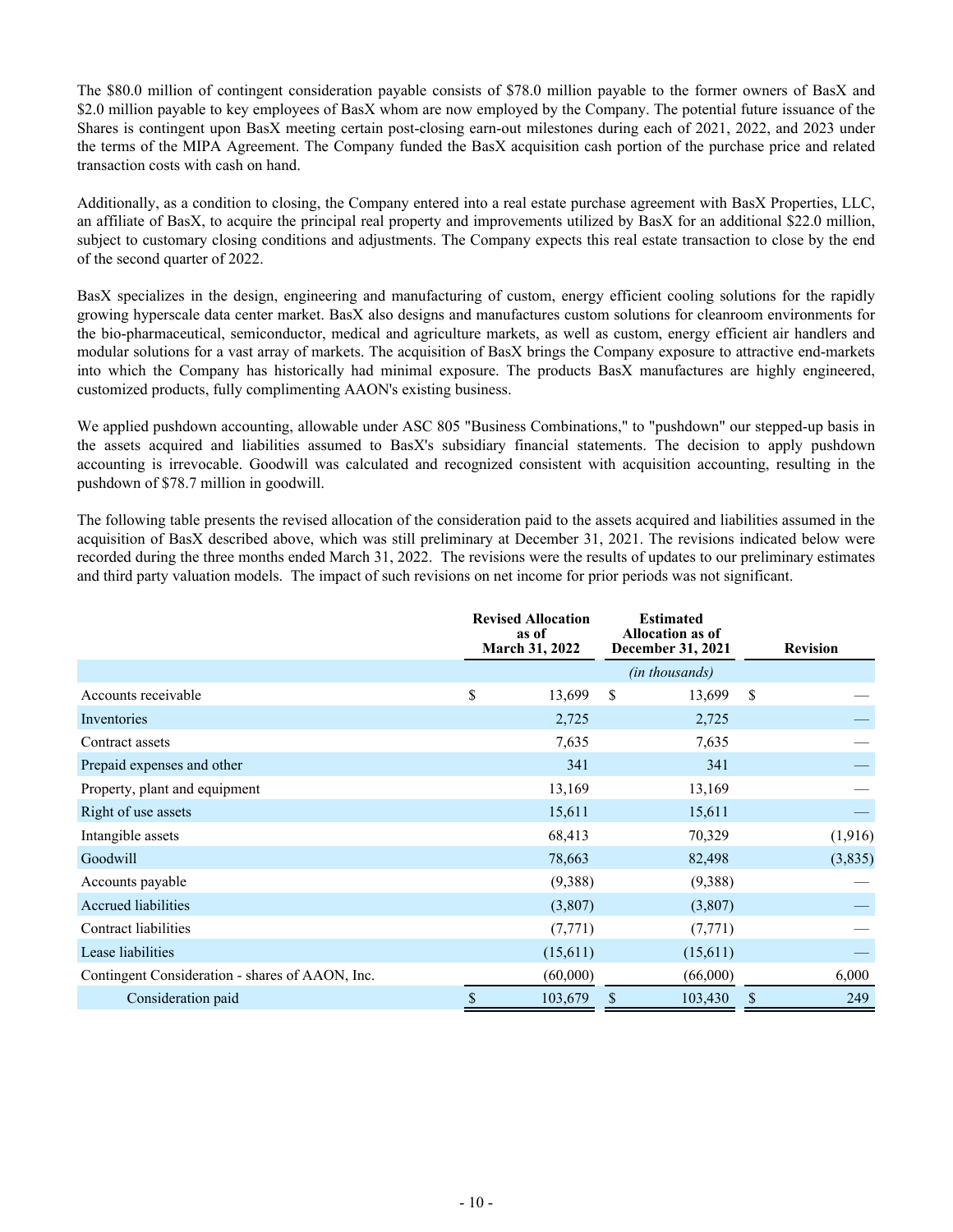The Company recognized the following definite and indefinite-lived intangible assets as part of the acquisition of BasX:

|                                    | <b>Revised Allocation</b><br>as of<br><b>March 31, 2022</b> |              | <b>Estimated</b><br><b>Allocation</b> as of<br><b>December 31, 2021</b> |               | <b>Revision</b> |
|------------------------------------|-------------------------------------------------------------|--------------|-------------------------------------------------------------------------|---------------|-----------------|
|                                    |                                                             |              | <i>(in thousands)</i>                                                   |               |                 |
| Definite-lived intangible assets   |                                                             |              |                                                                         |               |                 |
| Intellectual property              | \$<br>6,295                                                 | <sup>S</sup> | 6,479                                                                   | <sup>\$</sup> | (184)           |
| Customer relationships             | 47,547                                                      |              | 48,684                                                                  |               | (1, 137)        |
|                                    | 53,842                                                      |              | 55,163                                                                  |               | (1,321)         |
| Indefinite-lived intangible assets |                                                             |              |                                                                         |               |                 |
| <b>Trademarks</b>                  | 14,571                                                      |              | 15,166                                                                  |               | (595)           |
| Total intangible assets acquired   | 68,413                                                      |              | 70,329                                                                  |               | (1, 916)        |

Goodwill is the excess of the consideration paid for the acquired businesses over the fair value of the individual assets acquired, net of liabilities assumed. Goodwill represents a premium paid to acquire the skilled workforce and expanded market opportunities. Goodwill of \$47.1 million is tax deductible upon close of the acquisition. Future additional amounts of goodwill related to the contingent consideration may become tax deductible in the future if the earn out provisions of the MIPA Agreement are achieved.

#### *Pro Forma Results of Operations (unaudited)*

The operations of BasX have been included in our statements of income since the closing date on December 10, 2021. The following unaudited pro forma consolidated results of operations for the three months ended March 31, 2021 are presented as if the combination had been made on January 1, 2021.

|                     |     | (unaudited)                              |
|---------------------|-----|------------------------------------------|
|                     |     | Three months ended                       |
|                     |     | <b>March 31, 2021</b>                    |
|                     |     | (in thousands, except<br>per share data) |
| Revenues            | S   | 130,631                                  |
| Net income          |     | 16,972                                   |
| Earnings per share: |     |                                          |
| <b>Basic</b>        | \$. | 0.32                                     |
| Dilutive            | \$. | 0.32                                     |

These unaudited pro forma results include adjustments necessary in connection with the acquisition.

The unaudited consolidated pro forma financial information was prepared in accordance with GAAP and is not necessarily indicative of the results of operations that would have occurred if the acquisition had been completed on the date indicated, nor is it indicative of the future operating results of the Company.

The unaudited pro forma results do not reflect events that either have occurred or may occur after the acquisition date, including, but not limited to, the anticipated realization of operating synergies in subsequent periods. These results also do not give effect to certain charges that the Company expects to incur in connection with the acquisition, including, but not limited to, additional professional fees and employee integration.

#### **4. Leases**

All of our leases are classified as operating leases. As our leases do not provide an implicit interest rate, we use our incremental borrowing rate based on the information available at the commencement date in determining the present value of lease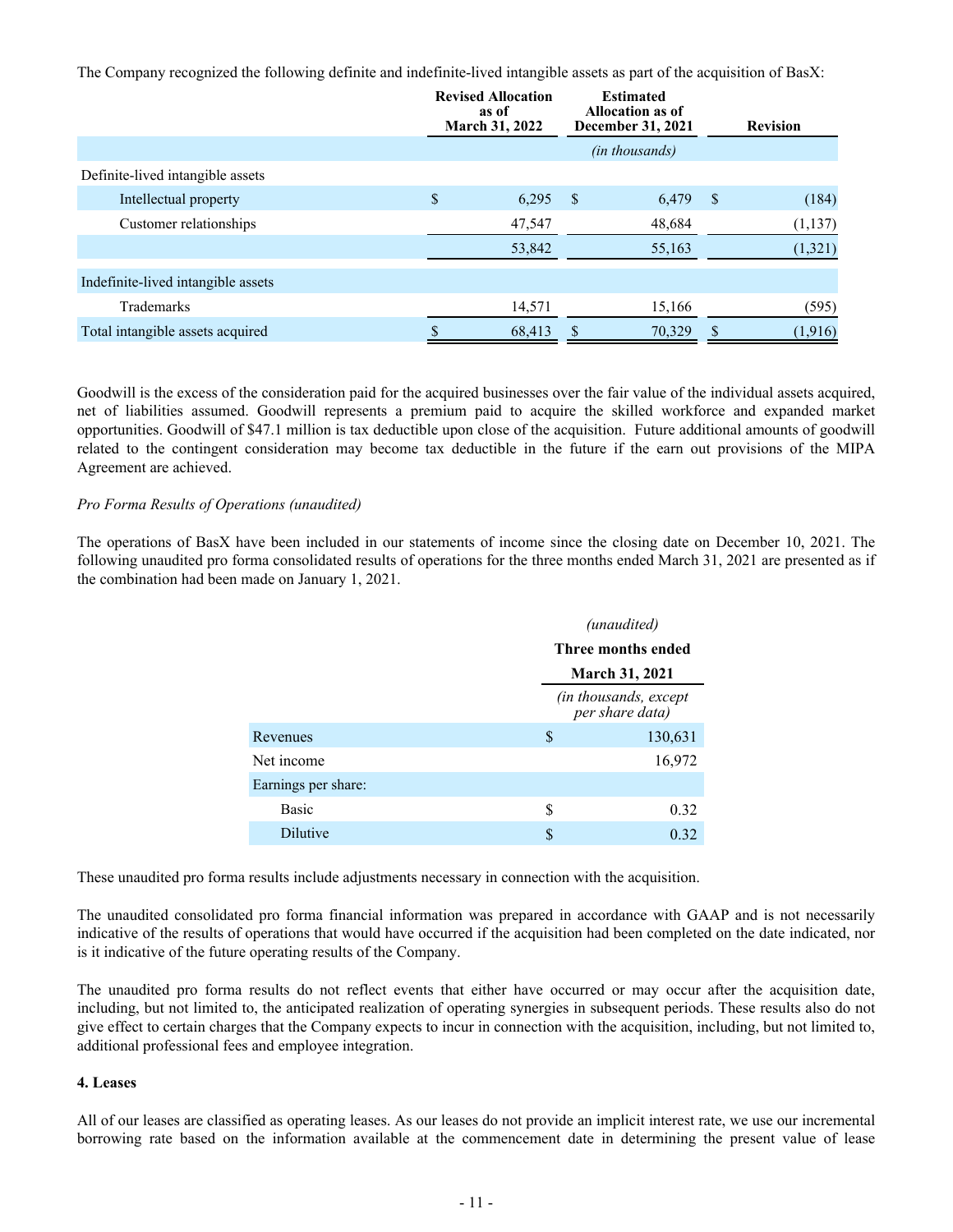payments. Our incremental borrowing rate represents the interest rate which we would pay to borrow, on a collateralized basis, an amount equal to the lease payments over a similar term in a similar economic environment.

We have entered into various short-term operating leases with an initial term of twelve months or less. We have elected the short-term lease measurement and recognition exemption which does not require balance sheet presentation these short-term leases. The rent expense for these short-term leases is not significant.

The Company's leases generally require us to pay for insurance, taxes, utilities, and other operating costs. These payments are not included in the right-of-use asset or lease liability and are expensed as incurred.

Through the acquisition of BasX (Note 3), we acquired various leases for plant/office space and equipment. We also lease the plant/office space used by our operations in Parkville, MO. Expense related to these leases is recognized on straight-line basis over the lease term. Certain of our leases contain escalating lease payments based on predefined increases. Most leases contain options to renew or terminate. Right-of-use assets and lease liabilities reflect only the options which the Company is reasonably certain to exercise.

At March 31, 2022, we had operating lease right-of-use assets of \$16.9 million, current and noncurrent operating lease obligations of \$1.7 million and \$15.3 million within accrued liabilities and other long-term liabilities, respectively, on our consolidated balance sheets. At December 31, 2021, we had operating lease right-of-use assets of \$17.0 million and current and noncurrent operating lease obligations of \$1.6 million and \$15.5 million within accrued liabilities and other long-term liabilities, respectively, on our consolidated balance sheets.

#### **5. Accounts Receivable**

Accounts receivable and the related allowance for credit losses are as follows:

|                                   | March 31,<br>2022 | December 31,<br>2021  |
|-----------------------------------|-------------------|-----------------------|
|                                   |                   | <i>(in thousands)</i> |
| Accounts receivable               | 114.573           | 71,329                |
| Less: Allowance for credit losses | (837)             | (549)                 |
| Total, net                        | 113,736           | 70,780                |

|                                                |   | <b>Three Months Ended</b>      |    |      |  |
|------------------------------------------------|---|--------------------------------|----|------|--|
|                                                |   | March 31,<br>March 31,<br>2022 |    |      |  |
| Allowance for credit losses:                   |   | <i>(in thousands)</i>          |    |      |  |
| Balance, beginning of period                   | S | 549                            | -8 | 506  |  |
| Provisions for (recoveries of) expected credit |   | 288                            |    | (13) |  |
| losses, net of adjustments                     |   |                                |    |      |  |
| Balance, end of period                         |   | 837                            |    | 493  |  |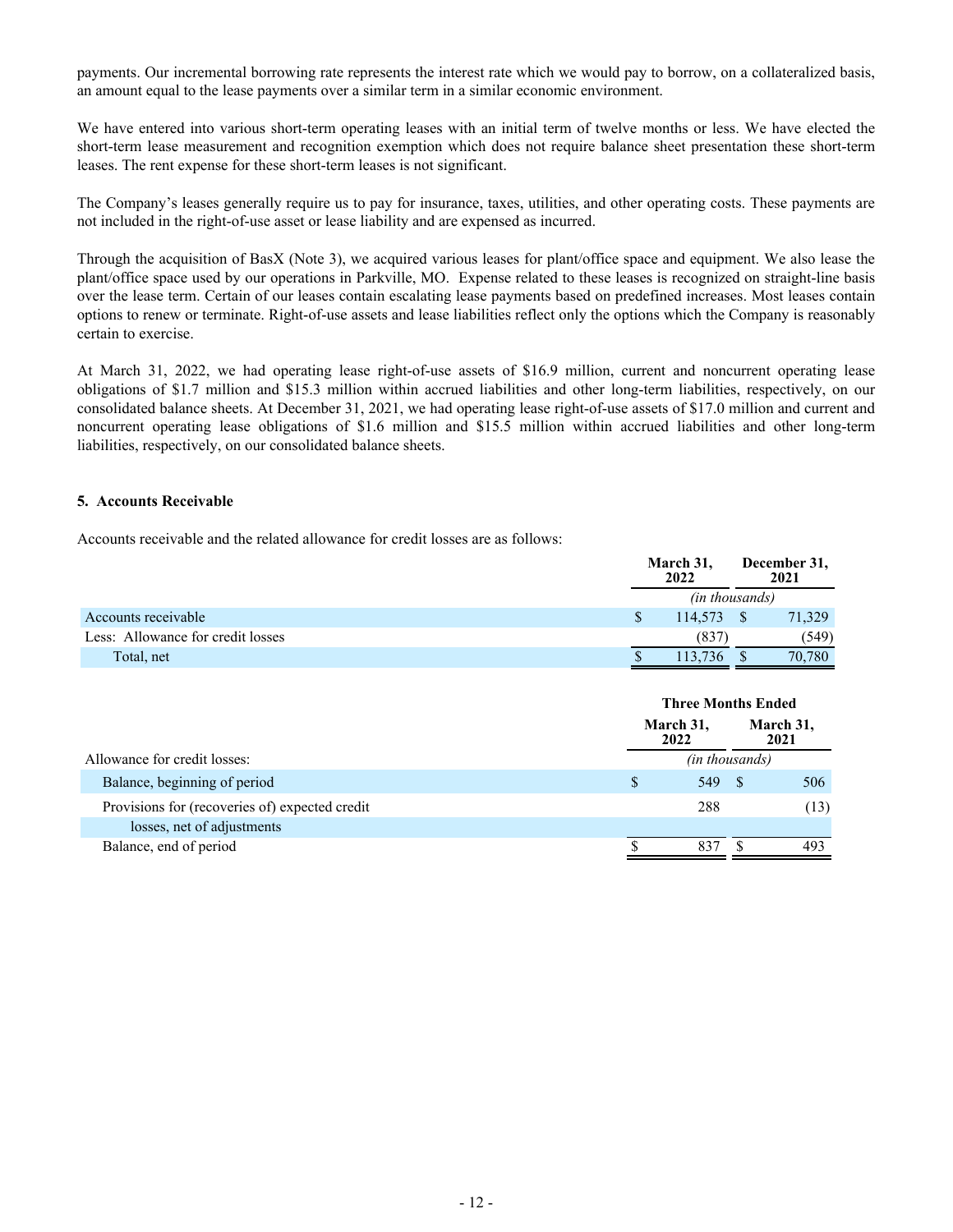## **6. Inventories**

Inventories are valued at the lower of cost or net realizable value. Cost is determined by the first-in, first-out ("FIFO") method. We establish an allowance for excess and obsolete inventories based on product line changes, the feasibility of substituting parts and the need for supply and replacement parts.

The components of inventories and related changes in the allowance for excess and obsolete inventories account are as follows:

|                                                     |   | March 31,<br>2022     |              | December 31,<br>2021 |
|-----------------------------------------------------|---|-----------------------|--------------|----------------------|
|                                                     |   | <i>(in thousands)</i> |              |                      |
| Raw materials                                       | S | 140,424               | <sup>S</sup> | 124,480              |
| Work in process                                     |   | 3,003                 |              | 3,049                |
| Finished goods                                      |   | 4,671                 |              | 4,528                |
| Total, gross                                        |   | 148,098               |              | 132,057              |
| Less: Allowance for excess and obsolete inventories |   | (2,007)               |              | (1,787)              |
| Total, net                                          |   | 146.091               |              | 130.270              |

|                                                |   | <b>Three Months Ended</b>      |    |       |  |
|------------------------------------------------|---|--------------------------------|----|-------|--|
|                                                |   | March 31,<br>March 31,<br>2022 |    |       |  |
| Allowance for excess and obsolete inventories: |   | <i>(in thousands)</i>          |    |       |  |
| Balance, beginning of period                   | S | 1,787                          | -S | 3,261 |  |
| Provision for (recovery of) excess and         |   | 220                            |    | (194) |  |
| obsolete inventories                           |   |                                |    |       |  |
| Inventories written off                        |   |                                |    | (763) |  |
| Balance, end of period                         |   | 2.007                          |    | 2,304 |  |
|                                                |   |                                |    |       |  |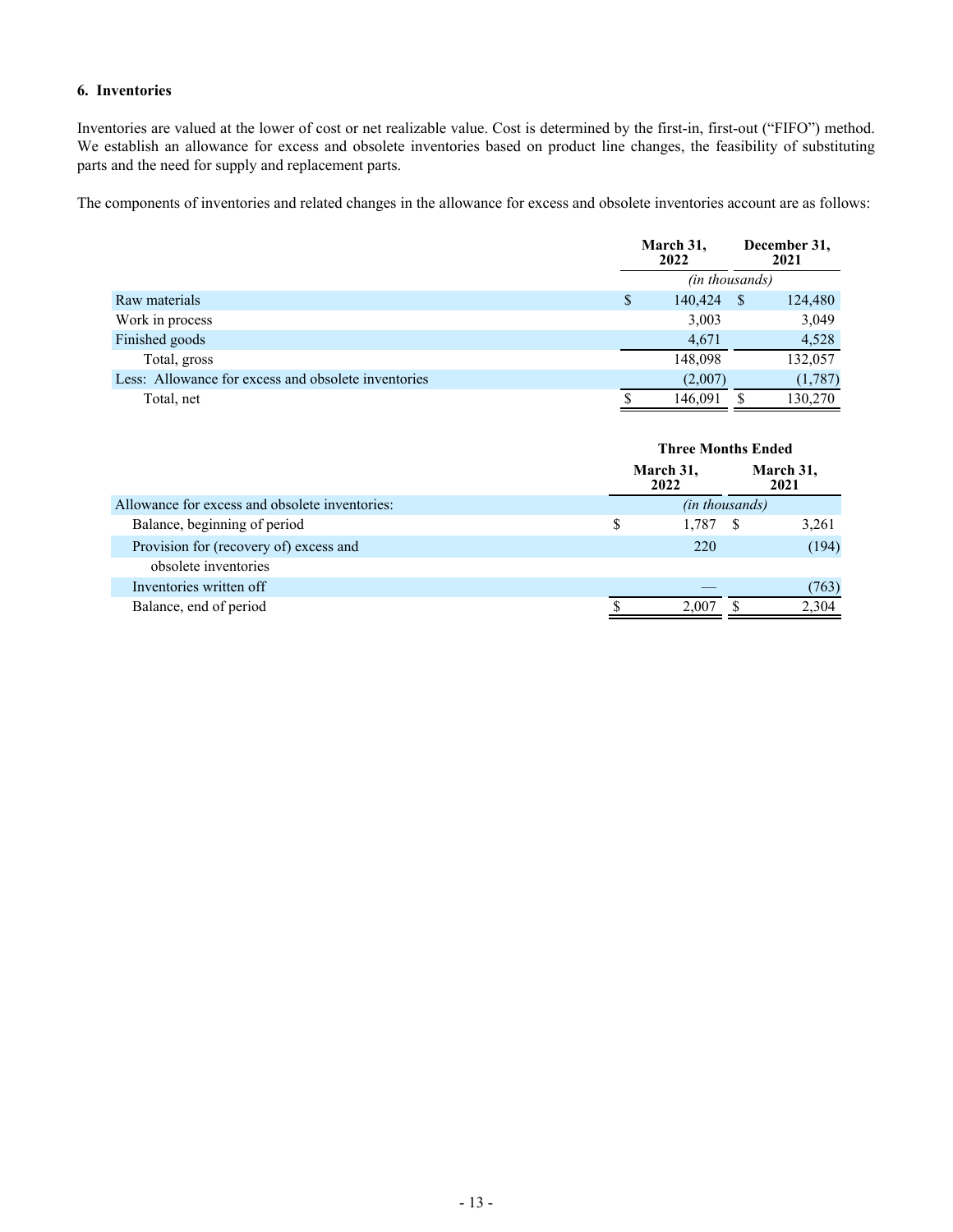# **7. Intangible assets**

Our intangible assets consist of the following:

|                                    | <b>March 31, 2022</b> | December 31, 2021     |
|------------------------------------|-----------------------|-----------------------|
| Definite-lived intangible assets   |                       | (in thousands)        |
| Intellectual property              | \$<br>6,295           | <sup>S</sup><br>6,479 |
| Customer relationships             | 47,547                | 48,684                |
| Less: Accumulated amortization     | (1,103)               | (208)                 |
| Total, net                         | 52,739                | 54,955                |
| Indefinite-lived intangible assets |                       |                       |
| <b>Trademarks</b>                  | 14,571                | 15,166                |
| Total intangible assets, net       | 67.310                | 70,121                |

Amortization expense recorded in cost of sales is as follows:

|                      |                   | <b>Three Months Ended</b> |    |  |  |
|----------------------|-------------------|---------------------------|----|--|--|
|                      | March 31,<br>2022 | March 31,<br>2021         |    |  |  |
|                      |                   | <i>(in thousands)</i>     |    |  |  |
| Amortization expense | 895<br>S          | -8                        | 38 |  |  |

Excluding the impact of any future acquisitions, the Company anticipates amortization expense to be \$3.6 million for each of the years ended 2022 through 2026.

## **8. Supplemental Cash Flow Information**

|                                              | <b>Three Months Ended</b> |                   |     |                   |  |  |
|----------------------------------------------|---------------------------|-------------------|-----|-------------------|--|--|
|                                              |                           | March 31,<br>2022 |     | March 31,<br>2021 |  |  |
| Supplemental disclosures:                    |                           | (in thousands)    |     |                   |  |  |
| Interest paid                                | S                         | 115               | -S  |                   |  |  |
| Income taxes paid                            | S                         | 176               | - S | 213               |  |  |
| Non-cash investing and financing activities: |                           |                   |     |                   |  |  |
| Non-cash capital expenditures                | S                         |                   |     | 264               |  |  |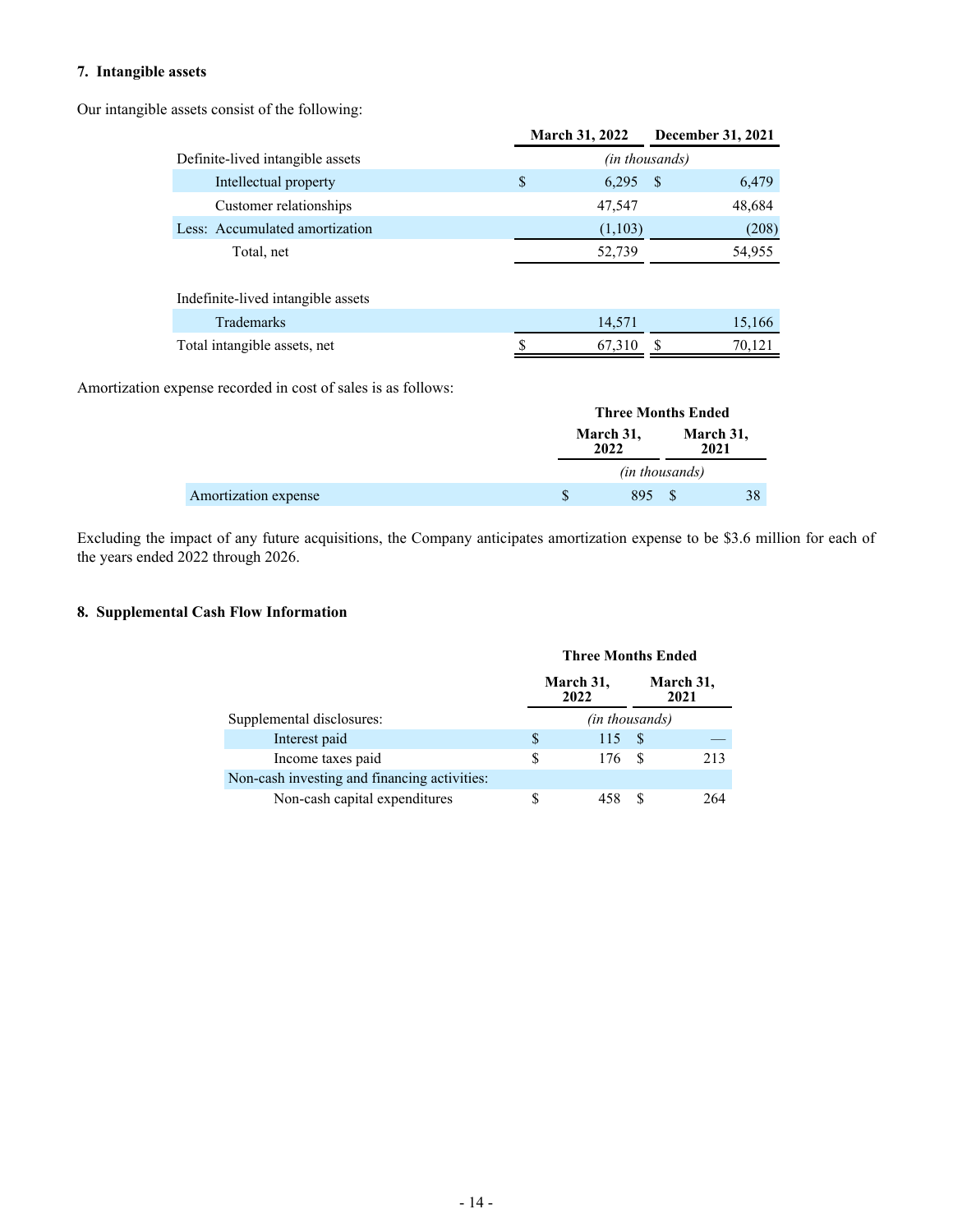#### **9. Warranties**

The Company has product warranties with various terms ranging from one year from the date of first use or 18 months for parts, data center cooling solutions, and cleanroom systems to 25 years for certain heat exchangers. The Company has an obligation to replace parts if conditions under the warranty are met. A provision is made for estimated warranty costs at the time the related products are sold based upon the warranty period, historical trends, new products, and any known identifiable warranty issues.

Changes in the warranty accrual are as follows:

| <b>Three Months Ended</b> |         |                   |                |
|---------------------------|---------|-------------------|----------------|
| March 31,<br>2022         |         | March 31,<br>2021 |                |
|                           |         |                   |                |
| S                         | 13,769  | S                 | 13,522         |
|                           | (1,219) |                   | (1, 464)       |
|                           | 1,157   |                   | 1,467          |
|                           | 13,707  | S                 | 13,525         |
|                           |         |                   |                |
| S                         | 1.157   |                   | 1,467          |
|                           |         |                   | (in thousands) |

#### **10. Accrued Liabilities and Other Long-Term Liabilities**

Accrued liabilities were comprised of the following:

|                                       | March 31,<br>2022 |    | December 31,<br>2021 |
|---------------------------------------|-------------------|----|----------------------|
|                                       | (in thousands)    |    |                      |
| Warranty                              | \$<br>13,707      | S  | 13,769               |
| Due to representatives                | 13,453            |    | 7,995                |
| Payroll                               | 7,601             |    | 8,423                |
| Profit sharing                        | 2,670             |    | 1,489                |
| Worker's compensation                 | 261               |    | 308                  |
| Medical self-insurance                | 1,208             |    | 1,943                |
| Customer prepayments                  | 2,870             |    | 5,931                |
| Donations                             | 453               |    | 438                  |
| Employee vacation time                | 5,000             |    | 4,362                |
| Operating lease liability, short-term | 1,683             |    | 1,580                |
| Other                                 | 3,984             |    | 3,968                |
| Total                                 | \$<br>52,890      | \$ | 50,206               |

Other long-term liabilities were comprised of the following:

|                                      | March 31,<br>2022 |                | December 31,<br>2021 |        |
|--------------------------------------|-------------------|----------------|----------------------|--------|
|                                      |                   | (in thousands) |                      |        |
| Long-term operating lease obligation | \$                | 15,320         | S                    | 15,467 |
| Long-term donations                  |                   | 221            |                      | 334    |
| <b>Extended warranties</b>           |                   | 3.152          |                      | 3,042  |
| Total                                |                   | 18,693         |                      | 18,843 |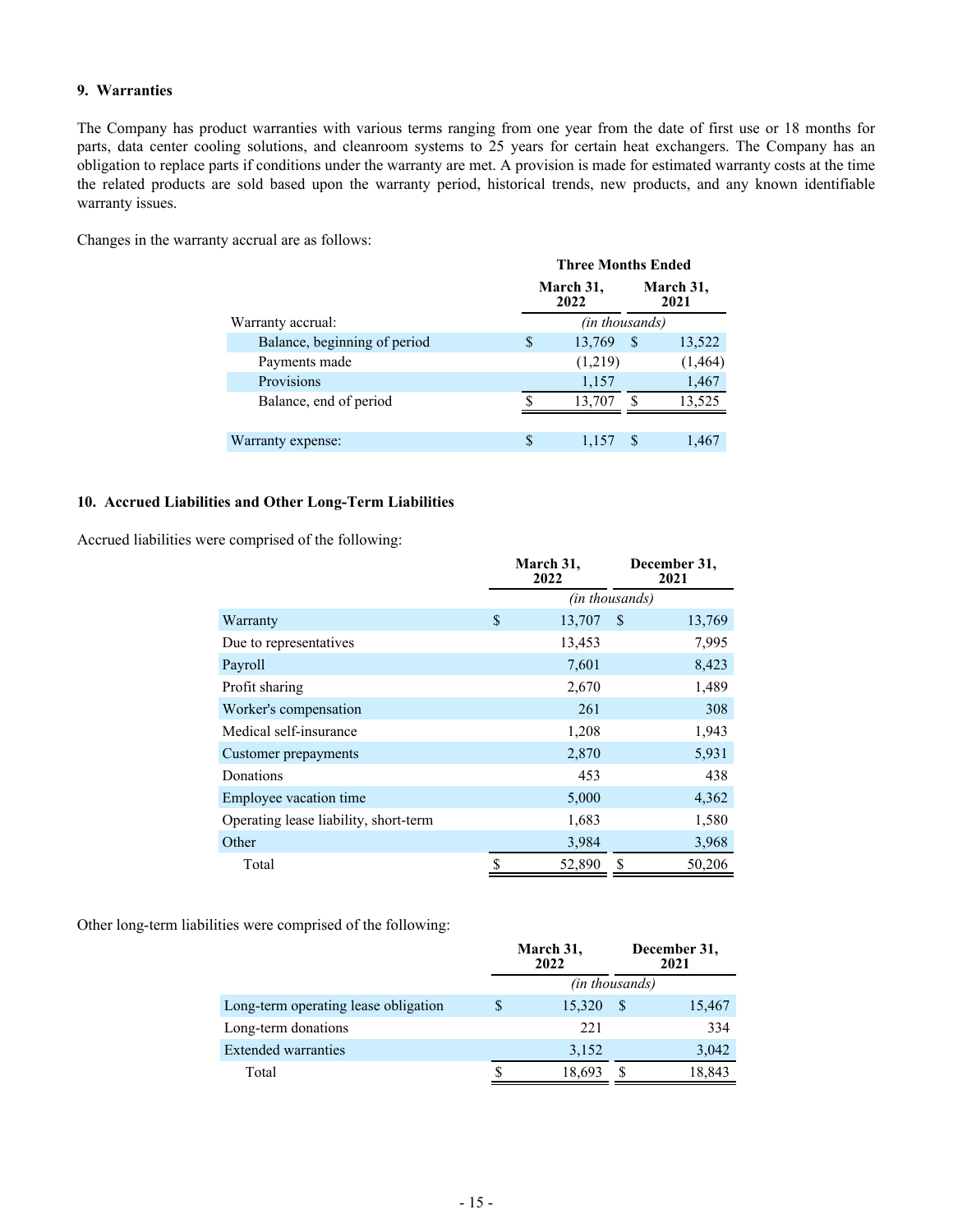## **11. Revolving Credit Facility**

On November 24, 2021, we amended our revolving credit facility ("Revolver"), to provide for maximum borrowings of \$100.0 million, with an option to increase to maximum borrowing of \$200.0 million. As of March 31, 2022 and December 31, 2021, we had \$65.0 million and \$40.0 million outstanding under the Revolver, respectively. We have one standby letter of credit totaling \$0.8 million as of March 31, 2022. Borrowings available under the Revolver at March 31, 2022 were \$34.2 million. The Revolver expires on November 24, 2026.

Any outstanding loans under the Revolver bear interest at the daily compounded secured overnight financing rate ("SOFR") plus the applicable margin. Applicable margin, ranging from 1.25% - 1.75%, is determined quarterly based on the Company's leverage ratio. The Company is also subject to letter of credit fees, ranging from 1.25% - 1.75%, and a commitment fee, ranging from 0.10% - 0.20%. The applicable fee percentage is determined quarterly based on the Company's leverage ratio. As of and for the three months ended March 31, 2022, the weighted average interest rate of our the Revolver was 1.3%. Fees associated with the unused portion of the committed amount are included in interest expense on our consolidated statements of income and were not material for the three months ended March 31, 2022.

If SOFR cannot be determined pursuant to the definition, as defined by the Revolver agreement, any outstanding effected loans will be deemed to have been converted into alternative base rate ("ABR") loans. ABR loans would bear interest at a rate per annum equal to the highest of (a) the Prime Rate in effect on such day, (b) the Federal Funds Rate in effect on such day plus 0.50%, or (c) daily simple SOFR for a one-month tenor in effect on such day plus 1.00%.

At March 31, 2022, we were in compliance with our financial covenants, as defined by the Revolver. These covenants require that we meet certain parameters related to our leverage ratio. At March 31, 2022, our leverage ratio was 0.63 to 1.0, which meets the requirement of not being above 3 to 1.

## **12. Income Taxes**

The provision (benefit) for income taxes consists of the following:

|                      | <b>Three Months Ended</b> |  |                   |  |  |
|----------------------|---------------------------|--|-------------------|--|--|
|                      | March 31,<br>2022         |  | March 31,<br>2021 |  |  |
|                      | <i>(in thousands)</i>     |  |                   |  |  |
| Current              | 3,809                     |  | (2, 553)          |  |  |
| Deferred             | 973                       |  | 4,658             |  |  |
| Income tax provision | 4,782                     |  | 2,105             |  |  |

The provision for income taxes differs from the amount computed by applying the Federal statutory income tax rate before the provision for income taxes.

The reconciliation of the Federal statutory income tax rate to the effective income tax rate is as follows:

|                                            |                   | <b>Three Months Ended</b> |  |  |  |
|--------------------------------------------|-------------------|---------------------------|--|--|--|
|                                            | March 31,<br>2022 | March 31,<br>2021         |  |  |  |
| Federal statutory rate                     | 21.0 %            | 21.0%                     |  |  |  |
| State income taxes, net of Federal benefit | 3.0               | 75                        |  |  |  |
| Excess tax benefits                        | (2.2)             | (15.8)                    |  |  |  |
| Return to provision adjustments            |                   | (0.4)                     |  |  |  |
| Other                                      | (0.9)             | (0.9)                     |  |  |  |
| Effective tax rate                         | 20.9 %            | 114                       |  |  |  |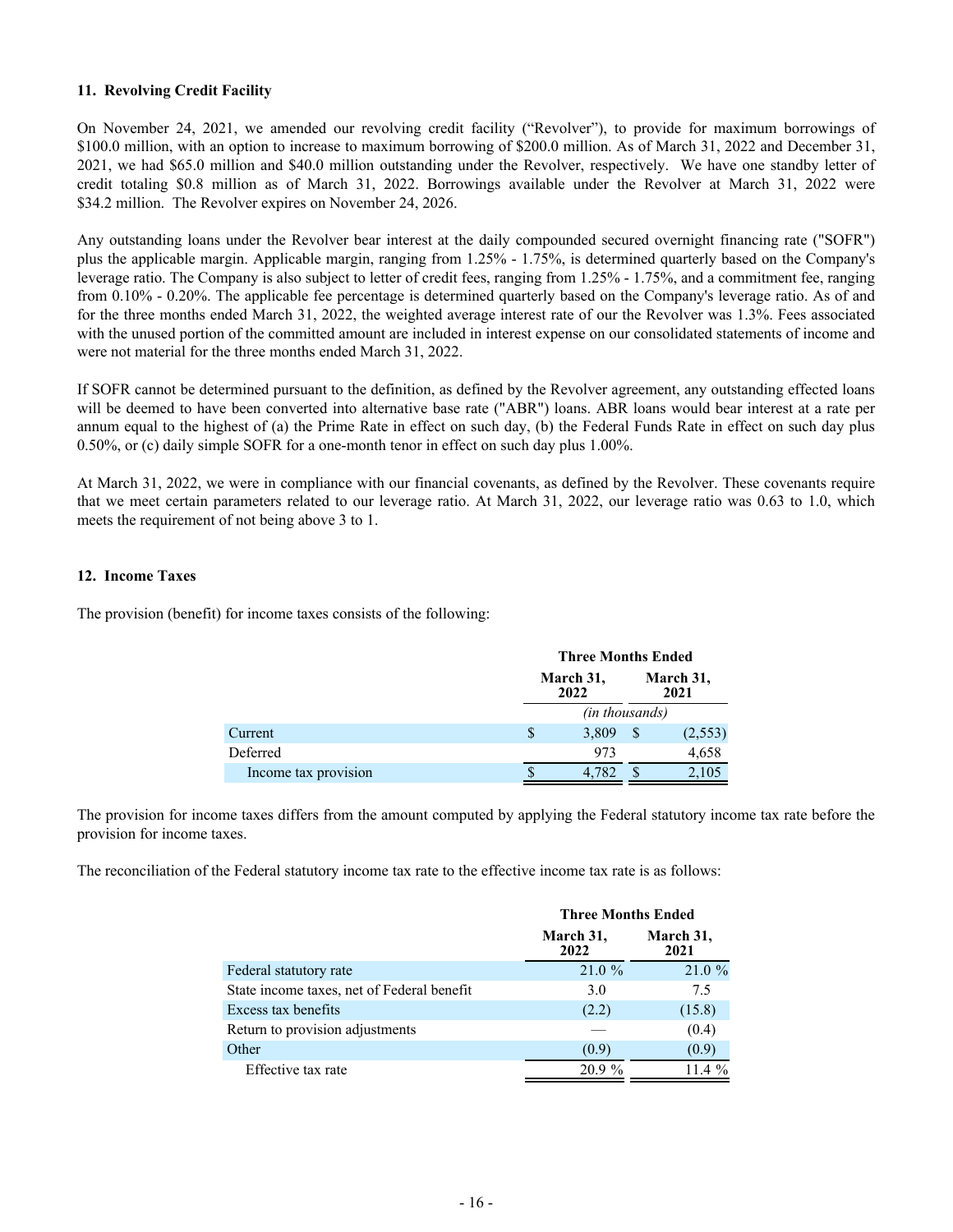On May 21, 2021, the State of Oklahoma enacted House Bill 2960, effectively reducing the corporate income tax rate in Oklahoma from 6% to 4%. This resulted in an overall reduction of our effective state income tax rate, net of Federal benefit.

During the three months ended March 31, 2022, the Company recorded an excess tax benefit of \$0.5 million as compared to \$2.9 million during the same period in 2021, a decrease of 82% The decrease was primarily due to timing of stock option exercises as a result of our high stock price during the three months ended March 31, 2021.

We earn investment tax credits from the state of Oklahoma's manufacturing property investment program. We use the flowthrough method to account for investment tax credits earned on eligible tangible asset expenditures. Under this method, the investment tax credits are recognized as a reduction to our Oklahoma income tax expense in the year they are used. As of March 31, 2022, we have investment tax credit carryforwards of approximately \$3.7 million. These credits have estimated expirations from the year 2036 through 2040.

The Company's estimated annual 2022 effective tax rate, excluding discrete events, is approximately 25%. We file income tax returns in the U.S., state and foreign income tax returns jurisdictions. We are subject to U.S. income tax examinations for tax years 2018 to present, and to non-U.S. income tax examinations for the tax years 2017 to present. In addition, we are subject to state and local income tax examinations for the tax years 2017 to present. The Company continues to evaluate its need to file returns in various state jurisdictions. Any interest or penalties would be recognized as a component of income tax expense.

#### **13. Share-Based Compensation**

On May 22, 2007, our stockholders adopted a Long-Term Incentive Plan ("LTIP") which provided an additional 3.3 million shares that could be granted in the form of stock options, stock appreciation rights, restricted stock awards, performance units and performance awards, in addition to the shares from the previous plan, the 1992 Plan. Under the LTIP, the exercise price of shares granted could not be less than 100% of the fair market value at the date of the grant.

On May 24, 2016, our stockholders adopted the 2016 Long-Term Incentive Plan ("2016 Plan") which provides for approximately 8.9 million shares, comprised of 3.4 million new shares provided for under the 2016 Plan, approximately 0.4 million shares that were available for issuance under the previous LTIP that are now authorized for issuance under the 2016 Plan, approximately 2.6 million shares that were approved by the stockholders on May 15, 2018, and an additional 2.5 million shares that were approved by the stockholders on May 12, 2020.

Under the 2016 Plan, shares can be granted in the form of stock options, stock appreciation rights, restricted stock awards, performance awards, dividend equivalent rights, and other awards. Under the 2016 Plan, the exercise price of shares granted may not be less than 100% of the fair market value at the date of the grant. The 2016 Plan is administered by the Compensation Committee of the Board of Directors or such other committee of the Board of Directors as is designated by the Board of Directors (the "Committee"). Membership on the Committee is limited to independent directors. The Committee may delegate certain duties to one or more officers of the Company as provided in the 2016 Plan. The Committee determines the persons to whom awards are to be made, determines the type, size and terms of awards, interprets the 2016 Plan, establishes and revises rules and regulations relating to the 2016 Plan and makes any other determinations that it believes necessary for the administration of the 2016 Plan.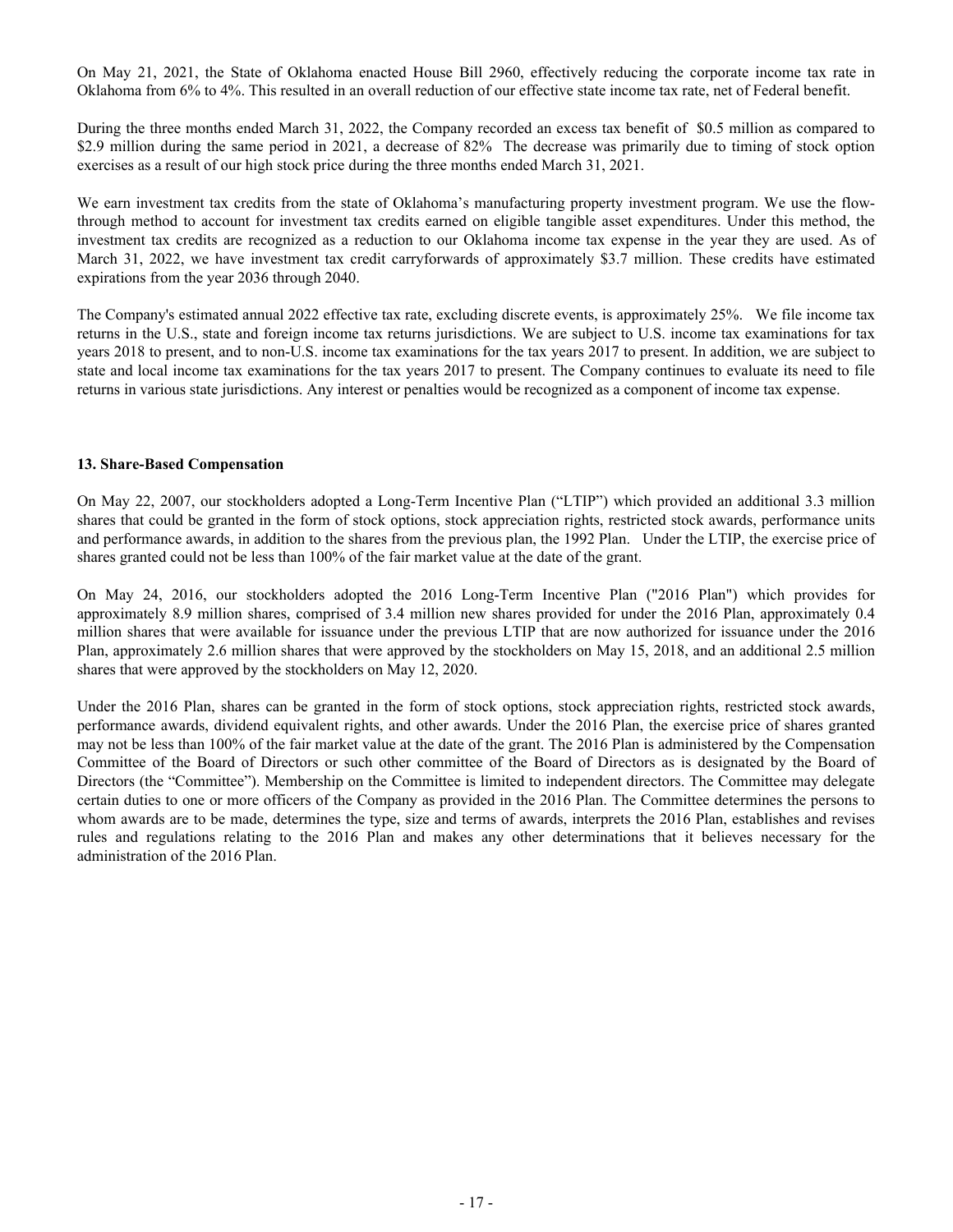## *Options*

The following weighted average assumptions were used to determine the fair value of the stock options granted on the original grant date for expense recognition purposes for options granted during the three months ended March 31, 2022 and 2021 using a Black Scholes-Merton Model:

|                          | Three months ended    |                       |  |  |
|--------------------------|-----------------------|-----------------------|--|--|
|                          | <b>March 31, 2022</b> | <b>March 31, 2021</b> |  |  |
| Directors and $SLT^1$ :  |                       |                       |  |  |
| Expected dividend rate   | \$0.38                | \$0.38                |  |  |
| Expected volatility      | 35.87%                | 35.78%                |  |  |
| Risk-free interest rate  | 2.11%                 | $0.50\%$              |  |  |
| Expected life (in years) | 4.0                   | 4.0                   |  |  |
| <b>Employees:</b>        |                       |                       |  |  |
| Expected dividend rate   | \$0.38                | \$0.38                |  |  |
| Expected volatility      | 37.16%                | 38.70%                |  |  |
| Risk-free interest rate  | 1.98%                 | $0.30\%$              |  |  |
| Expected life (in years) | 3.0                   | 3.0                   |  |  |

 $1$  Senior Leadership Team ("SLT") consists of officers and key members of management.

The expected term of the options is based on evaluations of historical and expected future employee exercise behavior. The risk-free interest rate is based on the U.S. Treasury rates at the date of grant with maturity dates approximately equal to the expected life at the grant date. Volatility is based on historical volatility of our stock over time periods equal to the expected life at grant date.

The following is a summary of stock options vested and exercisable as of March 31, 2022:

|    | Range of<br><b>Exercise</b><br><b>Prices</b> |       | <b>Number</b><br>of<br><b>Shares</b> | Weighted<br>Average<br>Remaining<br>Contractual<br>Life<br>(in years) |              | Weighted<br>Average<br><b>Exercise</b><br>Price |          | <b>Intrinsic</b><br>Value<br>(in thousands) |
|----|----------------------------------------------|-------|--------------------------------------|-----------------------------------------------------------------------|--------------|-------------------------------------------------|----------|---------------------------------------------|
|    | 8.17<br>S<br>$\overline{\phantom{a}}$        | 41.37 | 1,323,510                            | 5.73                                                                  | <sup>S</sup> | 36.12                                           | <b>S</b> | 25,953                                      |
| \$ | 42.42<br>\$<br>$\omega$                      | 65.24 | 271,925                              | 7.82                                                                  |              | 44.72                                           |          | 3,005                                       |
| S  | 65.29<br><sup>\$</sup><br>$\omega$           | 79.81 | 101,868                              | 8.86                                                                  |              | 73.22                                           |          |                                             |
|    |                                              | Total | 1,697,303                            | 6.25                                                                  |              | 39.72                                           |          | 28,958                                      |

The following is a summary of stock options vested and exercisable as of March 31, 2021:

|    | Range of<br><b>Exercise</b><br><b>Prices</b> |       | <b>Number</b><br>of<br><b>Shares</b> | Weighted<br>Average<br>Remaining<br>Contractual<br>Life<br>(in years) |   | Weighted<br>Average<br><b>Exercise</b><br>Price |    | <b>Intrinsic</b><br>Value<br>( <i>in thousands</i> ) |
|----|----------------------------------------------|-------|--------------------------------------|-----------------------------------------------------------------------|---|-------------------------------------------------|----|------------------------------------------------------|
| \$ | S<br>7.18<br>$\blacksquare$                  | 40.87 | 621,552                              | 5.58 \$                                                               |   | 30.01                                           | S  | 24,863                                               |
| \$ | 41.37<br>$\omega$                            | 41.37 | 427,899                              | 7.86                                                                  |   | 41.37                                           |    | 12,255                                               |
| S  | $41.78 -$<br><sup>\$</sup>                   | 75.00 | 143,232                              | 8.75                                                                  |   | 44.45                                           |    | 3,661                                                |
|    |                                              | Total | 1,192,683                            | 6.78                                                                  | S | 35.82                                           | \$ | 40,779                                               |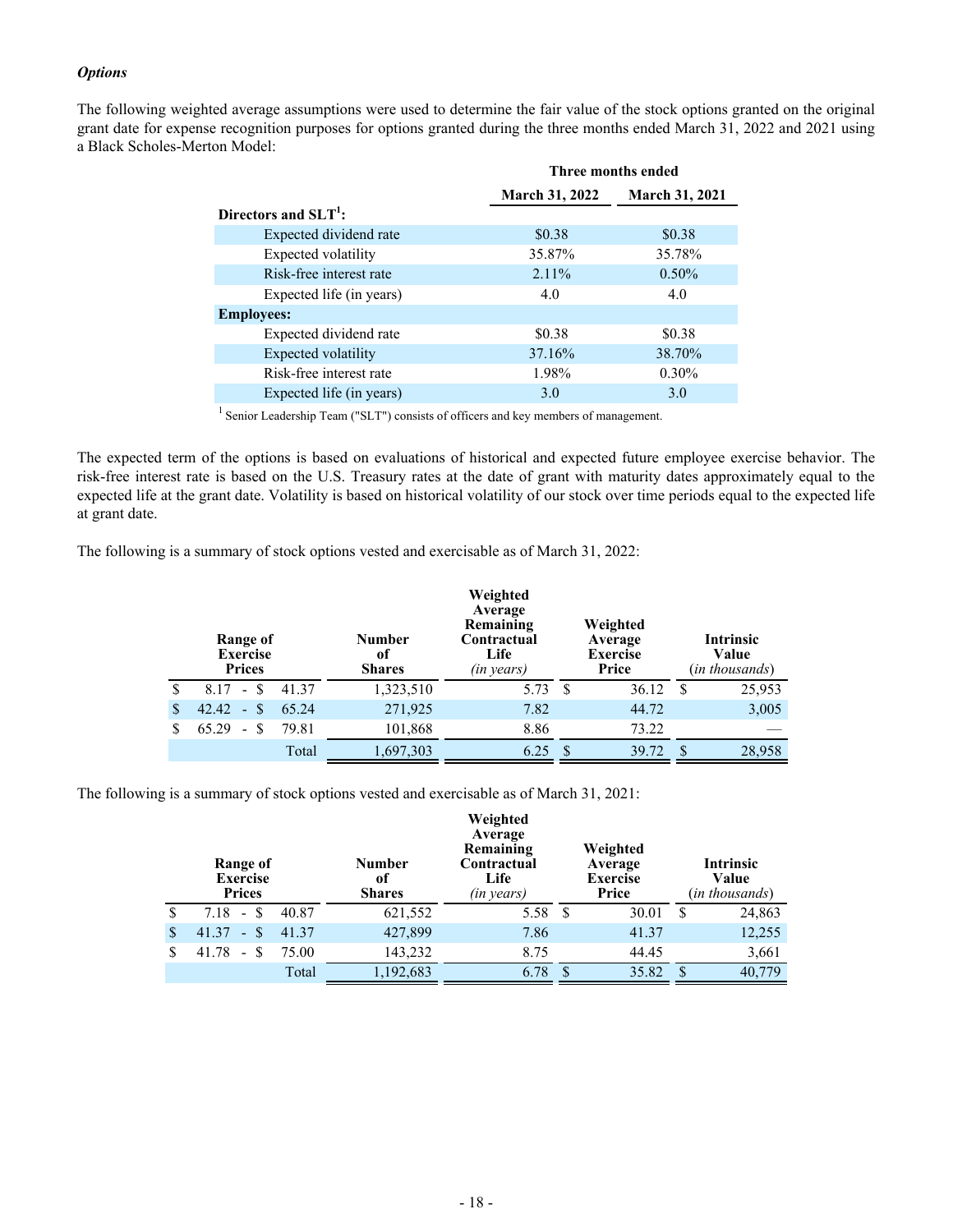A summary of stock option activity under the plans is as follows:

| <b>Stock Options</b>             | <b>Shares</b> |   | Weighted<br>Average<br><b>Exercise</b><br>Price |
|----------------------------------|---------------|---|-------------------------------------------------|
| Outstanding at December 31, 2021 | 3,365,469     | S | 42.88                                           |
| Granted                          | 353,723       |   | 54.52                                           |
| Exercised                        | (79, 169)     |   | 36.51                                           |
| Forfeited or Expired             | (25, 288)     |   | 51.58                                           |
| Outstanding at March 31, 2022    | 3,614,735     |   | 44.10                                           |
| Exercisable at March 31, 2022    | 1,697,303     | S | 39.72                                           |

The total pre-tax compensation cost related to unvested stock options not yet recognized as of March 31, 2022 is \$19.7 million and is expected to be recognized over a weighted average period of approximately 2.3 years.

The total intrinsic value of options exercised during the three months ended March 31, 2022 and 2021 was \$1.9 million and \$10.7 million, respectively. The cash received from options exercised during the three months ended March 31, 2022 and 2021 was \$2.9 million and \$9.4 million, respectively. The impact of these cash receipts is included in financing activities in the accompanying consolidated statements of cash flows.

#### *Restricted Stock*

The fair value of restricted stock awards is based on the fair market value of AAON, Inc. common stock on the respective grant dates, reduced for the present value of dividends. At March 31, 2022, unrecognized compensation cost related to unvested restricted stock awards was approximately \$5.8 million, which is expected to be recognized over a weighted average period of approximately 2.2 years.

A summary of the unvested restricted stock awards is as follows:

|                               | <b>Shares</b> |   | Weighted<br>Average<br><b>Grant Date</b><br><b>Fair Value</b> |
|-------------------------------|---------------|---|---------------------------------------------------------------|
| Unvested at December 31, 2021 | 161,225       | S | 46.08                                                         |
| Granted                       | 39,903        |   | 53.55                                                         |
| Vested                        | (48, 479)     |   | 42.20                                                         |
| Forfeited                     | (581)         |   | 49.75                                                         |
| Unvested at March 31, 2022    | 152,068       |   | 49.26                                                         |

#### *PSUs*

We have awarded performance restricted stock units ("PSUs") to certain officers and employees under our 2016 Plan. Unlike our restricted stock awards, these PSUs are not considered legally outstanding and do not accrue dividends during the vesting period. These PSUs vest based on the level of achievement with respect to the Company's total shareholder return ("TSR") benchmarked against similar companies included in the capital goods sector of the S&P SmallCap 600 Index. The TSR measurement period is three years. At the end of the measurement period, each award will be converted into common stock at 0% to 200% of the PSUs held, depending on overall TSR as compared to the S&P SmallCap 600 Index benchmark companies.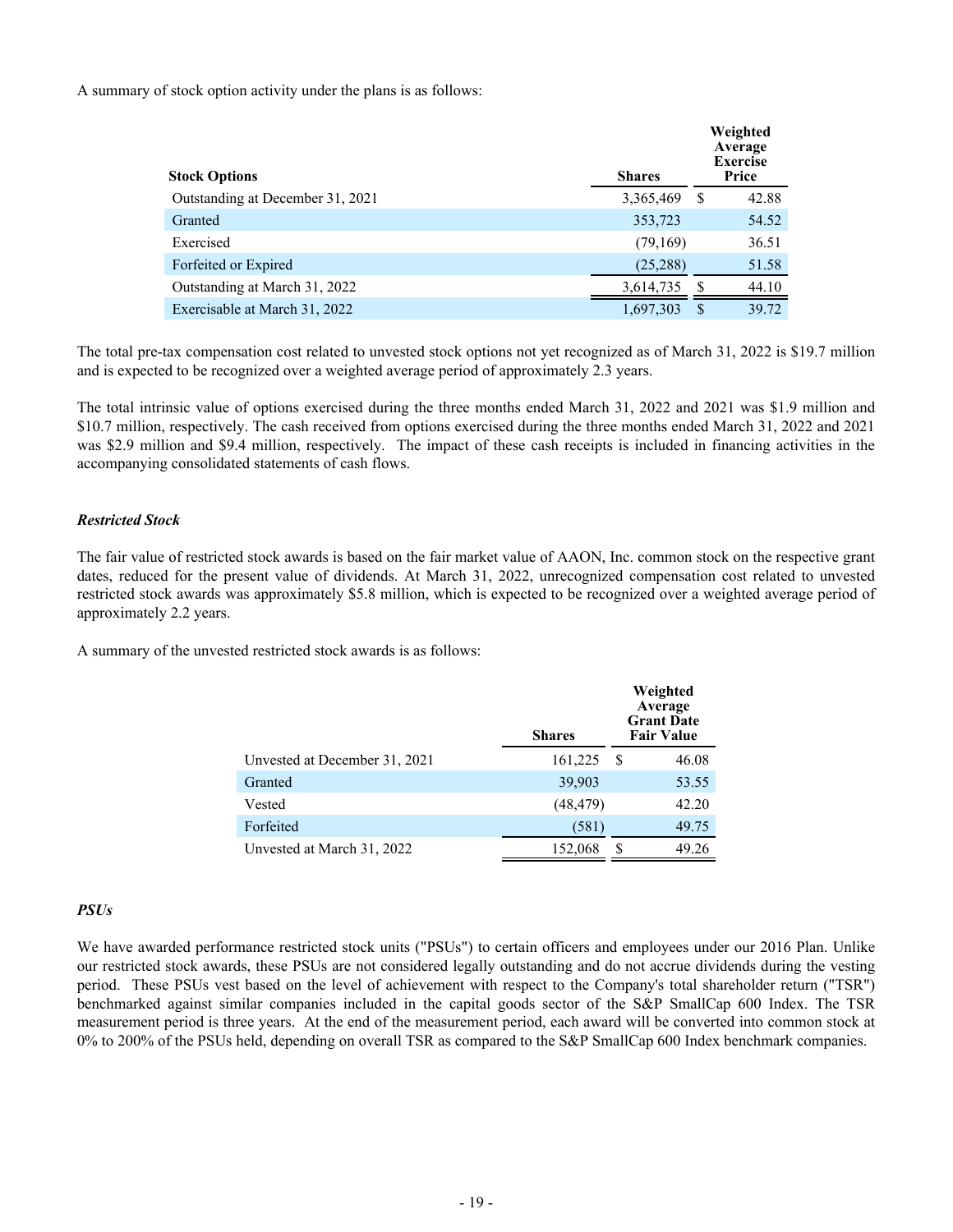The total pre-tax compensation cost related to unvested PSUs not yet recognized as of March 31, 2022 is \$2.6 million and is expected to be recognized over a weighted average period of approximately 2.7 years.

The following weighted average assumptions were used to determine the fair value of the PSUs granted on the original grant date for expense recognition purposes for PSUs granted during the three months ended March 31, 2022 and 2021 using a Monte Carlo Model:

|                          | Three months ended    |                       |  |  |
|--------------------------|-----------------------|-----------------------|--|--|
|                          | <b>March 31, 2022</b> | <b>March 31, 2021</b> |  |  |
| Expected dividend rate   | \$0.38                | \$0.38                |  |  |
| Expected volatility      | 37.60%                | 39.10%                |  |  |
| Risk-free interest rate  | $2.00\%$              | 0.28%                 |  |  |
| Expected life (in years) | 2.80                  | 2.81                  |  |  |

The expected term of the PSUs is based on their remaining performance period. The risk-free interest rate is based on the U.S. Treasury rates at the date of grant with maturity dates approximately equal to the expected life at the grant date. Volatility is based on historical volatility of our stock over time periods equal to the expected life at grant date.

**Weighted**

A summary of the unvested PSUs is as follows:

|                               | <b>Shares</b> |   | Weighted<br>Average<br><b>Grant Date</b><br><b>Fair Value</b> |
|-------------------------------|---------------|---|---------------------------------------------------------------|
| Unvested at December 31, 2021 | 16,851        | S | 87.78                                                         |
| Granted                       | 41,621        |   | 44.74                                                         |
| Vested                        |               |   |                                                               |
| Forfeited                     |               |   |                                                               |
| Unvested at March 31, 2022    | 58,472        |   | 57.14                                                         |

## *Key Employee Awards*

Subject to the MIPA Agreement (Note 3), the Company granted awards to key employees of BasX ("Key Employee Awards"). Unlike our restricted stock awards under the 2016 Plan, the Key Employee Awards are not considered legally outstanding and do not accrue dividends during the vesting period. The potential future issuance of the Key Employee Awards is contingent upon BasX meeting certain post-closing earn-out milestones during each of the years ending 2021, 2022 and 2023 as defined by the MIPA Agreement and continued employment with the Company. At the end of the earn-out period, ending December 31, 2023, each eligible Key Employee Award will vest and be converted into common stock. The fair value of Key Employee Awards is based on the fair market value of AAON common stock on the grant date. The Key Employee Awards do not accrue dividends.

The total pre-tax compensation cost related to unvested Key Employee Awards not yet recognized as of March 31, 2022 is \$1.5 million and is expected to be recognized over a weighted average period of approximately 1.8 years.

A summary of the unvested Key Employee Awards is as follows:

|                               | <b>Shares</b> | Weighted<br>Average<br><b>Grant Date</b><br><b>Fair Value</b> |
|-------------------------------|---------------|---------------------------------------------------------------|
| Unvested at December 31, 2021 | 26,599        | 80.18<br>S                                                    |
| Granted                       |               |                                                               |
| Vested                        |               |                                                               |
| Forfeited                     |               |                                                               |
| Unvested at March 31, 2022    | 26.599        | S<br>80.18                                                    |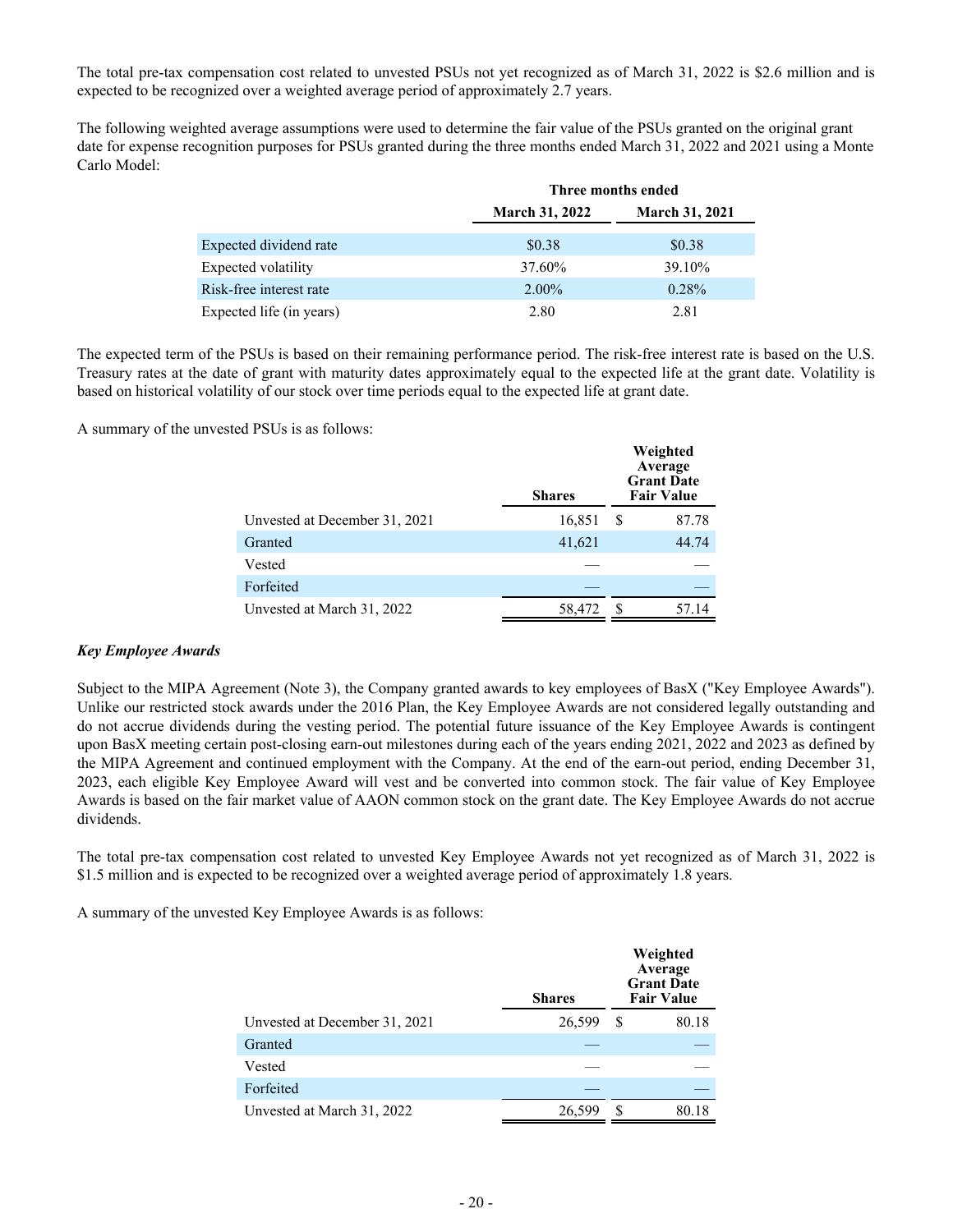#### *Share-Based Compensation*

A summary of share-based compensation is as follows:

|                                                                      | <b>Three Months Ended</b> |                   |               |                   |  |
|----------------------------------------------------------------------|---------------------------|-------------------|---------------|-------------------|--|
|                                                                      |                           | March 31,<br>2022 |               | March 31,<br>2021 |  |
| Grant date fair value of awards during the period:                   |                           | (in thousands)    |               |                   |  |
| Options                                                              | \$                        | 4,849             | S             | 6,513             |  |
| Performance awards                                                   |                           | 1,862             |               | 1,506             |  |
| Restricted stock                                                     |                           | 2,137             |               | 1,400             |  |
| Total                                                                | $\mathbf{\hat{S}}$        | 8,848             | $\mathbf S$   | 9,419             |  |
| Share-based compensation expense:                                    |                           |                   |               |                   |  |
| Options                                                              | S                         | 2,040             | -S            | 2,163             |  |
| Performance awards                                                   |                           | 185               |               | 41                |  |
| Restricted stock                                                     |                           | 679               |               | 557               |  |
| Key employee awards                                                  |                           | 208               |               |                   |  |
| Total                                                                |                           | 3,112             | <sup>\$</sup> | 2,761             |  |
| Income tax benefit/(deficiency) related to share-based compensation: |                           |                   |               |                   |  |
| Options                                                              | S                         | 293               | \$            | 2,295             |  |
| Restricted stock                                                     |                           | 219               |               | 615               |  |
| Total                                                                | \$                        | 512               | S             | 2,910             |  |

Share-based compensation expense is recognized on a straight-line basis over the service period of the related share-based compensation award. Historically, stock options and restricted stock awards, granted to employees, vest at a rate of 20% per year. Restricted stock awards granted to directors historically vest one-third each year or, if granted on or after May 2019, vest over the shorter of directors' remaining elected term or one-third each year. As of March 2021, all new grants of stock options and restricted stock awards, granted to employees, vest at a rate of 33.3% per year. Forfeitures are accounted for as they occur.

Historically, if the employee or director is retirement eligible (as defined by the applicable LTIP or 2016 Plan) or becomes retirement eligible during service period of the related share-based compensation award, the service period (and compensation expense recognition) is the lesser of 1) the grant date, if retirement eligible on grant date, or 2) the period between grant date and retirement eligible date. All stock options and restricted stock awards granted on or after March 1, 2020 to retirement eligible employees or directors contain a one-year employment requirement (minimum service period) or the entire award is forfeited. Forfeitures are accounted for as they occur.

The PSUs cliff vest on December 31, at the end of the third year from the date of grant. Share-based compensation expense is recognized on a straight-line basis over the service period of PSUs. The PSUs are subject to several service and market conditions, as defined by the PSU agreement, which allows the holder to retain a pro-rata amount of awards as a result of certain termination conditions, retirement, change in common control, or death. Forfeitures are accounted for as they occur.

The Key Employee Awards cliff vest on December 31, 2023. Share-based compensation expense is recognized on a straightline basis over the service period of the Key Employee Awards when it is probable that the performance conditions will be satisfied. The Key Employee Awards are subject to several service and performance conditions, as defined by the Key Employee Award agreement, which allows the holder to retain an amount of the awards as a result of certain termination conditions or change in common control. Forfeitures are accounted for as they occur.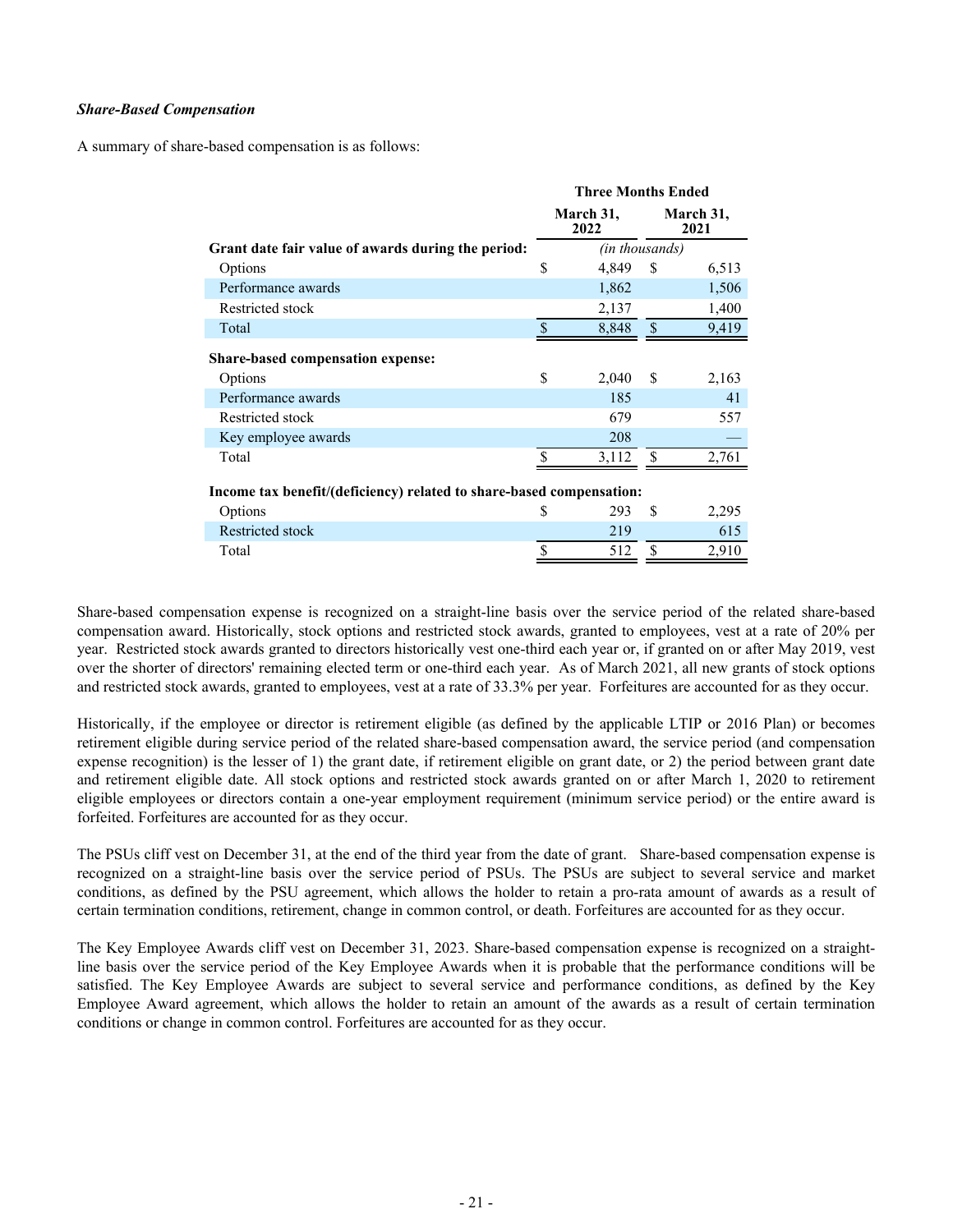## **14. Employee Benefits**

## *Defined Contribution Plan - 401(k***)**

We sponsor a defined contribution plan (the "Plan"). Eligible employees may make contributions in accordance with the Plan and IRS guidelines. In addition to the traditional  $401(k)$ , eligible employees are given the option of making an after-tax contribution to a Roth 401(k) or a combination of both. The Plan provides for automatic enrollment and for an automatic increase to the deferral percentage at January 1st of each year and each year thereafter. Eligible employees are automatically enrolled in the Plan at a 6% deferral rate and currently contributing employees deferral rates will be increased to 6% unless their current rate is above 6% or the employee elects to decline the automatic enrollment or increase. Administrative expenses are paid for by Plan participants. The Company paid no administrative expenses during the three months ended March 31, 2022 and 2021.

The Company matches 175% up to 6% of employee contributions of eligible compensation. Additionally, Plan participant forfeitures are used to reduce the cost of the Company contributions.

|                                                                          | <b>Three Months Ended</b> |                       |  |                   |
|--------------------------------------------------------------------------|---------------------------|-----------------------|--|-------------------|
|                                                                          |                           | March 31,<br>2022     |  | March 31,<br>2021 |
|                                                                          |                           | <i>(in thousands)</i> |  |                   |
| Contributions, net of forfeitures, made to the defined contribution plan | <sup>S</sup>              | $3,306$ \$            |  | 2,280             |

#### *Profit Sharing Bonus Plan*

We maintain a discretionary profit sharing bonus plan under which approximately 10% of pre-tax profit from consolidated AAON Oklahoma and AAON Coil Products is paid to eligible employees on a quarterly basis in order to reward employee productivity. Eligible employees are regular full-time employees of AAON Oklahoma or AAON Coil Products who are actively employed and working on the first and last days of the calendar quarter and who were employed full-time for at least three full months prior to the beginning of the calendar quarter, excluding the Company's senior leadership team.

|                                   |                   | <b>Three Months Ended</b> |                   |
|-----------------------------------|-------------------|---------------------------|-------------------|
|                                   | March 31,<br>2022 |                           | March 31,<br>2021 |
|                                   |                   | <i>(in thousands)</i>     |                   |
| Profit sharing bonus plan expense | 2,669             |                           | 2,132             |

#### *Employee Medical Plan*

We self-insure for our employees' health insurance. Eligible employees are regular full-time employees who are actively employed and working. Participants are expected to pay a portion of the premium costs for coverage of the benefits provided under the Plan. We estimate our self-insurance liabilities using an analysis provided by our claims administrator and our historical claims experience. In addition, the Company matches 175% of a participating employee's allowed contributions to a qualified health saving account to assist employees with our health insurance plan deductibles.

|                                     | <b>Three Months Ended</b> |  |                   |  |  |  |
|-------------------------------------|---------------------------|--|-------------------|--|--|--|
|                                     | March 31,<br>2022         |  | March 31,<br>2021 |  |  |  |
|                                     | <i>(in thousands)</i>     |  |                   |  |  |  |
| Medical claim payments              | $1.946 \quad S$           |  | 1,813             |  |  |  |
| Health saving account contributions | 939                       |  | 857               |  |  |  |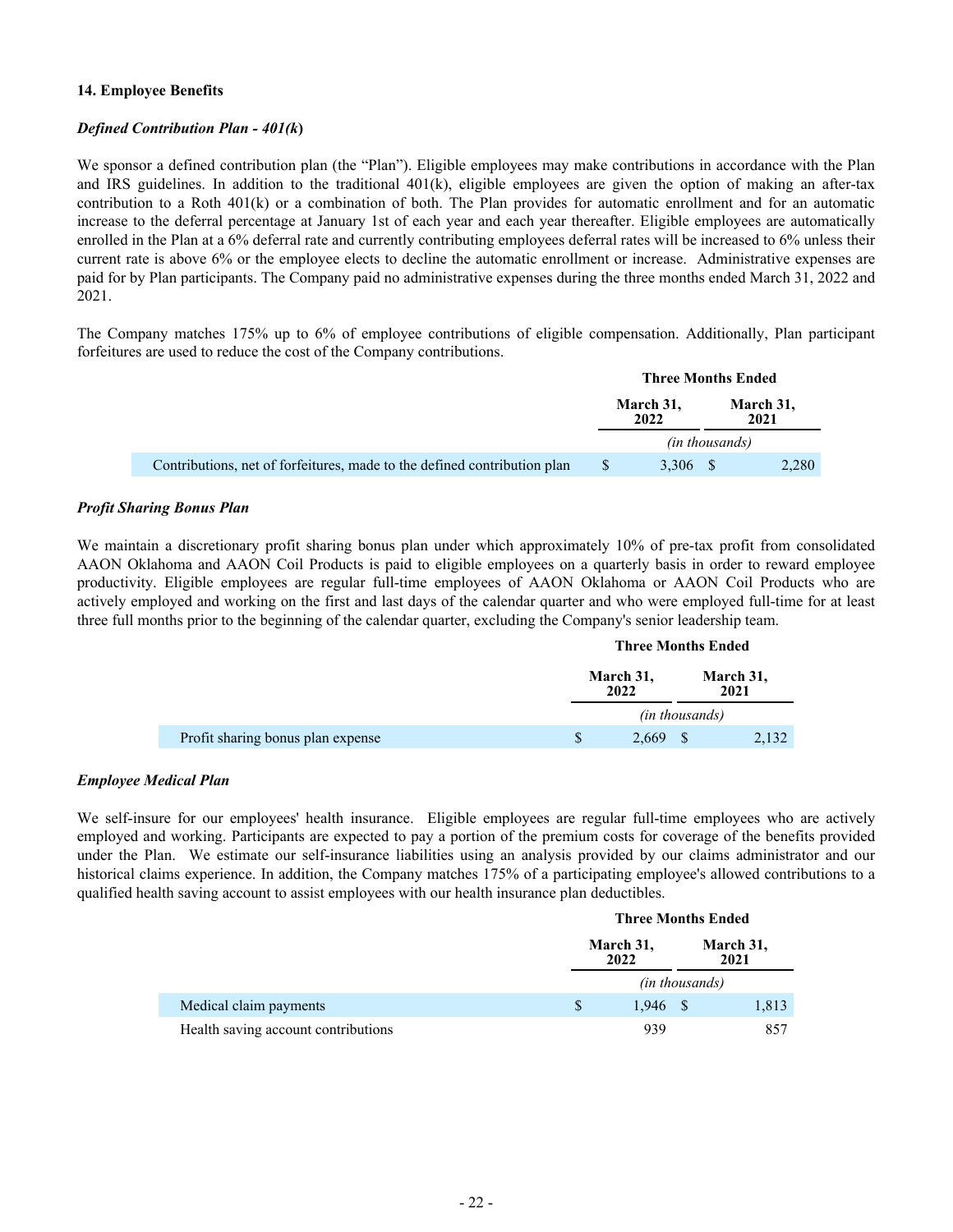## **15. Earnings Per Share**

Basic net income per share is calculated by dividing net income by the weighted average number of shares of common stock outstanding during the period. Diluted net income per share assumes the conversion of all potentially dilutive securities and is calculated by dividing net income by the sum of the weighted average number of shares of common stock outstanding plus all potentially dilutive securities. Dilutive common shares consist primarily of stock options and restricted stock awards.

The following table sets forth the computation of basic and diluted earnings per share:

|                                                                                                                    | <b>Three Months Ended</b>                          |                   |   |                   |  |  |
|--------------------------------------------------------------------------------------------------------------------|----------------------------------------------------|-------------------|---|-------------------|--|--|
|                                                                                                                    |                                                    | March 31,<br>2022 |   | March 31,<br>2021 |  |  |
| Numerator:                                                                                                         | (in thousands, except share and per<br>share data) |                   |   |                   |  |  |
| Net income                                                                                                         |                                                    | 18,059            | S | 16,376            |  |  |
| Denominator:                                                                                                       |                                                    |                   |   |                   |  |  |
| Basic weighted average shares                                                                                      |                                                    | 52,613,232        |   | 52,293,464        |  |  |
| Effect of dilutive shares related to stock based compensation                                                      |                                                    | 927,137           |   | 1,521,180         |  |  |
| Effect of dilutive shares related to contingent consideration <sup>2</sup>                                         |                                                    | 410,626           |   |                   |  |  |
| Diluted weighted average shares                                                                                    |                                                    | 53,950,995        |   | 53,814,644        |  |  |
| <b>Earnings per share:</b>                                                                                         |                                                    |                   |   |                   |  |  |
| <b>Basic</b>                                                                                                       |                                                    | 0.34              |   | 0.31              |  |  |
| Dilutive                                                                                                           |                                                    | 0.33              |   | 0.30              |  |  |
| <b>Anti-dilutive shares:</b>                                                                                       |                                                    |                   |   |                   |  |  |
| <b>Shares</b>                                                                                                      |                                                    | 437,636           |   | 100,625           |  |  |
| <sup>1</sup> Dilutive shares related to stock options, restricted stock, PSUs and Key Employee Awards (Note 13)    |                                                    |                   |   |                   |  |  |
| <sup>2</sup> Dilutive shares related to contingent shares issued to the former owners of BasX (Note $3 &$ Note 16) |                                                    |                   |   |                   |  |  |

## **16. Stockholders' Equity**

## *Stock Repurchases*

The Board has authorized three stock repurchase programs for the Company. The Company may purchase shares on the open market from time to time, up to a total of 5.7 million shares. The Board must authorize the timing and amount of these purchases and all repurchases are in accordance with the rules and regulations of the SEC allowing the Company to repurchase shares from the open market.

Our open market repurchase programs are as follows:

| <b>Effective Date</b>                                                                                                                                                                               | <b>Authorized Repurchase \$</b>                                                | <b>Expiration Date</b> |  |  |  |  |  |
|-----------------------------------------------------------------------------------------------------------------------------------------------------------------------------------------------------|--------------------------------------------------------------------------------|------------------------|--|--|--|--|--|
| May 16, 2018 <sup>1</sup>                                                                                                                                                                           | \$15 million                                                                   | March 1, 2019          |  |  |  |  |  |
| March 5, 2019 <sup>1</sup>                                                                                                                                                                          | \$20 million                                                                   | March 4, 2020          |  |  |  |  |  |
| March 13, 2020                                                                                                                                                                                      | \$20 million                                                                   | $**$ 2                 |  |  |  |  |  |
|                                                                                                                                                                                                     | The 2018 and 2019 purchase authorizations were executed under 10b5-1 programs. |                        |  |  |  |  |  |
| $2\degree$ Expiration Date is at Board's discretion. The Company is authorized to effectuate repurchases of<br>the Company's common stock on terms and conditions approved in advance by the Board. |                                                                                |                        |  |  |  |  |  |

The Company also has a stock repurchase arrangement by which employee-participants in our 401(k) savings and investment plan are entitled to have shares in AAON, Inc. stock in their accounts sold to the Company. The maximum number of shares to be repurchased is contingent upon the number of shares sold by employee-participants.

Lastly, the Company repurchases shares of AAON, Inc. stock from certain of its directors and employees for payment of statutory tax withholdings on stock transactions. All other repurchases from directors or employees are contingent upon Board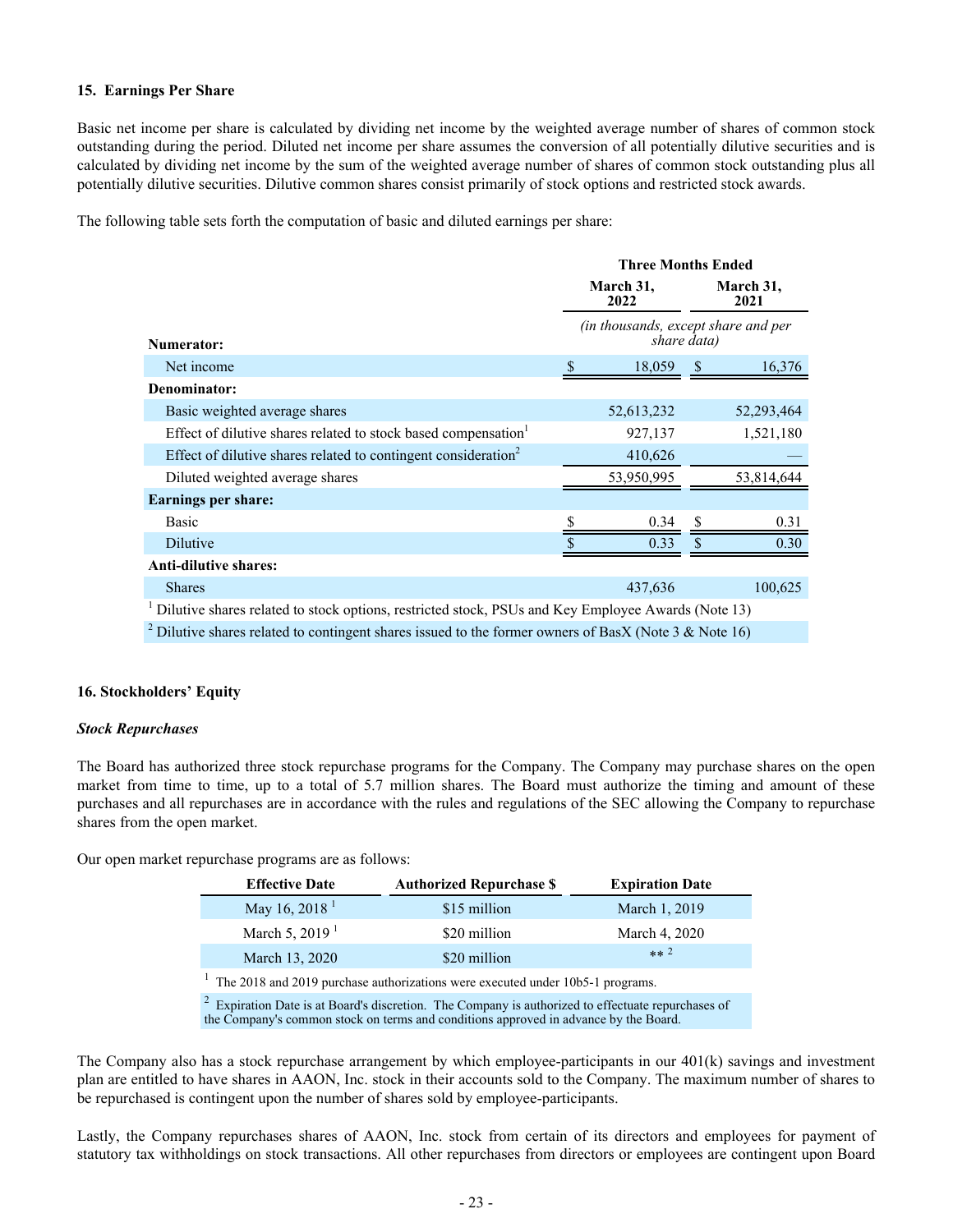approval. All repurchases are done at current market prices.

Our repurchase activity is as follows:

|                         | <b>Three Months Ended</b> |          |                       |                    |       |                                                 |                |       |  |              |
|-------------------------|---------------------------|----------|-----------------------|--------------------|-------|-------------------------------------------------|----------------|-------|--|--------------|
|                         |                           |          | <b>March 31, 2022</b> |                    |       | <b>March 31, 2021</b>                           |                |       |  |              |
|                         |                           |          |                       |                    |       | (in thousands, except share and per share data) |                |       |  |              |
| Program                 | <b>Shares</b>             | Total \$ |                       | <b>S</b> per share |       | <b>Shares</b>                                   | <b>Total</b> S |       |  | \$ per share |
| Open market             |                           |          |                       |                    |       |                                                 |                |       |  |              |
| 401(k)                  | 54,305                    |          | 3.278                 |                    | 60.36 | 70.350                                          |                | 5,185 |  | 73.70        |
| Directors and employees | 13,358                    |          | 804                   |                    | 60.19 | 16,972                                          |                | 1,217 |  | 71.71        |
| Total                   | 67,663                    | S        | 4,082                 |                    | 60.33 | 87,322                                          |                | 6,402 |  | 73.31        |

Our repurchase activity since Company inception, including our current authorized stock repurchase programs, are as follows:

#### **Inception to March 31, 2022**

|                         | (in thousands, except share and per share data) |                 |         |  |              |  |  |  |  |
|-------------------------|-------------------------------------------------|-----------------|---------|--|--------------|--|--|--|--|
| Program                 | <b>Shares</b>                                   | <b>Total</b> \$ |         |  | \$ per share |  |  |  |  |
| Open market             | 4, 205, 255                                     |                 | 74.793  |  | 17.79        |  |  |  |  |
| 401(k)                  | 8,258,737                                       |                 | 169,154 |  | 20.48        |  |  |  |  |
| Directors and employees | 2,041,085                                       |                 | 23,145  |  | 11.34        |  |  |  |  |

Total 14,505,077 \$ 267,092 \$ 18.41

Subsequent to March 31, 2022 and through May 2, 2022, the Company repurchased a total of 16,692 shares for \$0.9 million from our 401(k) savings and investment plan and from our employees for payment of statutory tax withholdings on stock transactions.

## *Dividends*

At the discretion of the Board, we pay semi-annual cash dividends. Board approval is required to determine the date of declaration and amount for each semi-annual dividend payment.

Our recent dividends are as follows:

| <b>Declaration Date</b> | <b>Record Date</b> | <b>Payment Date</b> | Dividend per Share |
|-------------------------|--------------------|---------------------|--------------------|
| May 17, 2021            | June 3, 2021       | July 1, 2021        | \$0.19             |
| November $9, 2021$      | November 26, 2021  | December 17, 2021   | \$0.19             |

#### *Contingent Shares Issued in BasX Acquisition*

On December 10, 2021, we closed on the acquisition of BasX (Note 3). Under the MIPA Agreement, we committed to \$78.0 million in the aggregate of contingent consideration to the former owners of BasX, which is payable in approximately 1,037,000 shares of the Company's stock, par value \$0.004 per share. The shares do not accrue dividends.

Under the MIPA Agreement, the potential future issuance of the shares is contingent upon BasX meeting certain post-closing earn-out milestones during each of the years ended 2021, 2022, and 2023. Based on the final allocation of the consideration paid (Note 3), we estimated the fair value of contingent consideration related to these shares to be approximately \$60.0 million, which is included in additional paid-in capital on the consolidated balance sheets. As of March 31, 2022, 486,268 shares related to the year ended 2021 earn-out milestone had been issued to the former owners of BasX as part of a private placement exempt from registration with the SEC under Rule 506(b), which are included in common stock on the consolidated statements of stockholders' equity. No additional shares have been issued as of May 2, 2022.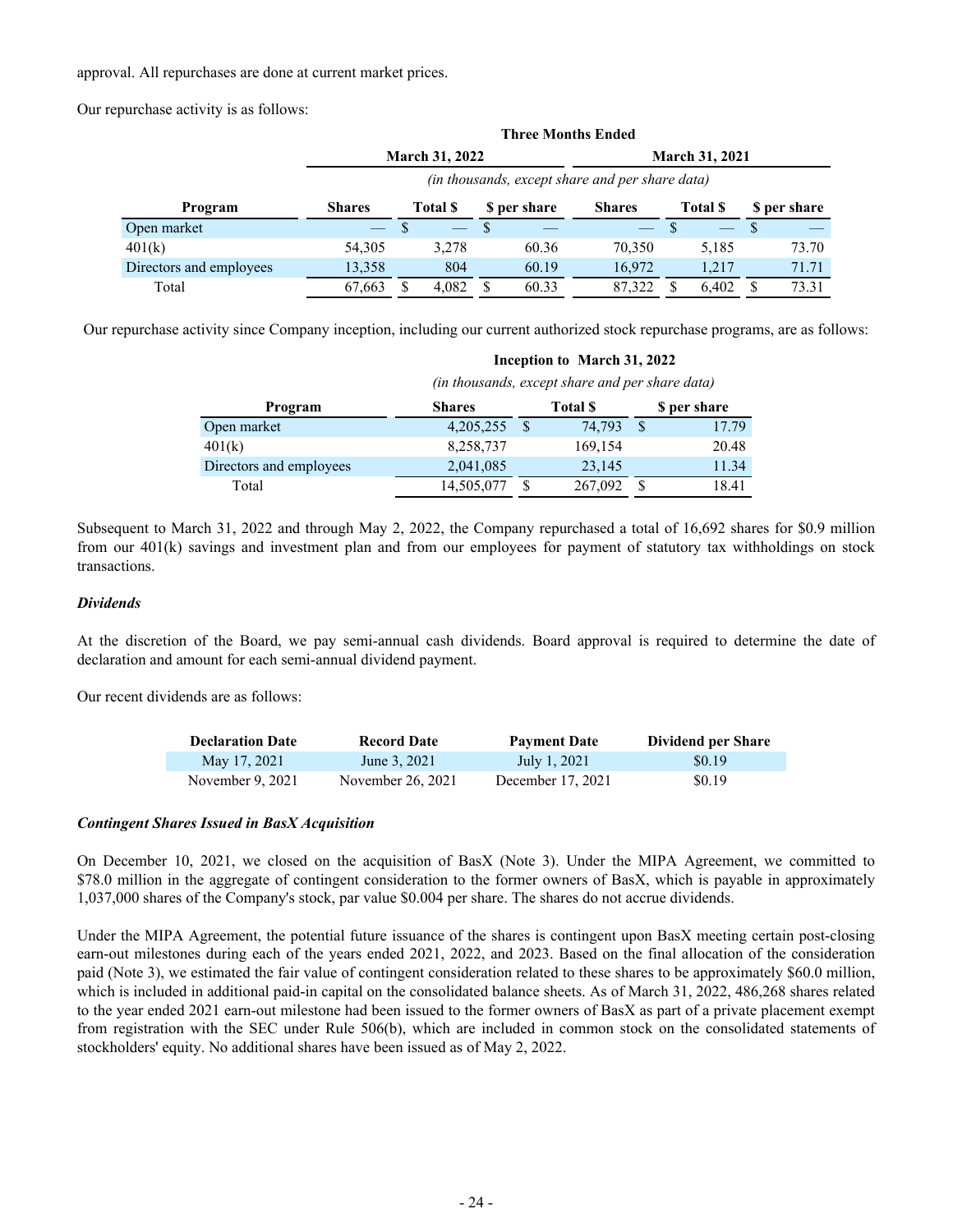## **17. New Markets Tax Credit**

On October 24, 2019, the Company entered into a transaction with a subsidiary of an unrelated third-party financial institution (the "Investor") and a certified Community Development Entity under a qualified New Markets Tax Credit ("NMTC") program pursuant to Section 45D of the Internal Revenue Code of 1986, as amended, related to an investment in plant and equipment to facilitate the expansion of our Longview, Texas manufacturing operations (the "Project"). In connection with the NMTC transaction, the Company received a \$23.0 million NMTC allocation for the Project and secured low interest financing and the potential for future debt forgiveness related to the Project.

Upon closing of the NMTC transaction, the Company provided an aggregate of approximately \$15.9 million to the Investor, in the form of a loan receivable, with a term of twenty-five years, bearing an interest rate of 1.0%. This \$15.9 million in proceeds plus capital contributed from the Investor was used to make an aggregate \$22.5 million loan to a subsidiary of the Company. This financing arrangement is secured by equipment at the Company's Longview, Texas facilities and a guarantee from the Company, including an unconditional guarantee of NMTCs.

This transaction also includes a put/call feature that either of which can be exercised at the end of the seven-year compliance period. The Investor may exercise its put option or the Company can exercise the call, both of which could serve to trigger forgiveness of a portion of the debt. The Investor's interest of \$6.3 million is recorded in New market tax credit obligation on the consolidated balance sheet. The Company incurred approximately \$0.3 million of debt issuance costs related to the above transactions, which are being amortized over the life of the transaction.

The Investor is subject to 100 percent recapture of the NMTC it receives for a period of seven years, as provided in the Internal Revenue Code and applicable U.S. Treasury regulations in the event that the financing facility of the Borrower under the transaction (AAON Coil Products, Inc.) becomes ineligible for NMTC treatment per the Internal Revenue Code requirements. The Company is required to be in compliance with various regulations and contractual provisions that apply to the NMTC arrangement. Noncompliance with applicable requirements could result in the Investor's projected tax benefits not being realized and, therefore, require the Company to indemnify the Investor for any loss or recapture of the NMTC related to the financing until such time as the recapture provisions have expired under the applicable statute of limitations. The Company does not anticipate any credit recapture will be required in connection with this financing arrangement.

The Investor and its majority owned community development entity are considered VIEs and the Company is the primary beneficiary of the VIEs. Because the Company is the primary beneficiary of the VIEs, they have been included in the consolidated financial statements. There are no other assets, liabilities or transactions in these VIEs outside of the financing transactions executed as part of the NMTC arrangement.

## **18. Commitments and Contingencies**

We are subject to various claims and legal actions that arise in the ordinary course of business. We closely monitor these claims and legal actions and frequently consult with our legal counsel to determine whether they may, when resolved, have a material adverse effect on our financial position, results of operations or cash flows and we accrue and/or disclose loss contingencies as appropriate. We have concluded that the likelihood is remote that the ultimate resolution of any pending litigation or claims will be material or have a material adverse effect on the Company's business, financial position, results of operations and/or cash flows.

We are occasionally party to short-term, cancellable and occasionally non-cancellable, fixed price contracts with major suppliers for the purchase of raw material and component parts. We expect to receive delivery of raw materials for use in our manufacturing operations. These contracts are not accounted for as derivative instruments because they meet the normal purchase and normal sales exemption. We had no material contractual purchase obligations as of March 31, 2022.

On April 27, 2022, the Company entered into a purchase sales agreement with a third party manufacturer to purchase the intellectual property rights to design and manufacture fan wheels for the purchase price of approximately \$6.5 million. The purchase price will be paid in three installments over the next 18 months. As of May 2, 2022 we have paid approximately \$1.0 million related to this agreement.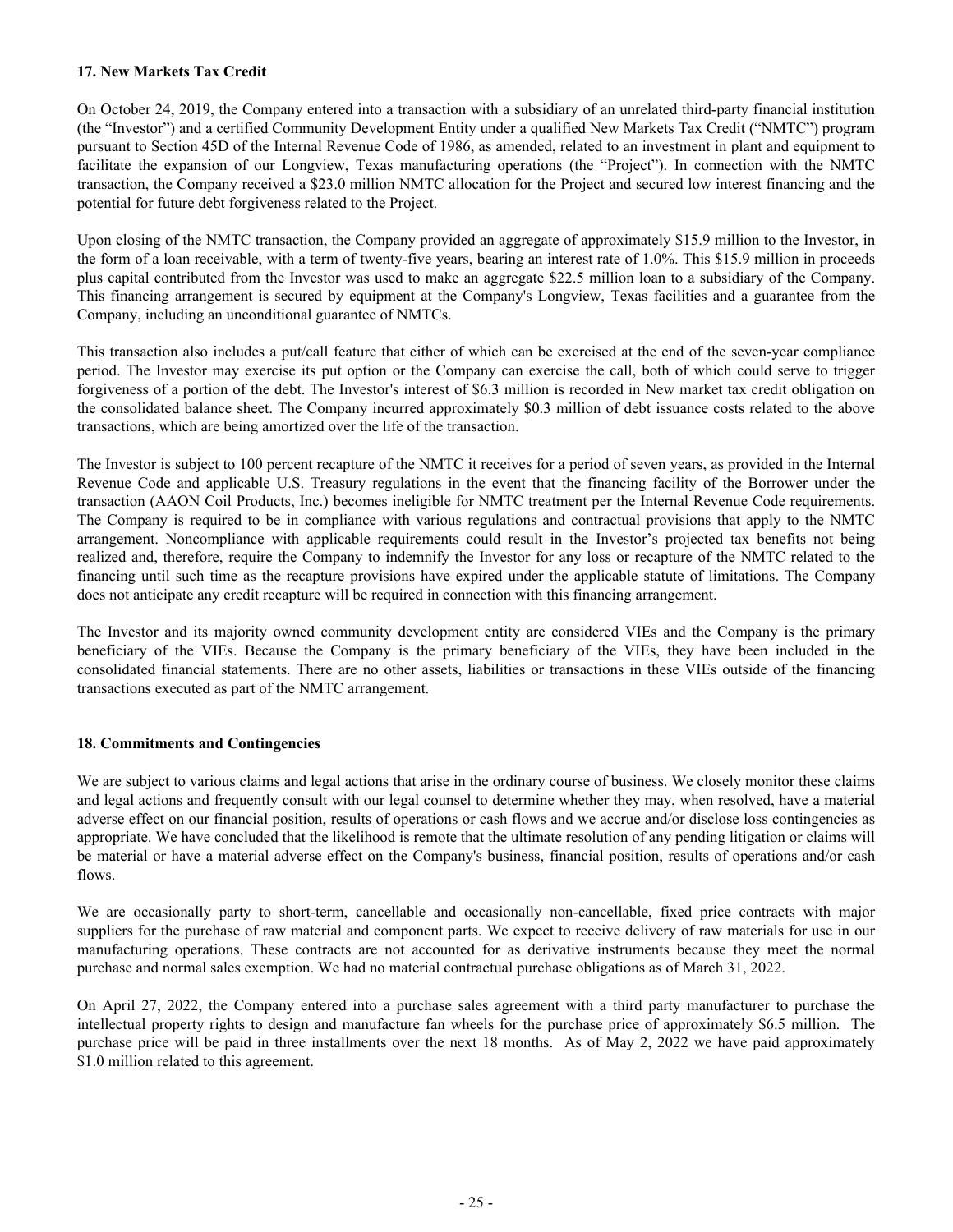#### **19. Related Parties**

The Company purchases some supplies from an entity controlled by the Company's Executive Chairman. The Company sometimes makes sales to the Executive Chairman for parts. Additionally, the Company sells units to an entity owned by a member of the CEO/President's immediate family. This entity is also one of the Company's Representatives and as such, the Company makes payments to the entity for third party products. Through the acquisition of BasX (Note 3), at March 31, 2022, the Company leased an manufacturing and office facility in Redmond, Oregon from an entity in which certain members of management have an ownership interest.

The following is a summary of transactions and balance with affiliates:

|                        |   | <b>Three Months Ended</b> |                |                      |  |  |  |
|------------------------|---|---------------------------|----------------|----------------------|--|--|--|
|                        |   | <b>March 31,</b><br>2022  |                | March 31,<br>2021    |  |  |  |
|                        |   |                           | (in thousands) |                      |  |  |  |
| Sales to affiliates    | S | 752                       | <sup>S</sup>   | 566                  |  |  |  |
| Payments to affiliates |   | 364                       |                | 73                   |  |  |  |
|                        |   | March 31,<br>2022         |                | December 31,<br>2021 |  |  |  |
|                        |   |                           | (in thousands) |                      |  |  |  |
| Due from affiliates    | S | 514                       | S              | 547                  |  |  |  |
| Due to affiliates      |   |                           |                |                      |  |  |  |

#### **20. Segments**

The Company has determined that it has three reportable segments for financial reporting purposes. Management evaluates the performance of its business segments primarily on gross profit. The Company's chief decision maker ("CODM"), our CEO, allocates resources and assesses the performance of each operating segment using information about the operating segment's net sales and income from operations. The CODM does not evaluate operating segments using asset or liability information.

*AAON Oklahoma:* AAON Oklahoma designs, manufactures, sells and services standard, semi-custom and custom HVAC systems, designs and produces controls solutions for all of our HVAC units and sells retail parts to customers through our two retail part stores. Through the NAIC research and development laboratory facility, AAON Oklahoma is able test units units under various environmental conditions. AAON Oklahoma includes the operations of both our Tulsa, Oklahoma and Parkville, Missouri facilities, our NAIC research and development laboratory facility and two retail parts locations.

*AAON Coil Products:* AAON Coil Products designs and manufactures a selection of our standard, semi-custom and custom HVAC systems. In addition, AAON Coil Products designs and manufactures various heating and cooling coils to be used in HVAC systems, mostly for the benefit of AAON Oklahoma and AAON Coil Products. AAON Coil Products consists of operations at our Longview, Texas facilities.

*BasX:* BasX provides product development design and manufacturing of custom engineered air handling systems including high efficiency data center cooling solutions, cleanroom solutions, HVAC systems and modular solutions. BasX consists of operations at our Redmond, Oregon facility.

The following table summarizes certain financial data related to our segments. Transactions between segments are recorded based on prices negotiated between the segments. The Gross Profit amounts shown below are presented after elimination entries.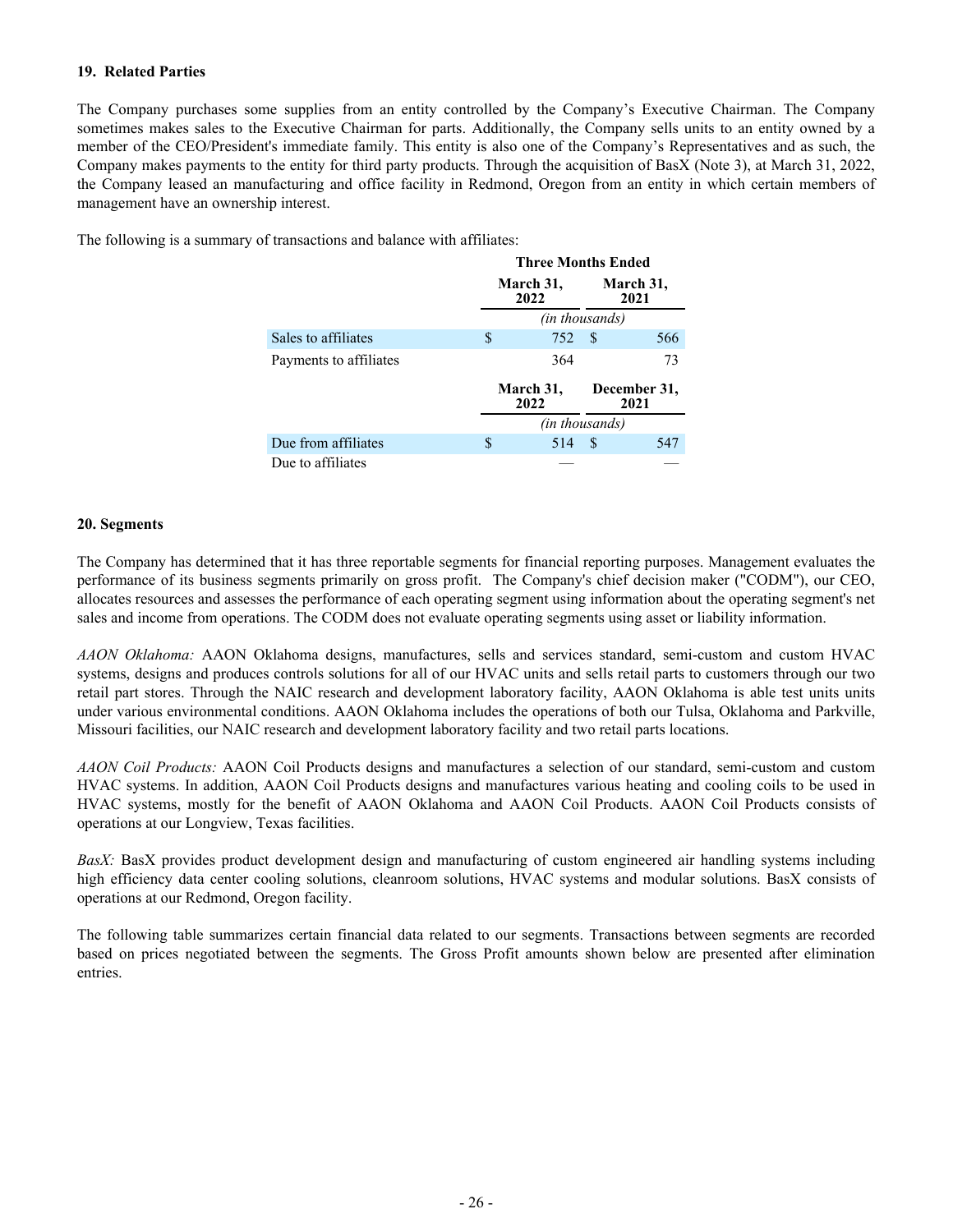|                                                      |                      | <b>Three Months Ended</b>                      |                           |         |  |  |  |  |
|------------------------------------------------------|----------------------|------------------------------------------------|---------------------------|---------|--|--|--|--|
|                                                      |                      | <b>March 31, 2022</b><br><b>March 31, 2021</b> |                           |         |  |  |  |  |
| <b>Net Sales</b>                                     |                      | (in thousands)                                 |                           |         |  |  |  |  |
| AAON Oklahoma                                        |                      |                                                |                           |         |  |  |  |  |
| <b>External</b> sales                                | \$                   | 139,867                                        | \$                        | 99,976  |  |  |  |  |
| Inter-segment sales                                  |                      | 389                                            |                           | 506     |  |  |  |  |
| <b>AAON</b> Coil Products                            |                      |                                                |                           |         |  |  |  |  |
| <b>External sales</b>                                |                      | 21,935                                         |                           | 15,812  |  |  |  |  |
| Inter-segment sales                                  |                      | 7,917                                          |                           | 5,384   |  |  |  |  |
| BasX <sup>1</sup>                                    |                      | 20,969                                         |                           |         |  |  |  |  |
| Eliminations                                         |                      | (8,306)                                        |                           | (5,890) |  |  |  |  |
| Net sales                                            |                      | 182,771                                        | \$                        | 115,788 |  |  |  |  |
| <b>Gross Profit</b>                                  |                      |                                                |                           |         |  |  |  |  |
| <b>AAON</b> Oklahoma                                 | $\sqrt{\frac{2}{5}}$ | 33,836                                         | $\boldsymbol{\mathsf{S}}$ | 29,772  |  |  |  |  |
| <b>AAON</b> Coil Products                            |                      | 7,306                                          |                           | 3,385   |  |  |  |  |
| BasX <sup>1</sup>                                    |                      | 4,922                                          |                           |         |  |  |  |  |
| Gross profit                                         | \$                   | 46,064                                         | \$                        | 33,157  |  |  |  |  |
| <sup>1</sup> BasX was acquired on December 10, 2021. |                      |                                                |                           |         |  |  |  |  |

|                                      | <b>March 31, 2022</b> |                       | <b>December 31, 2021</b> |
|--------------------------------------|-----------------------|-----------------------|--------------------------|
| Long-lived assets                    |                       | <i>(in thousands)</i> |                          |
| <b>AAON</b> Oklahoma                 | \$<br>190,621         | $\mathbb{S}$          | 183,840                  |
| <b>AAON</b> Coil Products            | 63,957                |                       | 62,534                   |
| BasX                                 | 28,654                |                       | 28,662                   |
| Total long-lived assets              | \$<br>283,232         | \$                    | 275,036                  |
|                                      |                       |                       |                          |
| Intangible assets and goodwill       |                       |                       |                          |
| <b>AAON</b> Oklahoma                 | \$<br>3,229           | \$                    | 3,229                    |
| <b>AAON</b> Coil Products            |                       |                       |                          |
| BasX                                 | 145,973               |                       | 152,619                  |
| Total intangible assets and goodwill | \$<br>149,202         | \$                    | 155.848                  |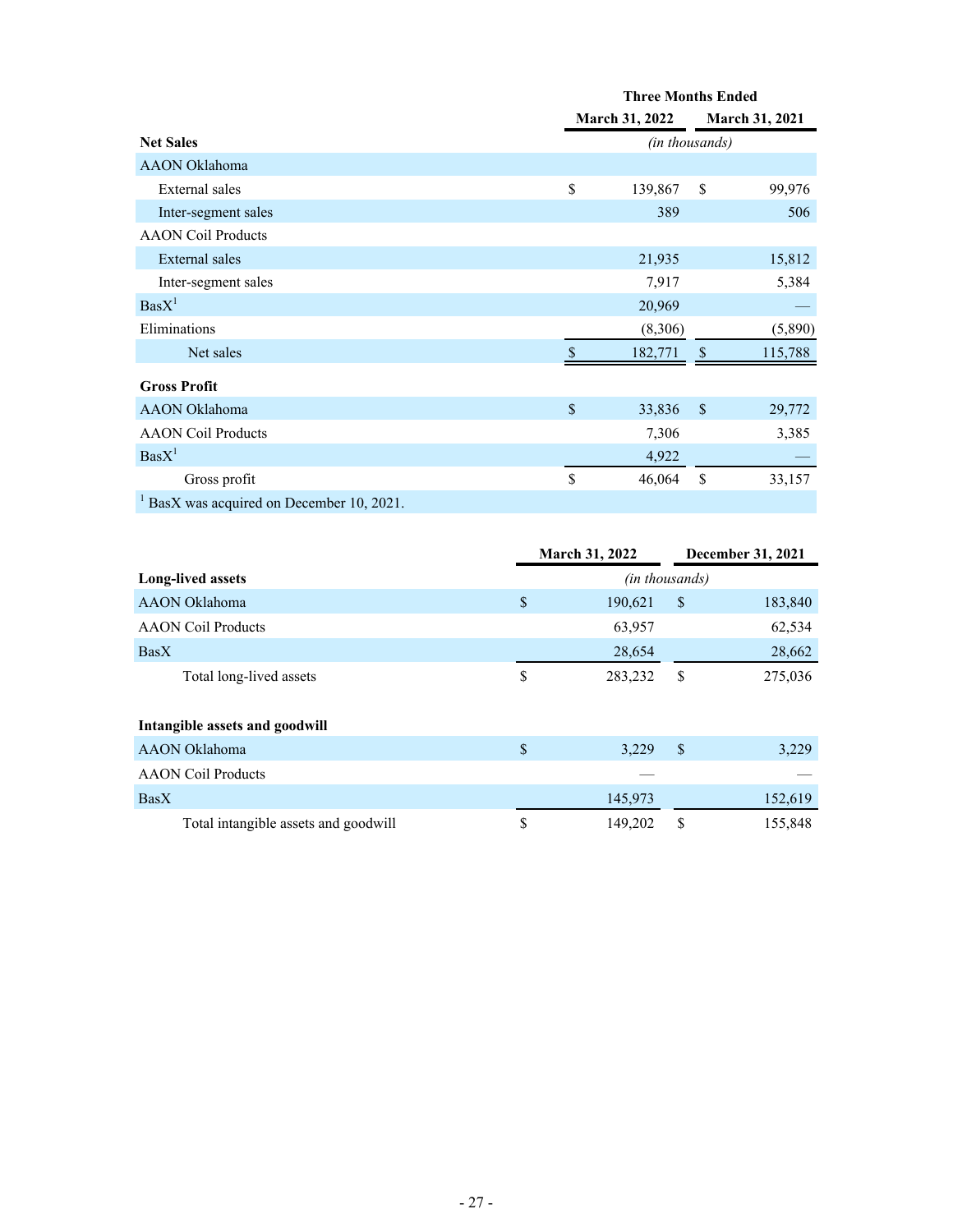## **Item 2. Management's Discussion and Analysis of Financial Condition and Results of Operations.**

The following discussion and analysis of our financial condition and results of operations should be read in conjunction with our consolidated financial statements and the notes thereto, which are included in this report, and our audited consolidated financial statements and the notes thereto, which are included in our Annual Report on Form 10-K for the fiscal year ended December 31, 2021.

This discussion contains or incorporates by reference "forward-looking statements" within the meaning of the Private Securities Litigation Reform Act of 1995. These forward-looking statements are not historical facts, but rather are based on expectations, estimates, assumptions and projections about our industry, business and future financial results, based on information available at the time this report is filed with the SEC or, with respect to any document incorporated by reference, available at the time that such document was prepared. Our actual results could differ materially from the results contemplated by these forward-looking statements due to a number of factors, including those identified in the section entitled "Forward-Looking Statements" in this Item 2 of this Quarterly Report on Form 10-Q and in the section entitled "Risk Factors" in Item 1A of our Annual Report on Form 10-K for the fiscal year ended December 31, 2021. We do not assume any obligation to update or revise any forwardlooking statements to reflect changed assumptions, the occurrence of anticipated or unanticipated events, new information or circumstances or otherwise, except as required by law.

#### **Overview**

We engineer, manufacture, market, and sell premium air conditioning and heating equipment consisting of standard, semicustom, and custom rooftop units, data center cooling solutions, cleanroom systems, chillers, packaged outdoor mechanical rooms, air handling units, makeup air units, energy recovery units, condensing units, geothermal/water-source heat pump, coils, and controls. These products are marketed and sold to retail, manufacturing, educational, lodging, supermarket, data centers, medical and pharmaceutical, and other commercial industries. We market our products to all 50 states in the United States and certain provinces in Canada. Foreign sales were approximately \$6.0 million of our total net sales for the three months ended March 31, 2022 and \$2.0 million of our sales during the same period of 2021.

Our business can be affected by a number of economic factors, including the level of economic activity in the markets in which we operate. The uncertainty of the economy has negatively impacted the commercial and industrial new construction markets in recent years. However, the recent rise in architectural billings and nonresidential building construction starts signal a 2022 recovery in nonresidential building construction after experiencing a downturn in 2021. Furthermore, general economic growth combined with pent-up demand from customers that delayed replacing old equipment is driving accelerated replacement demand. However, both the new construction and replacement markets are cyclical. If the domestic economy were to slow or enter a recession, this could result in a decrease in our sales volume and profitability. Sales in the commercial and industrial new construction markets correlate closely to the number of new homes and buildings that are built, which in turn is influenced by cyclical factors such as interest rates, inflation, consumer spending habits, employment rates, and other macroeconomic factors over which we have no control. Sales in the replacement markets are driven by various factors, including general economic growth, the Company's new product introductions, fluctuations in the average age of existing equipment in the market, government regulations and stimulus, changes in market demand between more customized higher performing HVAC equipment and lower priced standard equipment, as well as many other factors. When new construction is down, we emphasize the replacement market. The demand for our products is influenced by national and regional economic and demographic factors. The commercial and industrial new construction market is subject to cyclical fluctuations in that it is generally tied to housing starts, but has a lag factor of six to 18 months. Housing starts, in turn, are affected by such factors as interest rates, the state of the economy, population growth, and the relative age of the population.

We sell our products to property owners and contractors mainly through a network of independent manufacturers' representatives. This go-to-market strategy is unique compared to most of our larger competitors in that most control their sales channel. We value the independent sales channel as we think it is a more effective way of increasing market share. Although we concede full control of the sales process with this strategy, the entrepreneurial aspect of the independent sales channel attracts the most talent and provides greater financial incentives for its salespeople. Furthermore, the independent sales channel sells different types of equipment from various manufacturers, allowing it to operate with more of a solutions-based mindset, as opposed to an internal sales department of a manufacturing company that is incentivized to only sell its equipment regardless if it is the best solution for the end customer. We also have a small internal sales force that supports the relationships between the Company and our sales channel partners.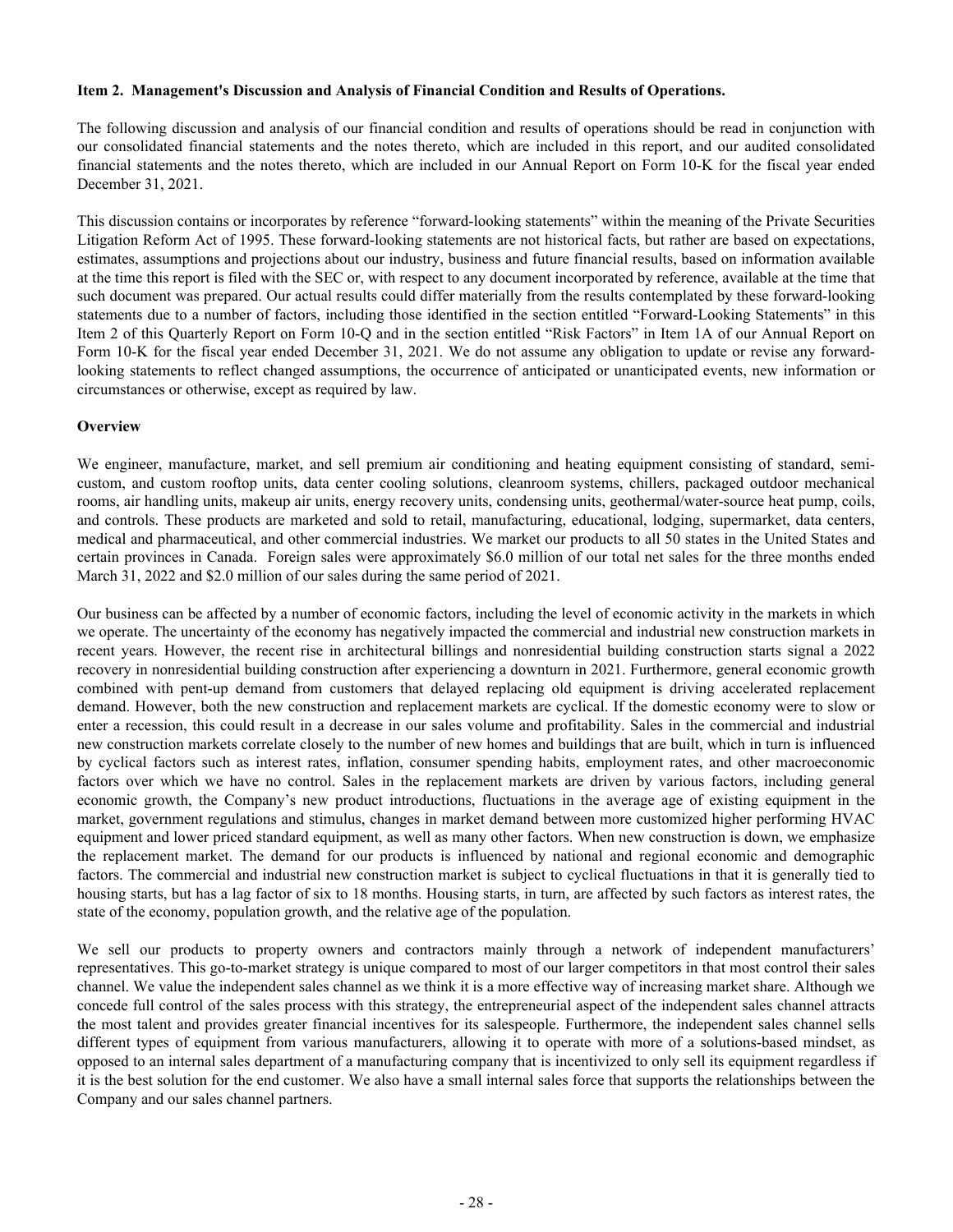The principal components of cost of goods sold are labor, raw materials, component costs, factory overhead, freight and engineering expense. The principal high volume raw materials used in our manufacturing processes are steel, copper, and aluminum, and are obtained from domestic suppliers. We also purchase from domestic manufacturers certain components, including compressors, motors, and electrical controls.

The price levels of our raw materials fluctuate given that the market continues to be volatile and unpredictable as a result of the uncertainty related to the U.S. economy and global economy. At March 31, 2022, the price (twelve month trailing average) for copper, galvanized steel, stainless steel and aluminum increased 41.2%, 67.8%, 61.8%, and 1.6%, respectively, as compared to the price (twelve month trailing average) at March 31, 2021.

We attempt to limit the impact of price fluctuations on these materials by entering into cancellable and non-cancellable fixed price contracts with our major suppliers for periods of six to 18 months. We expect to receive delivery of raw materials from our fixed price contracts for use in our manufacturing operations.

We occasionally increase the price of our equipment to help offset any inflationary headwinds. In 2021, we implemented three price increases; and on January 1, 2022, we implemented a fourth price increase.

## *Recent Developments*

On December 10, 2021, we closed on the acquisition of all of the issued and outstanding equity ownership of BasX, LLC, doing business as BasX Solutions ("BasX") (Note 3). We began including the results of BasX's operations in our consolidated financial statements beginning December 11, 2021.

On December 29, 2021, BasX, LLC converted to a C-Corporation, BasX, Inc., and is subject to income tax.

## **Backlog**

The following table shows our historical backlog levels:

| March 31,<br>2022 |         | December 31,<br>2021 | March 31,<br>2021 |        |  |  |  |  |
|-------------------|---------|----------------------|-------------------|--------|--|--|--|--|
|                   |         | (in thousands)       |                   |        |  |  |  |  |
| <sup>\$</sup>     | 461,400 | 260,164              |                   | 96,733 |  |  |  |  |

The Company has increased our backlog both through the acquisition of BasX and organic growth. Excluding BasX's backlog at March 31, 2022, organic backlog increased 305.0% compared to March 31, 2021, due in part to the completion of the Longview, Texas expansion in early 2021, price increases implemented throughout 2021 and our favorable lead times.

## **Results of Operations**

|                                              | Three months ended |                       |                       |         |  |  |
|----------------------------------------------|--------------------|-----------------------|-----------------------|---------|--|--|
|                                              |                    | <b>March 31, 2022</b> | <b>March 31, 2021</b> |         |  |  |
|                                              |                    | (in thousands)        |                       |         |  |  |
| Net Sales                                    | \$                 | 182,771               | <sup>\$</sup>         | 115,788 |  |  |
| Cost of Sales                                |                    | 136,707               |                       | 82,631  |  |  |
| Gross Profit                                 |                    | 46,064                |                       | 33,157  |  |  |
| Selling, general and administrative expenses |                    | 23,056                |                       | 14,696  |  |  |
| Gain on disposal of assets                   |                    | (2)                   |                       |         |  |  |
| Income from operations                       |                    | 23,010                |                       | 18,461  |  |  |

The following are recent highlights and items that impacted our results of operations, cash flows and financial condition:

• Our backlog is at a record level due primarily to strong end-market demand along with our ability to produce and meet customer lead times.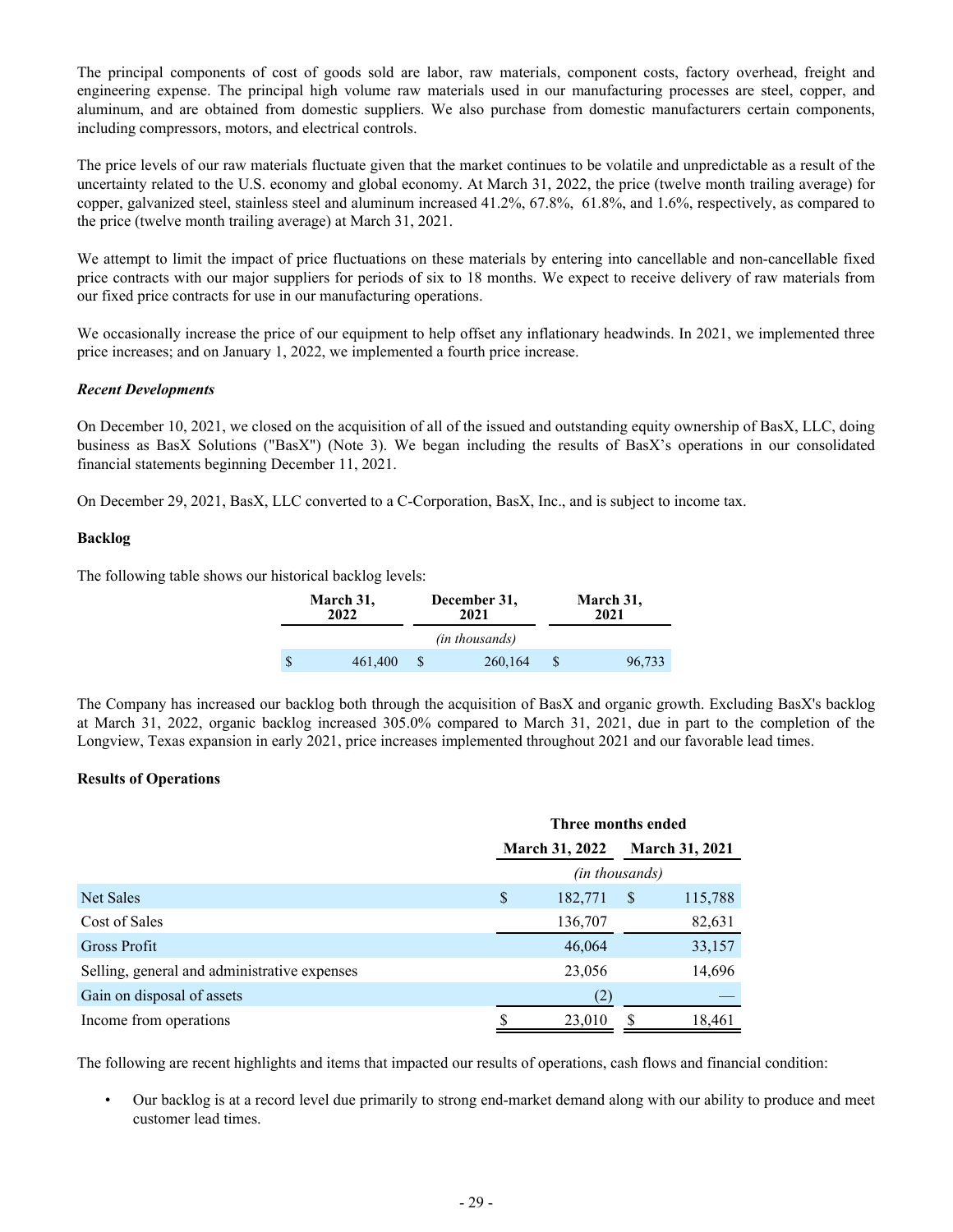- Organic bookings increased 150% in the first quarter of 2022 compared to 2021 indicating a strong demand for our products.
- Sales in 2022 grew 57.8% to \$182.8 million due to organic volume growth of \$24.6 million, addition of BasX revenue of \$21.0 million, and price increases of \$16.5 million.
- Gross profit as a percentage of sales decreased in 2022 to 25.2% from 28.6% in 2021 due to the offset of increased sales by increased material costs and the adverse effect of supply chain issues on operations.
- Our warranty expense decreased 21.1% in the first quarter of 2022 compared to 2021 as a result of the quality control efforts the Company has put in place in the past few years.
- We continue to invest in the future growth of the Company evidenced by our \$14.0 million in capital expenditures.

We report our financial results based on three reportable segments: AAON Oklahoma, AAON Coil Products, and BasX, which are further described in "Segments" (Note 20) within our notes to the consolidated financial statements. The Company's chief decision maker ("CODM"), our CEO, allocates resources and assesses the performance of each operating segment using information about the operating segment's net sales and income from operations. The CODM does not evaluate operating segments using asset or liability information.

## *Segment Operating Results for Three Months Ended March 31, 2022 and Three Months Ended March 31, 2021*

| <b>Three Months Ended</b>  |               |                   |                                  |               |                   |                                         |               |           |                         |
|----------------------------|---------------|-------------------|----------------------------------|---------------|-------------------|-----------------------------------------|---------------|-----------|-------------------------|
|                            |               | March 31,<br>2022 | Percent of<br>Sales <sup>2</sup> |               | March 31,<br>2021 | <b>Percent of</b><br>Sales <sup>2</sup> |               | \$ Change | $\frac{0}{0}$<br>Change |
|                            |               |                   |                                  |               | (in thousands)    |                                         |               |           |                         |
| Net Sales <sup>3</sup>     |               |                   |                                  |               |                   |                                         |               |           |                         |
| <b>AAON</b> Oklahoma       | $\mathbb{S}$  | 139,867           | 76.5 %                           | <sup>\$</sup> | 99,976            | 86.3 %                                  | <b>S</b>      | 39,891    | 39.9 %                  |
| <b>AAON</b> Coil Products  |               | 21,935            | 12.0 %                           |               | 15,812            | 13.7 %                                  |               | 6,123     | 38.7 %                  |
| BasX <sup>1</sup>          |               | 20,969            | 11.5 %                           |               |                   |                                         |               | 20,969    |                         |
| Net sales                  | \$            | 182,771           |                                  | \$            | 115,788           |                                         | \$            | 66,983    | 57.8 %                  |
| Cost of Sales <sup>3</sup> |               |                   |                                  |               |                   |                                         |               |           |                         |
| <b>AAON</b> Oklahoma       | $\mathbf{\$}$ | 106,031           | 75.8 %                           |               | 70,204            | 70.2 %                                  | - \$          | 35,827    | 51.0 %                  |
| <b>AAON</b> Coil Products  |               | 14,629            | 66.7 %                           |               | 12,427            | 78.6 %                                  |               | 2,202     | 17.7 %                  |
| BasX <sup>1</sup>          |               | 16,047            | 76.5 %                           |               |                   |                                         |               | 16,047    |                         |
| Cost of sales              | \$            | 136,707           | 74.8 %                           | \$            | 82,631            | 71.4%                                   | <sup>\$</sup> | 54,076    | 65.4 %                  |
| Gross Profit <sup>3</sup>  |               |                   |                                  |               |                   |                                         |               |           |                         |
| <b>AAON</b> Oklahoma       | $\mathbb{S}$  | 33,836            | 24.2 %                           | $\mathbf S$   | 29,772            | 29.8 %                                  | $\mathcal{S}$ | 4,064     | 13.7 %                  |
| <b>AAON</b> Coil Products  |               | 7,306             | 33.3 %                           |               | 3,385             | 21.4 %                                  |               | 3,921     | 115.8 %                 |
| BasX <sup>1</sup>          |               | 4,922             | 23.5 %                           |               |                   |                                         |               | 4,922     |                         |
| Gross profit               |               | 46,064            | 25.2 %                           |               | 33,157            | 28.6 %                                  |               | 12,907    | 38.9%                   |

 $<sup>1</sup>$  BasX was acquired on December 10, 2021. We have included the results of BasX's operations in our consolidated</sup> financial statements for the three months ended March 31, 2022.

 $2^2$  Cost of sales and gross profit for each segment are calculated as a percentage of the respective segment's net sales. Total cost of sales and total gross profit are calculated as a percentage of total net sales.

<sup>3</sup> Presented after intercompany eliminations.

Total net sales increased \$67.0 million or 57.8%, due in part to increased organic volumes of \$24.6 million. The quarter also benefited from \$16.5 million of price increases put in place throughout 2021 that only now were realized. The acquisition of BasX in December 2021 added \$21.0 million to net sales for the three months ended March 31, 2021. AAON Coil Products saw a 40.0% increase in units sold, or approximately \$3.2 million, due to the increase in capacity with the completion of the new manufacturing building at our Longview, Texas facility in early 2021.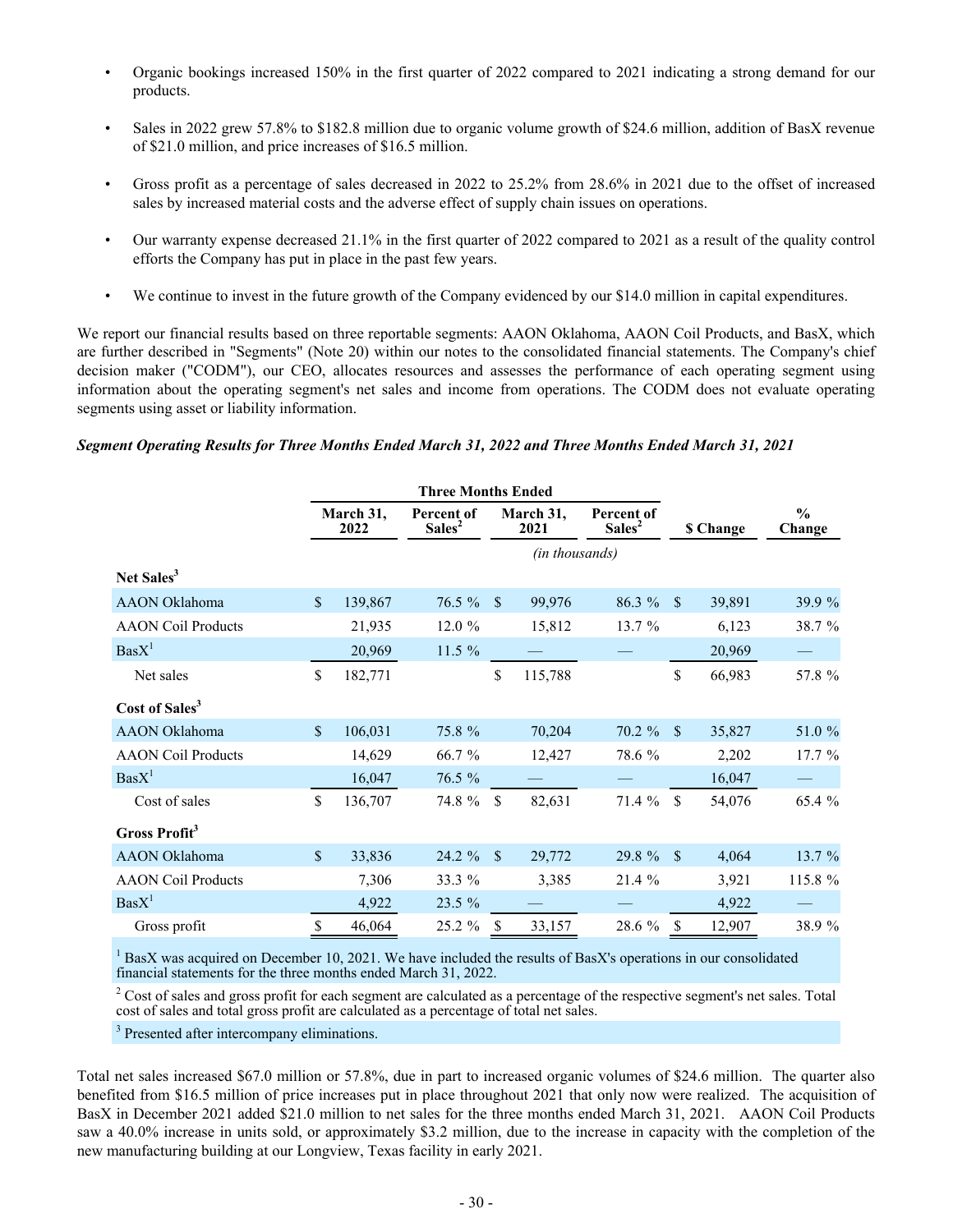During the three months ended March 31, 2021, several production days were lost due to planned maintenance and due to impacts of bad weather at both AAON Oklahoma and AAON Coil Products, resulting in lower volumes. Additionally, the expansion at our Longview facility was completed and production began during the first quarter of 2021.

As shown in the table below, we've experienced increases in the cost of our raw materials. We implemented multiple price increases during 2021 and 2022 to counteract the increased cost of material. Additionally, in order to attract new employees, we increased starting wages for our production workforce by 7.0% in July 2021; and to retain our existing employees, we also put a cost of living increase of 3.5% in place in October 2021 for all employees below the Director level. In March 2022, we awarded annual merit raises for an overall 3.0% increase to wages. Additionally, during the first quarter of 2022, a review of the Company's useful lives for certain sheet metal manufacturing equipment at AAON Coil Products resulted in a change in estimate (Note 1) that increased the useful lives from between ten and twelve years to fifteen years. The change was made prospectively and resulted in a decrease to depreciation expense within cost of sales on our consolidated statements of income of \$1.8 million during the three months ended March 31, 2022.

## **Raw Material Costs**

Twelve-month average raw material cost per pound as of March 31:

|                  |    | 2022 |          | 2021 | % Change |
|------------------|----|------|----------|------|----------|
| Copper           | S  | 5.28 | -S       | 3.74 | 41.2 $%$ |
| Galvanized steel |    | 0.99 | <b>S</b> | 0.59 | 67.8 %   |
| Stainless steel  |    | 2.33 |          | 1.44 | 61.8 %   |
| Aluminum         | \$ | 196  |          | 1.93 | 1.6 $%$  |

## **Selling, General and Administrative Expenses**

|                             |                   | <b>Three Months Ended</b> |               |           |                         |          |  |
|-----------------------------|-------------------|---------------------------|---------------|-----------|-------------------------|----------|--|
|                             | March 31,<br>2022 |                           |               | March 31, | <b>Percent of Sales</b> |          |  |
|                             |                   |                           |               | 2021      | 2022                    | 2021     |  |
|                             |                   | (in thousands)            |               |           |                         |          |  |
| Warranty                    | \$                | 1,157                     | <sup>\$</sup> | 1,467     | $0.6\%$                 | $1.3 \%$ |  |
| Profit sharing              |                   | 2,669                     |               | 2,132     | $1.5\%$                 | $1.8 \%$ |  |
| Salaries & benefits         |                   | 9,392                     |               | 5,034     | 5.1 $%$                 | 4.3 $%$  |  |
| Stock compensation          |                   | 1,669                     |               | 1,291     | $0.9\%$                 | $1.1\%$  |  |
| Advertising                 |                   | 341                       |               | 206       | $0.2 \%$                | $0.2 \%$ |  |
| Depreciation & amortization |                   | 1,691                     |               | 699       | $0.9\%$                 | $0.6\%$  |  |
| Insurance                   |                   | 709                       |               | 731       | $0.4\%$                 | $0.6\%$  |  |
| Professional fees           |                   | 1,482                     |               | 725       | $0.8 \%$                | $0.6\%$  |  |
| Donations                   |                   | 189                       |               | (47)      | $0.1 \%$                | $-$ %    |  |
| Bad debt expense            |                   | 288                       |               | (13)      | $0.2 \%$                | $-$ %    |  |
| Other                       |                   | 3,469                     |               | 2,471     | $1.9\%$                 | $2.1 \%$ |  |
| Total SG&A                  | \$                | 23,056                    | $\mathbf S$   | 14,696    | $12.6\%$                | 12.7%    |  |

Excluding salaries and benefits at BasX of \$2.7 million, salaries and benefits increased \$1.6 million due to pay increases that went into effect during the second and third quarters of 2021. Additionally, profit sharing increased due to higher pre-tax income for the three months ended March 31, 2022. Depreciation and amortization expense at BasX was \$1.0 million, accounting for the majority of the change from period to period. Professional fees increased mostly due to continued transaction costs and audit fees.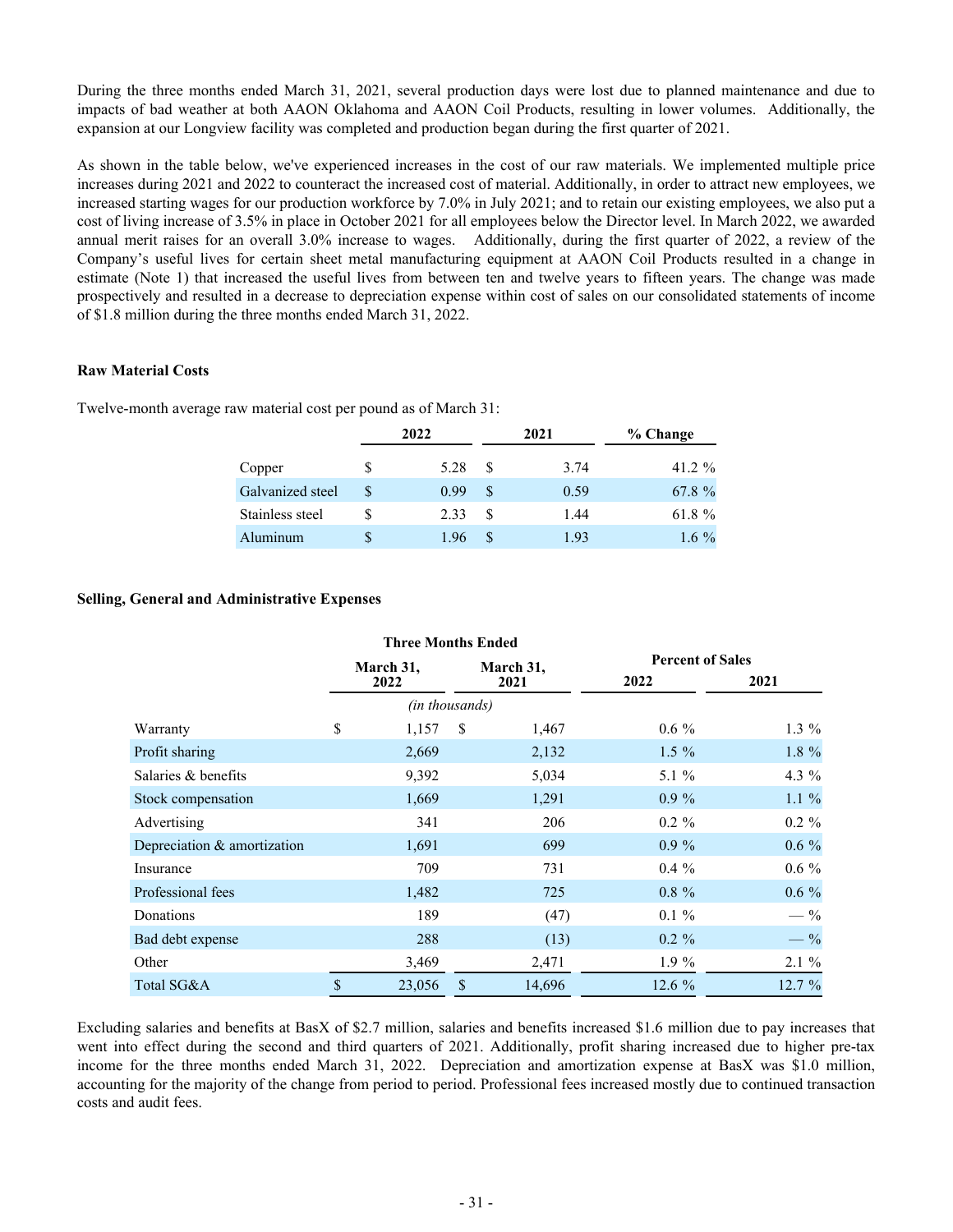|                      | <b>Three Months Ended</b> |                   |                                   |           |  |
|----------------------|---------------------------|-------------------|-----------------------------------|-----------|--|
|                      | March 31,<br>2022         | March 31,<br>2021 | <b>Effective Tax Rate</b><br>2022 | 2021      |  |
|                      | <i>(in thousands)</i>     |                   |                                   |           |  |
| Income tax provision | 4.782                     | 2.105             | $20.9\%$                          | 11.4 $\%$ |  |

The Company's estimated annual 2022 effective tax rate, excluding discrete events, is expected to be approximately 25%. During the three months ended March 31, 2022, the Company recorded an excess tax benefit of \$0.5 million as compared to \$2.9 million during the same period in 2021, a decrease of 82.1%. The increase was primarily due to timing of stock awards as a result of our high stock price during the three months ended March 31, 2021.

## **Liquidity and Capital Resources**

Our working capital and capital expenditure requirements are generally met through net cash provided by operations and the use of the revolving bank line of credit based on our current liquidity at the time.

*Working Capital* - Our unrestricted cash increased \$2.8 million from December 31, 2021 to March 31, 2022 and totaled \$5.6 million at March 31, 2022.

*Revolving Line of Credit -* Our revolving credit facility ("Revolver"), as amended and restated, provides for maximum borrowings of \$100.0 million. As of March 31, 2022 and December 31, 2021, we had \$65.0 million and \$40.0 million, respectively, outstanding under the Revolver. We had one standby letter of credit totaling \$0.8 million as of March 31, 2022. At March 31, 2022, we have \$34.2 million of borrowings available under the Revolver. The Revolver expires November 24, 2026.

Any outstanding loans under the Revolver bear interest at the daily compounded secured overnight financing rate ("SOFR") plus the applicable margin. Applicable margin, ranging from 1.25% - 1.75%, is determined quarterly based on the Company's leverage ratio. The Company is also subject to letter of credit fees, ranging from 1.25% - 1.75%, and a commitment fee, ranging from 0.10% - 0.20%. The applicable fee percentage is determined quarterly based on the Company's leverage ratio. At March 31, 2022, the weighted average interest rate of the Revolver was 1.3%. Fees associated with the unused portion of the committed amount are included in interest expense on our consolidated statements of income and were not material for the three months ended March 31, 2022.

If SOFR cannot be determined pursuant to the definition, as defined by the Revolver agreement, any outstanding effected loans will be deemed to have been converted into alternative base rate ("ABR") loans. ABR loans would bear interest at a rate per annum equal to the highest of (a) the Prime Rate in effect on such day, (b) the Federal Funds Rate in effect on such day plus 0.50%, or (c) daily simple SOFR for a one-month tenor in effect on such day plus 1.00%.

At March 31, 2022, we were in compliance with our financial covenants, as defined by the Revolver. These covenants require that we meet certain parameters related to our leverage ratio. At March 31, 2022, our leverage ratio was 0.63 to 1.0, which meets the requirement of not being above 3 to 1.

As of May 5, 2022, we had \$75.0 million of outstanding borrowings under our Revolver.

*New Market Tax Credit Obligation -* On October 24, 2019, the Company entered into a transaction with a subsidiary of an unrelated third-party financial institution (the "Investor") and a certified Community Development Entity under a qualified New Markets Tax Credit ("NMTC") program pursuant to Section 45D of the Internal Revenue Code of 1986, as amended, related to an investment in plant and equipment to facilitate the expansion of our Longview, Texas manufacturing operations (the "Project"). In connection with the NMTC transaction, the Company received a \$23.0 million NMTC allocation for the Project and secured low interest financing and the potential for future debt forgiveness related to the expansion of its Longview, Texas facilities.

Upon closing of the NMTC transaction, the Company provided an aggregate of approximately \$15.9 million to the Investor, in the form of a loan receivable, with a term of twenty-five years, bearing an interest rate of 1.0%. This \$15.9 million in proceeds plus capital contributed from the Investor was used to make an aggregate \$22.5 million loan to a subsidiary of the Company. This financing arrangement is secured by equipment at the Company's Longview, Texas facilities, and a guarantee from the Company, including an unconditional guarantee of NMTCs.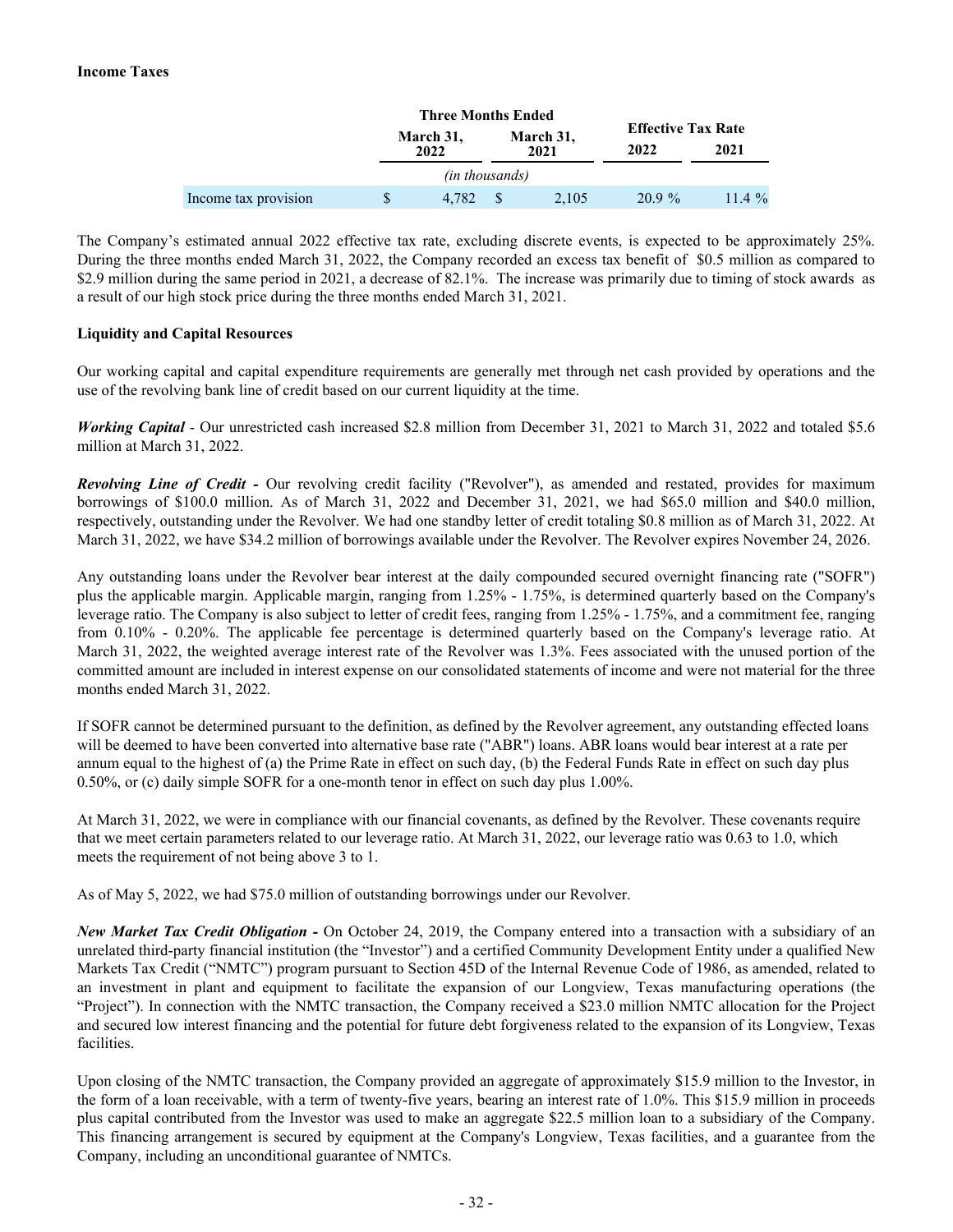*Stock Repurchases -* The Board has authorized three stock repurchase programs for the Company. The Company may purchase shares on the open market from time to time, up to a total of 5.7 million shares. The Board must authorize the timing and amount of these purchases and all repurchases are in accordance with the rules and regulations of the SEC allowing the Company to repurchase shares from the open market.

Our open market repurchase programs are as follows:

| <b>Effective Date</b>                                                                                                                                                                                 | <b>Authorized Repurchase \$</b> | <b>Expiration Date</b> |  |  |  |  |
|-------------------------------------------------------------------------------------------------------------------------------------------------------------------------------------------------------|---------------------------------|------------------------|--|--|--|--|
| May 16, 2018 <sup>1</sup>                                                                                                                                                                             | \$15 million                    | March 1, 2019          |  |  |  |  |
| March 5, 2019 <sup>1</sup>                                                                                                                                                                            | \$20 million                    | March 4, 2020          |  |  |  |  |
| March 13, 2020                                                                                                                                                                                        | \$20 million                    | $**$ 2                 |  |  |  |  |
| The 2018 and 2019 purchase authorizations were executed under 10b5-1 programs.                                                                                                                        |                                 |                        |  |  |  |  |
| <sup>2</sup> Expiration Date is at Board's discretion. The Company is authorized to effectuate repurchases of<br>the Company's common stock on terms and conditions approved in advance by the Board. |                                 |                        |  |  |  |  |

The Company also has a stock repurchase arrangement by which employee-participants in our 401(k) savings and investment plan are entitled to have shares in AAON, Inc. stock in their accounts sold to the Company. The maximum number of shares to be repurchased is contingent upon the number of shares sold by employee-participants.

Lastly, the Company repurchases shares of AAON, Inc. stock from certain of its directors and employees for payment of statutory tax withholdings on stock transactions. All other repurchases from directors or employees are contingent upon Board approval. All repurchases are done at current market prices.

Our repurchase activity is as follows:

|                         | <b>Three Months Ended</b>                             |                       |                          |               |       |                |  |                    |  |       |
|-------------------------|-------------------------------------------------------|-----------------------|--------------------------|---------------|-------|----------------|--|--------------------|--|-------|
|                         | <b>March 31, 2022</b>                                 | <b>March 31, 2021</b> |                          |               |       |                |  |                    |  |       |
|                         | (in thousands, except share and per share data)       |                       |                          |               |       |                |  |                    |  |       |
| Program                 | <b>Shares</b><br><b>Total S</b><br><b>S</b> per share |                       |                          | <b>Shares</b> |       | <b>Total</b> S |  | <b>S</b> per share |  |       |
| Open market             |                                                       |                       | $\overline{\phantom{a}}$ | S             |       |                |  |                    |  |       |
| 401(k)                  | 54.305                                                |                       | 3,278                    |               | 60.36 | 70.350         |  | 5,185              |  | 73.70 |
| Directors and employees | 13,358                                                |                       | 804                      |               | 60.19 | 16.972         |  | 1.217              |  | 71.71 |
| Total                   | 67,663                                                |                       | 4,082                    |               | 60.33 | 87,322         |  | 6,402              |  | 73.31 |

Our repurchase activity since Company inception, including our current authorized stock repurchase programs, are as follows:

## **Inception to March 31, 2022**

*(in thousands, except share and per share data)*

| Program                 | <b>Shares</b> | <b>Total S</b> |   | S per share |
|-------------------------|---------------|----------------|---|-------------|
| Open market             | 4,205,255     | 74.793         |   | 17.79       |
| 401(k)                  | 8,258,737     | 169,154        |   | 20.48       |
| Directors and employees | 2,041,085     | 23,145         |   | 11.34       |
| Total                   | 14,505,077    | \$<br>267,092  | S | 18.41       |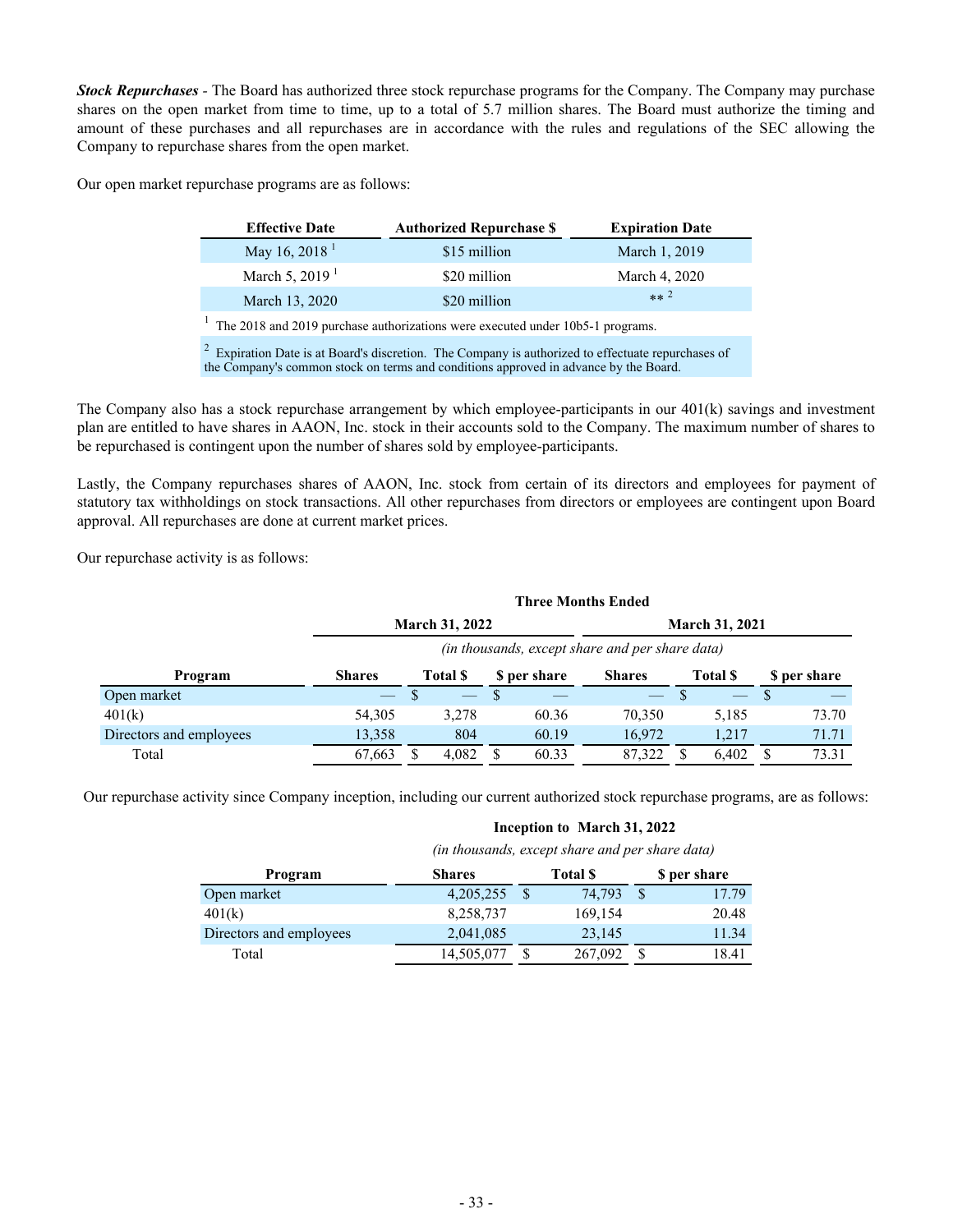**Dividends** - At the discretion of the Board, we pay semi-annual cash dividends. Board approval is required to determine the date of declaration and amount for each semi-annual dividend payment.

Our recent dividends are as follows:

| <b>Declaration Date</b> | <b>Record Date</b> | <b>Payment Date</b> | Dividend per Share |
|-------------------------|--------------------|---------------------|--------------------|
| May 17, 2021            | June 3, 2021       | July 1, 2021        | \$0.19             |
| November $9, 2021$      | November 26, 2021  | December 17, 2021   | \$0.19             |

Based on historical performance and current expectations, we believe our cash and cash equivalents balance, the projected cash flows generated from our operations, our existing committed revolving credit facility (or comparable financing) and our expected ability to access capital markets will satisfy our working capital needs, capital expenditures and other liquidity requirements associated with our operations in 2022 and the foreseeable future.

#### **Statement of Cash Flows**

The following table reflects the major categories of cash flows for the three months ended March 31, 2022 and 2021. For additional details, see the consolidated financial statements.

|                                                         | <b>Three Months Ended</b> |    |                   |  |
|---------------------------------------------------------|---------------------------|----|-------------------|--|
|                                                         | March 31,<br>2022         |    | March 31,<br>2021 |  |
|                                                         | (in thousands)            |    |                   |  |
| <b>Operating Activities</b>                             |                           |    |                   |  |
| Net Income                                              | \$<br>18,059              | \$ | 16,376            |  |
| Income statement adjustments, net                       | 11,730                    |    | 14,606            |  |
| Changes in assets and liabilities:                      |                           |    |                   |  |
| Accounts receivable                                     | (43, 244)                 |    | (5,179)           |  |
| Income taxes                                            | 3,631                     |    | (2,766)           |  |
| Inventories                                             | (16, 041)                 |    | (1,627)           |  |
| Contract assets                                         | (4,252)                   |    |                   |  |
| Prepaid expenses and other                              | (3,588)                   |    | 108               |  |
| Accounts payable                                        | 6,325                     |    | 4,904             |  |
| Contract liabilities                                    | 17,998                    |    |                   |  |
| Deferred revenue                                        | 68                        |    | 2,358             |  |
| Accrued liabilities & donations                         | 2,511                     |    | 58                |  |
| Net cash (used in) provided by operating activities     | (6, 803)                  |    | 28,838            |  |
| <b>Investing Activities</b>                             |                           |    |                   |  |
| Capital expenditures                                    | (14, 031)                 |    | (16, 404)         |  |
| Cash paid in business combination, net of cash acquired | (249)                     |    |                   |  |
| Other                                                   | 16                        |    | 14                |  |
| Net cash used in investing activities                   | (14,264)                  |    | (16,390)          |  |
| <b>Financing Activities</b>                             |                           |    |                   |  |
| Borrowings under revolving credit facility.             | 25,000                    |    |                   |  |
| Stock options exercised                                 | 2,890                     |    | 9,438             |  |
| Repurchase of stock                                     | (3,278)                   |    | (5,185)           |  |
| Employee taxes paid by withholding shares               | (804)                     |    | (1,217)           |  |
| Net cash provided by financing activities               | \$<br>23,808              | \$ | 3,036             |  |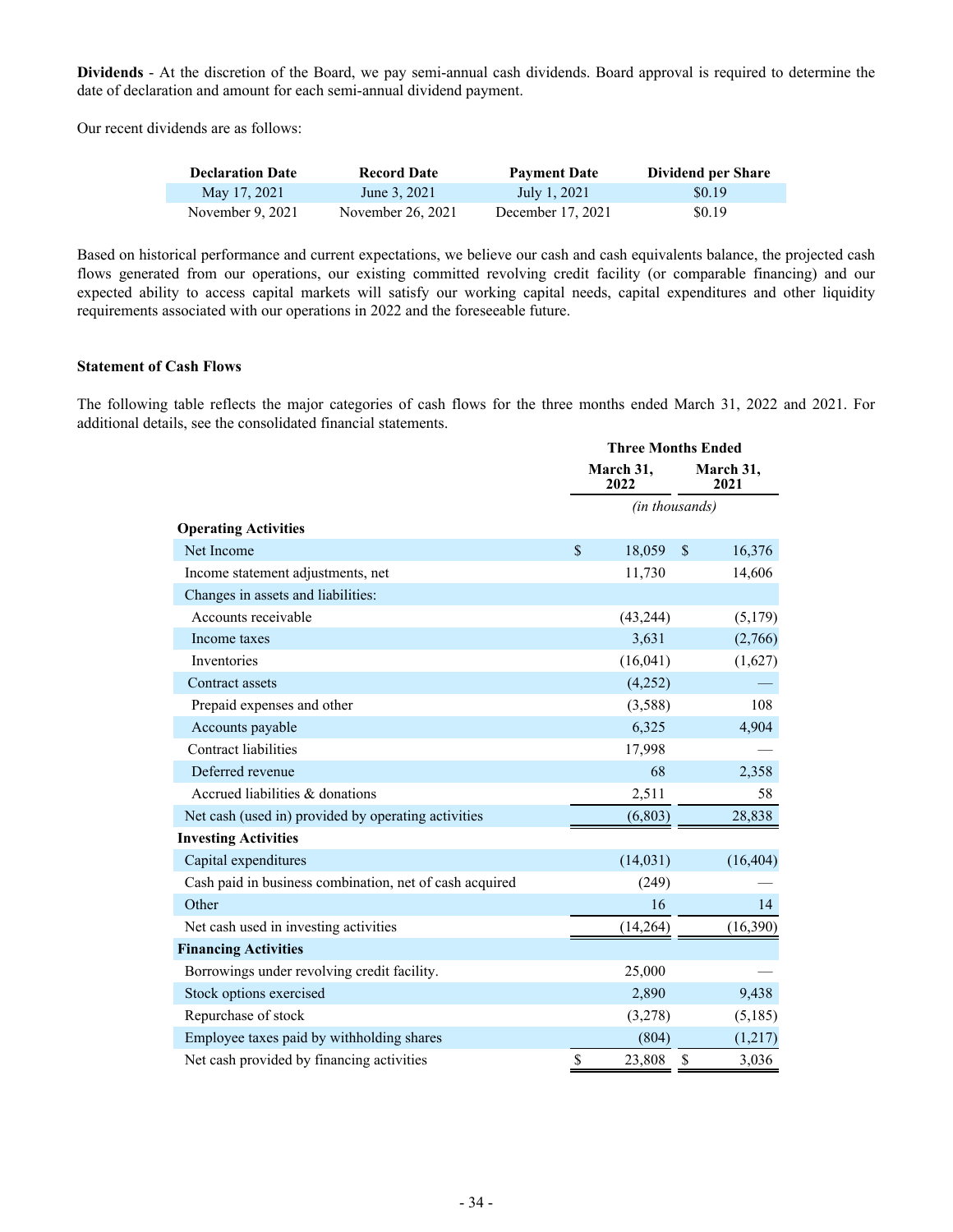## *Cash Flows Provided by Operating Activities*

The Company currently manages cash needs through working capital as well as drawing on its line of credit. Collections and payments cycles are on a normal pattern and fluctuate due to timing of receipts and payments.

The decrease in cash flows from receivables was a result of increased sales, both as a result of 2021 price increases realized during the period and volumes, in the three months ended March 31, 2022 that have not been collected. The Company has also increased the purchase of inventory to take advantage of favorable pricing opportunities and also to mitigate the impact of future supply chain disruptions on our operations.

## *Cash Flows Used in Investing Activities*

The capital expenditures for the three months ended March 31, 2022 relate to our continued investment in our production capabilities. The capital expenditures for the three months ended March 31, 2021 related to the completion of the expansion at our Longview, Texas facility, which became operational during early 2021. The capital expenditure program for 2022 is estimated to be approximately \$100.4 million. Many of these projects are subject to review and cancellation at the discretion of our CEO and Board of Directors without incurring substantial charges.

## *Cash Flows Used in Financing Activities*

Cash flows from financing activities is historically affected by the timing of stock options exercised by our employees and repurchases of the Company's stock. However, the increase in cash from financing activities is primarily related to borrowings under our revolving credit facility to manage our working capital needs, especially strategic purchases of inventory to avoid future supply chain delays, after our available cash on hand was used to fund the BasX acquisition. Stock options exercised decreased due to the decrease in the number of employee options exercised and decrease in our average stock price during the three months ended March 31, 2022 compared to the three months ended March 31, 2021.

#### **Off-Balance Sheet Arrangements**

We are not party to any off-balance sheet arrangements that have or are reasonably likely to have a material current or future effect on our financial condition, changes in financial condition, revenues, expenses, results of operations, liquidity, capital expenditures or capital resources.

## **Contractual Obligations**

We had no material contractual purchase obligations as of March 31, 2022.

## **Critical Accounting Policies**

There have been no material changes in the Company's critical accounting policies during the three months ended March 31, 2022.

## **Recent Accounting Pronouncements**

See Note 1 of the Notes to the Consolidated Financial Statements for a discussion of recent accounting pronouncements.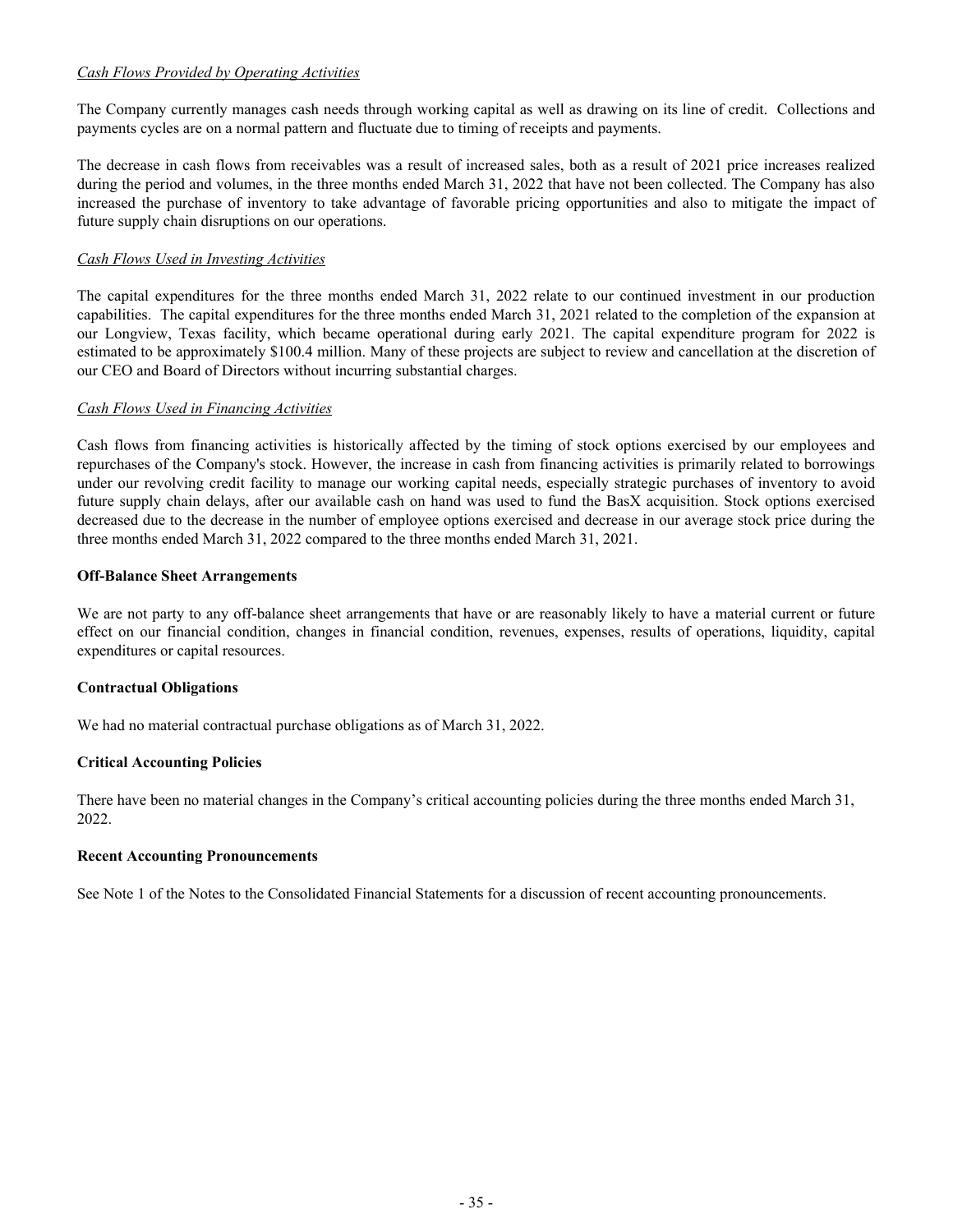#### **Forward-Looking Statements**

This Quarterly Report on Form 10-Q includes "forward-looking statements" within the meaning of the Private Securities Litigation Reform Act of 1995. Words such as "expects", "anticipates", "intends", "plans", "believes", "seeks", "estimates", "will", "should", and variations of such words and similar expressions are intended to identify such forward-looking statements. These statements are not guarantees of future performance and involve certain risks, uncertainties and assumptions, which are difficult to predict. Therefore, actual outcomes and results may differ materially from what is expressed or forecasted in such forward-looking statements. Readers are cautioned not to place undue reliance on these forward-looking statements, which speak only as of the date on which they are made. We undertake no obligation to update publicly any forward-looking statements, whether as a result of new information, future events or otherwise. Important factors that could cause results to differ materially from those in the forward-looking statements include (1) the timing and extent of changes in raw material and component prices, (2) the effects of fluctuations in the commercial/industrial new construction market, (3) the timing and extent of changes in interest rates, as well as other competitive factors during the year, (4) general economic, market or business conditions, and (5) the impact of COVID-19 on the economy, demand for our products and our operations, including the measures taken by governmental authorities to address it, which may precipitate or exacerbate other risks and/or uncertainties.

## **Item 3. Quantitative and Qualitative Disclosures About Market Risk.**

#### **Commodity Price Risk**

We are exposed to volatility in the prices of commodities used in some of our products and we may use fixed price cancellable and non-cancellable contracts with our major suppliers for periods of six to 18 months to manage this exposure.

#### **Item 4. Controls and Procedures.**

#### *(a) Evaluation of Disclosure Controls and Procedures*

As of the end of the period covered by this Quarterly Report on Form 10-Q, we carried out an evaluation, under the supervision and with the participation of our management, including our Chief Executive Officer and Chief Financial Officer with the oversight of the Audit Committee, regarding the effectiveness of the design and operation of our disclosure controls and procedures (as defined in Rule 13a-15(e) promulgated under the Securities Exchange Act of 1934, as amended). Based upon that evaluation, our Chief Executive Officer and Chief Financial Officer have concluded, as of the end of the period covered by this Quarterly Report, that our disclosure controls and procedures were effective.

#### *(c) Changes in Internal Control over Financial Reporting*

There have been no changes in internal control over financial reporting that occurred during our last fiscal quarter that have materially affected, or are reasonably likely to materially affect, our internal control over financial reporting.

## **PART II – OTHER INFORMATION**

## **Item 1. Legal Proceedings.**

We are subject to various claims and legal actions that arise in the ordinary course of business. We closely monitor these claims and legal actions and frequently consult with our legal counsel to determine whether they may, when resolved, have a material adverse effect on our financial position, results of operations, or cash flows and we accrue and/or disclose loss contingencies as appropriate. We have concluded that the likelihood is remote that the ultimate resolution of any pending litigation or claims will be material or have a material adverse effect on the Company's business, financial position, results of operations or cash flows.

#### **Item 1A. Risk Factors.**

In addition to the other information set forth in this report, you should carefully consider the factors discussed in Part I, "Item 1A. Risk Factors" in our Annual Report on Form 10-K for the year ended December 31, 2021. The risk factors described in our Annual Report could materially adversely affect our business, financial condition or future results. There have been no material changes to the risk factors included in our 2021 Annual Report.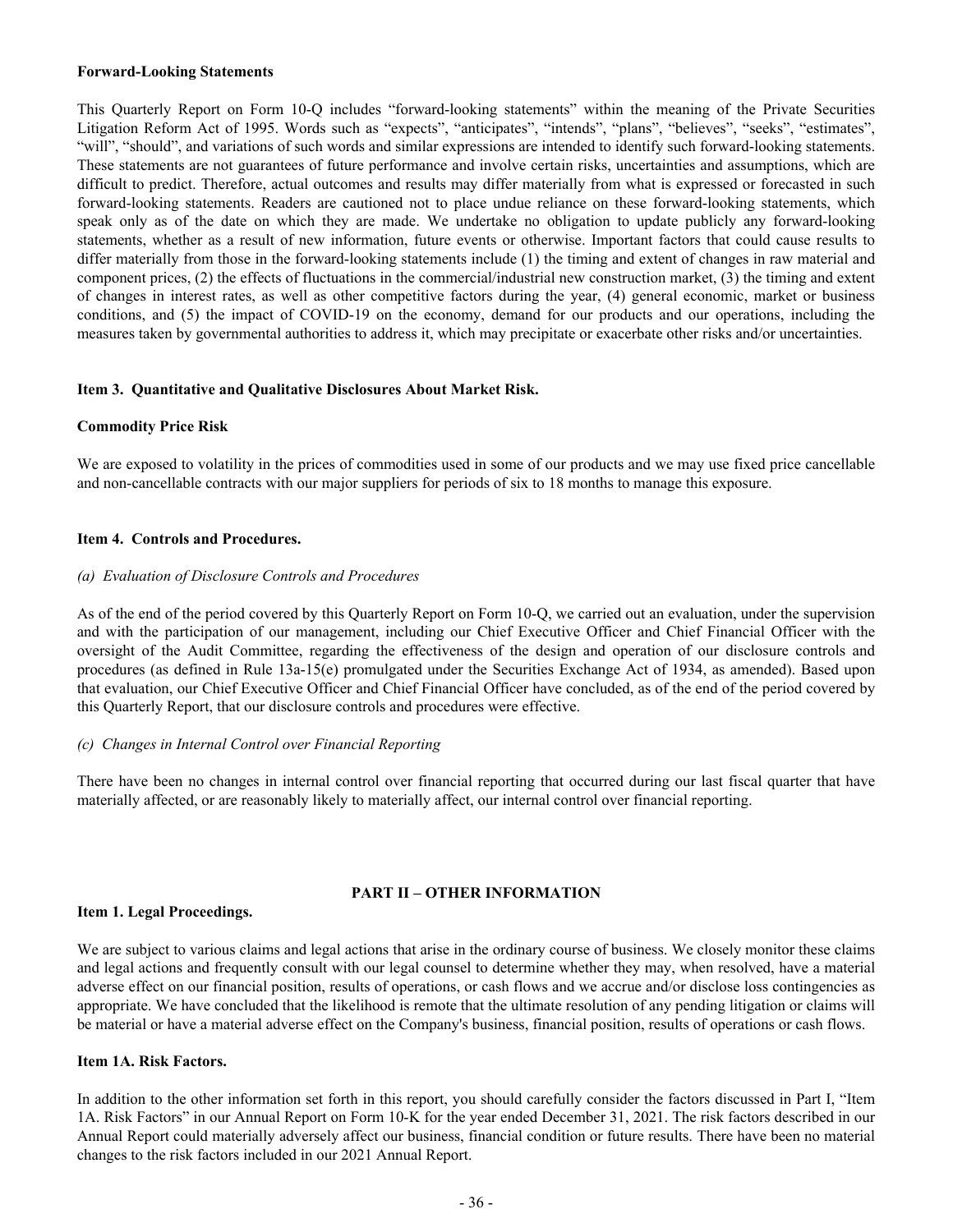## **Item 2. Unregistered Sales of Equity and Securities and Use of Proceeds.**

The Company may repurchase AAON, Inc. stock on the open market from time to time, up to a total of 5.7 million shares. From inception through March 31, 2022, we have repurchased a total of approximately 4.2 million shares (at current market prices) under the various open market stock buyback programs for an aggregate price of \$74.8 million, or an average price of \$17.79 per share. The Board must authorize the timing and amount of these purchases and all repurchases are in accordance with the rules and regulations of the SEC allowing the Company to repurchase shares from the open market.

On July 1, 2005, we entered into a stock repurchase arrangement by which employee-participants in our 401(k) savings and investment plan are entitled to have shares of AAON, Inc. stock in their accounts sold to the Company. The maximum number of shares to be repurchased is contingent upon the number of shares sold by employees. From inception through March 31, 2022, we repurchased approximately 8.3 million shares (at current market prices) for an aggregate price of \$169.2 million, or an average price of \$20.48 per share.

Lastly, the Company repurchases shares of AAON, Inc. stock from certain of its directors and employees for payment of statutory tax withholdings on stock transactions. All other repurchases from directors or employees are contingent upon Board approval. All repurchases are done at current market prices. From inception through March 31, 2022, we repurchased approximately 2.0 million shares (at current market prices) for an aggregate price of \$23.1 million, or an average price of \$11.34 per share.

Repurchases during the first quarter of 2022 were as follows:

| Period        | (a)<br><b>Total</b><br><b>Number</b><br>of Shares<br>(or Units)<br><b>Purchased</b> |              | (b)<br>Average<br>Price<br>Paid<br>Per Share<br>(or Unit) | <b>Total Number</b><br>of Shares (or<br><b>Units) Purchased</b><br>as part of<br><b>Publicly Announced</b><br><b>Plans or Programs</b> | (d)<br><b>Maximum Number (or</b><br><b>Approximate Dollar</b><br>Value) of Shares (or<br>Units) that may yet be<br>Purchased under the<br><b>Plans or Programs</b> |
|---------------|-------------------------------------------------------------------------------------|--------------|-----------------------------------------------------------|----------------------------------------------------------------------------------------------------------------------------------------|--------------------------------------------------------------------------------------------------------------------------------------------------------------------|
| January 2022  | 22,159                                                                              | $\mathbf{s}$ | 68.36                                                     | 22,159                                                                                                                                 |                                                                                                                                                                    |
| February 2022 | 18,315                                                                              |              | 59.34                                                     | 18,315                                                                                                                                 |                                                                                                                                                                    |
| March 2022    | 27,189                                                                              |              | 54.40                                                     | 27,189                                                                                                                                 |                                                                                                                                                                    |
| Total         | 67,663                                                                              |              | 60.33                                                     | 67,663                                                                                                                                 |                                                                                                                                                                    |

#### **ISSUER PURCHASES OF EQUITY SECURITIES**

Under the membership interest purchase agreement ("MIPA Agreement") entered into for the acquisition of BasX, LLC ("BasX," Note 3), we committed to \$78.0 million in the aggregate of contingent consideration to the former owners of BasX, which is payable in approximately 1,037,000 shares of the Company's stock, par value \$0.004 per share. Under the MIPA Agreement, the potential future issuance of the shares is contingent upon BasX meeting certain post-closing earn-out milestones during each of the years ended 2021, 2022, and 2023. As of March 31, 2022, 486,268 shares related to the year ended 2021 earn-out milestone had been issued to the former owners of BasX as part of a private placement exempt from registration with the SEC under Rule 506(b). No additional shares have been issued as of May 2, 2022.

## **Item 3. Defaults Upon Senior Securities.**

None.

## **Item 4. Mine Safety Disclosures.**

Not applicable.

# **Item 4A. Submission of Matters to a Vote of Security Holders.**

None.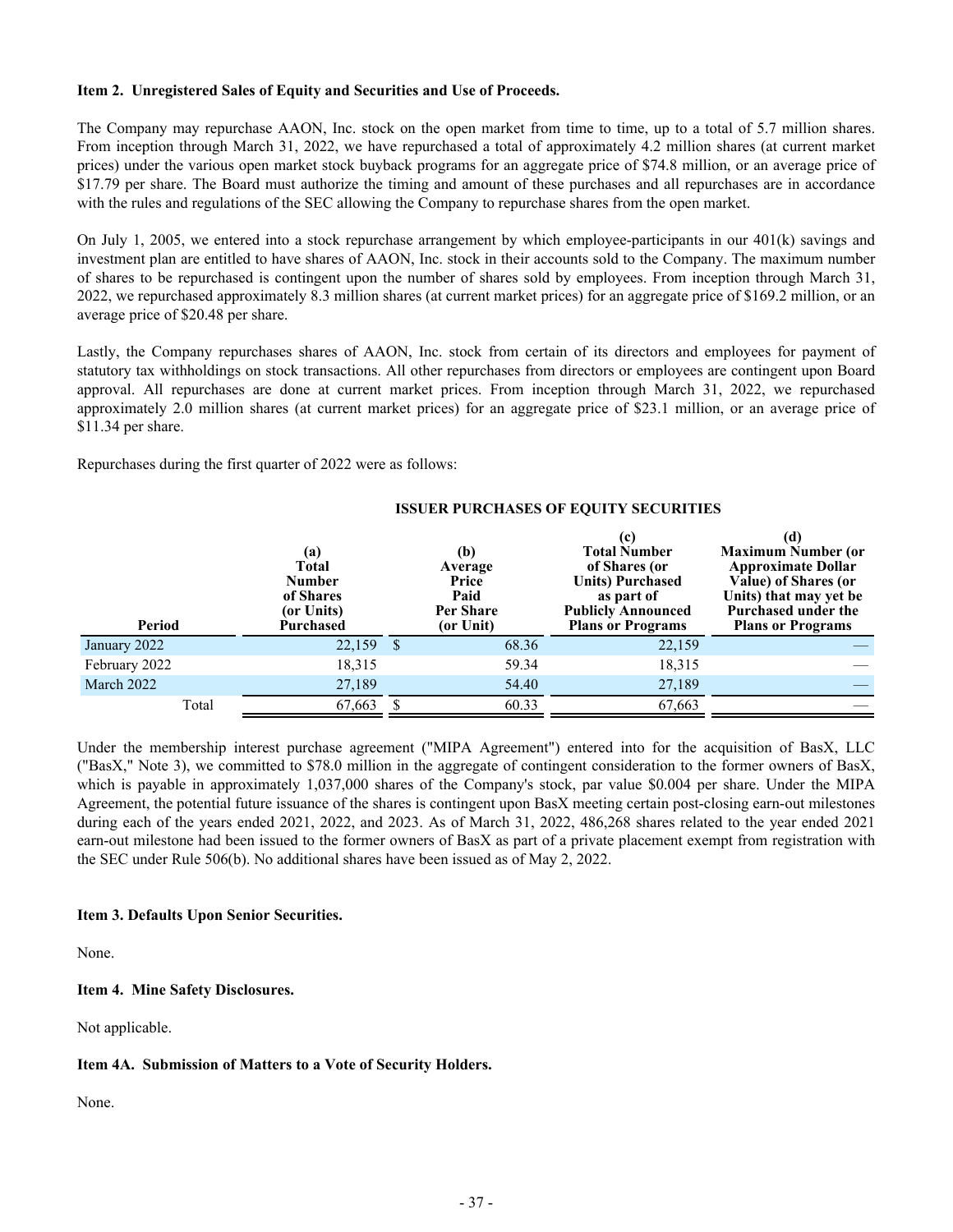#### **Item 5. Other Information.**

None.

## **Item 6. Exhibits.**

## **Exhibit # Description**

- [31.1](aaon_10q03312022ex311.htm) Certification by Chief Executive Officer pursuant to Rule 13a-14(a) or 15d-14(a) of the Securities Exchange Act of 1934, as adopted pursuant to Section 302 of the Sarbanes-Oxley Act of 2002.
- [31.2](aaon_10q03312022ex312.htm) Certification by Chief Financial Officer pursuant to Rule 13a-14(a) or 15d-14(a) of the Securities Exchange Act of 1934, as adopted pursuant to Section 302 of the Sarbanes-Oxley Act of 2002.
- [32.1](aaon_10q03312022ex321.htm) Certification by Chief Executive Officer furnished pursuant to 18 U.S.C. Section 1350, as adopted pursuant to Section 006 of the Serbanes Ovley Act of 2002 Section 906 of the Sarbanes-Oxley Act of 2002.
- [32.2](aaon_10q03312022ex322.htm) Certification by Chief Financial Officer furnished pursuant to 18 U.S.C. Section 1350, as adopted pursuant to Section 000 c of the Section 906 of the Sarbanes-Oxley Act of 2002.

Interactive data files pursuant to Rule 405 of Regulation S-T formatted in iXBRL (Inline Extensible Business Reporting Language): (i) our Consolidated Balance Sheets as of March 31, 2022 and December 31, 2021; (ii) our Consolidated Statements of Income for the three and three months ended March 31, 2022 and 2021; (iii) our

- 101 Consolidated Statements of Stockholders' Equity for the three and three months ended March 31, 2022 and 2021; (iv) our Consolidated Statements of Cash Flows for the three months ended March 31, 2022 and 2021; and (vi) the notes to our Consolidated Financial Statements.
- <sup>104</sup> Cover Page Interactive Data File pursuant to Rule 406 of Regulation S-T formatted in iXBRL (Inline Extensible Business Reporting Language) and contained in Exhibit 101.

#### **SIGNATURES**

Pursuant to the requirements of the Securities Exchange Act of 1934, the registrant has duly caused this report to be signed on its behalf by the undersigned thereunto duly authorized.

#### AAON, INC.

Dated: May 05, 2022 By: By: /s/ Gary D. Fields

Gary D. Fields Chief Executive Officer

Dated: May 05, 2022 By: By: /s/ Rebecca A. Thompson

Rebecca A. Thompson Chief Financial Officer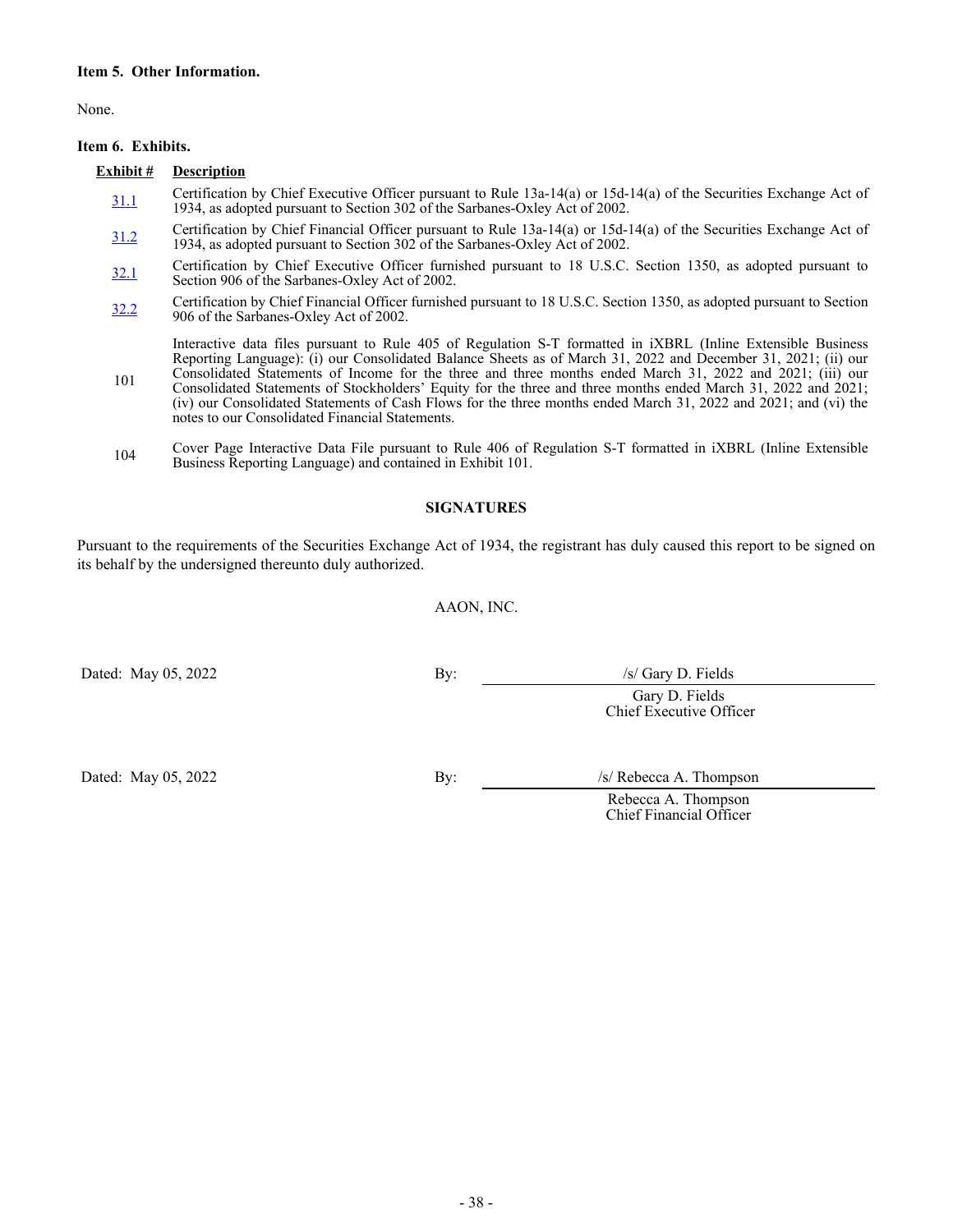#### **CERTIFICATION**

I, Gary D. Fields, certify that:

- 1. I have reviewed this Quarterly Report on Form 10-Q of AAON, Inc.
- 2. Based on my knowledge, this report does not contain any untrue statement of a material fact or omit to state a material fact necessary to make the statements made, in light of the circumstances under which such statements were made, not misleading with respect to the period covered by this report;
- 3. Based on my knowledge, the financial statements, and other financial information included in this report, fairly present in all material respects the financial condition, results of operations and cash flows of the registrant as of, and for, the periods presented in this report;
- 4. The registrant's other certifying officer and I are responsible for establishing and maintaining disclosure controls and procedures (as defined in Exchange Act Rules 13a-15(e) and 15d-15(e) and internal control over financial reporting (as defined in Exchange Act Rules 13a-15(f) and 15d-15(f)) for the registrant and have:
	- a) designed such disclosure controls and procedures, or caused such disclosure controls and procedures to be designed under our supervision, to ensure that material information relating to the registrant, including its consolidated subsidiaries, is made known to us by others within those entities, particularly during the period in which this report is being prepared; and
	- b) designed such internal control over financial reporting, or caused such internal control over financial reporting to be designed under our supervision, to provide reasonable assurance regarding the reliability of financial reporting and the preparation of financial statements for external purposes in accordance with generally accepted accounting principles; and
	- c) evaluated the effectiveness of the registrant's disclosure controls and procedures and presented in this report our conclusions about the effectiveness of the disclosure controls and procedures, as of the end of the period covered by this report based on such evaluation; and
	- d) disclosed in this report any change in the registrant's internal controls over financial reporting that occurred during the registrant's most recent fiscal quarter (the registrant's fourth fiscal quarter in the case of an annual report) that has materially affected, or is reasonably likely to materially affect, the registrant's internal control over financial reporting; and
- 5. The registrant's other certifying officer and I have disclosed, based on our most recent evaluation of internal control over financial reporting, to the registrant's auditors and the audit committee of registrant's board of directors (or persons performing the equivalent functions):
	- a) all significant deficiencies and material weaknesses in the design or operation of internal control over financial reporting which are reasonably likely to adversely affect the registrant's ability to record, process, summarize and report financial information; and
	- b) any fraud, whether or not material, that involves management or other employees who have a significant role in the registrant's internal control over financial reporting.

Date: May 05, 2022 /s/ Gary D. Fields

Gary D. Fields Chief Executive Officer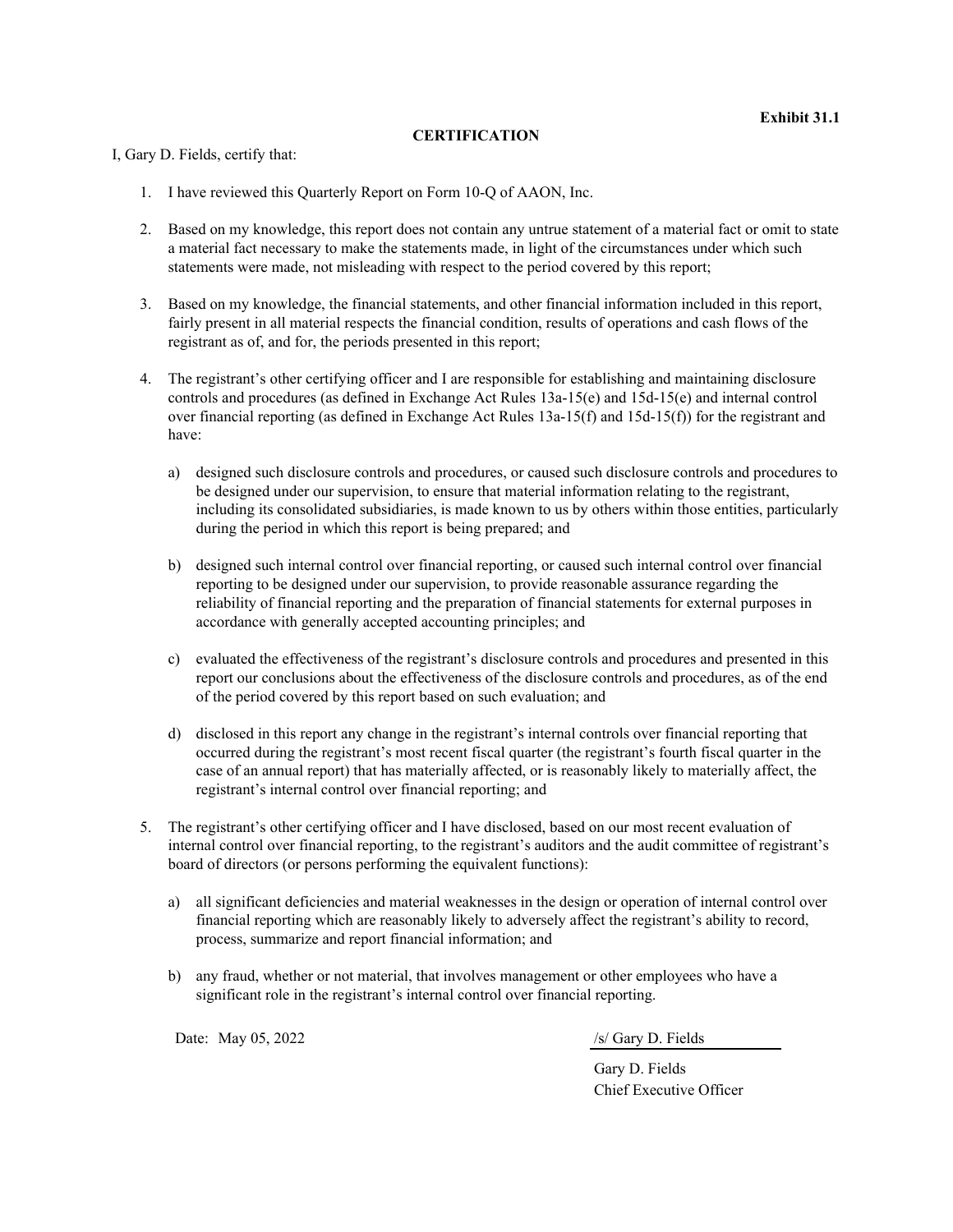#### **CERTIFICATION**

I, Rebecca A. Thompson, certify that:

- 1. I have reviewed this Quarterly Report on Form 10-Q of AAON, Inc.
- 2. Based on my knowledge, this report does not contain any untrue statement of a material fact or omit to state a material fact necessary to make the statements made, in light of the circumstances under which such statements were made, not misleading with respect to the period covered by this report;
- 3. Based on my knowledge, the financial statements, and other financial information included in this report, fairly present in all material respects the financial condition, results of operations and cash flows of the registrant as of, and for, the periods presented in this report;
- 4. The registrant's other certifying officer and I are responsible for establishing and maintaining disclosure controls and procedures (as defined in Exchange Act Rules 13a-15(e) and 15d-15(e) and internal control over financial reporting (as defined in Exchange Act Rules 13a-15(f) and 15d-15(f)) for the registrant and have:
	- a) designed such disclosure controls and procedures, or caused such disclosure controls and procedures to be designed under our supervision, to ensure that material information relating to the registrant, including its consolidated subsidiaries, is made known to us by others within those entities, particularly during the period in which this report is being prepared; and
	- b) designed such internal control over financial reporting, or caused such internal control over financial reporting to be designed under our supervision, to provide reasonable assurance regarding the reliability of financial reporting and the preparation of financial statements for external purposes in accordance with generally accepted accounting principles; and
	- c) evaluated the effectiveness of the registrant's disclosure controls and procedures and presented in this report our conclusions about the effectiveness of the disclosure controls and procedures, as of the end of the period covered by this report based on such evaluation; and
	- d) disclosed in this report any change in the registrant's internal controls over financial reporting that occurred during the registrant's most recent fiscal quarter (the registrant's fourth fiscal quarter in the case of an annual report) that has materially affected, or is reasonably likely to materially affect, the registrant's internal control over financial reporting; and
- 5. The registrant's other certifying officer and I have disclosed, based on our most recent evaluation of internal control over financial reporting, to the registrant's auditors and the audit committee of registrant's board of directors (or persons performing the equivalent functions):
	- a) all significant deficiencies and material weaknesses in the design or operation of internal control over financial reporting which are reasonably likely to adversely affect the registrant's ability to record, process, summarize and report financial information; and
	- b) any fraud, whether or not material, that involves management or other employees who have a significant role in the registrant's internal control over financial reporting.

Date: May 05, 2022 /s/ Rebecca A. Thompson

Rebecca A. Thompson Chief Financial Officer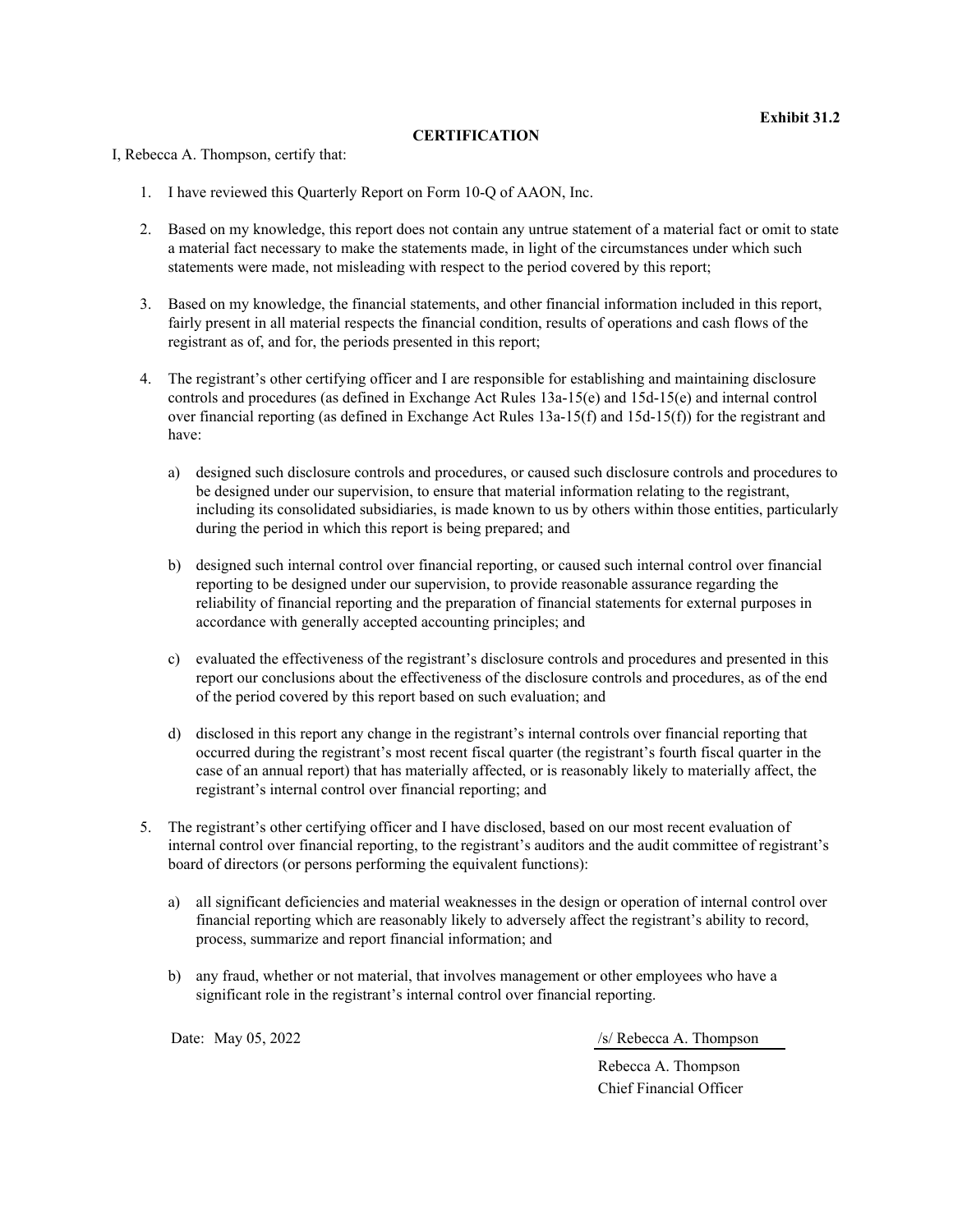#### **Exhibit 32.1**

## **CERTIFICATION PURSUANT TO 18 U.S.C. SECTION 1350, AS ADOPTED PURSUANT TO SECTION 906 OF THE SARBANES-OXLEY ACT OF 2002**

In connection with the Quarterly Report of AAON, Inc. (the "Company"), on Form 10-Q for the quarter ended March 31, 2022, as filed with the Securities and Exchange Commission on the date hereof (the "Report"), I, Gary D. Fields, Chief Executive Officer of the Company, certify, pursuant to 18 U.S.C. § 1350, as adopted pursuant to § 906 of the Sarbanes-Oxley Act of 2002, that:

(1) The Report fully complies with the requirements of section 13(a) or 15(d) of the Securities Exchange Act of 1934; and

(2) The information contained in the Report fairly presents, in all material respects, the financial condition and result of operations of the Company.

Date: May 05, 2022 /s/ Gary D. Fields

Gary D. Fields Chief Executive Officer